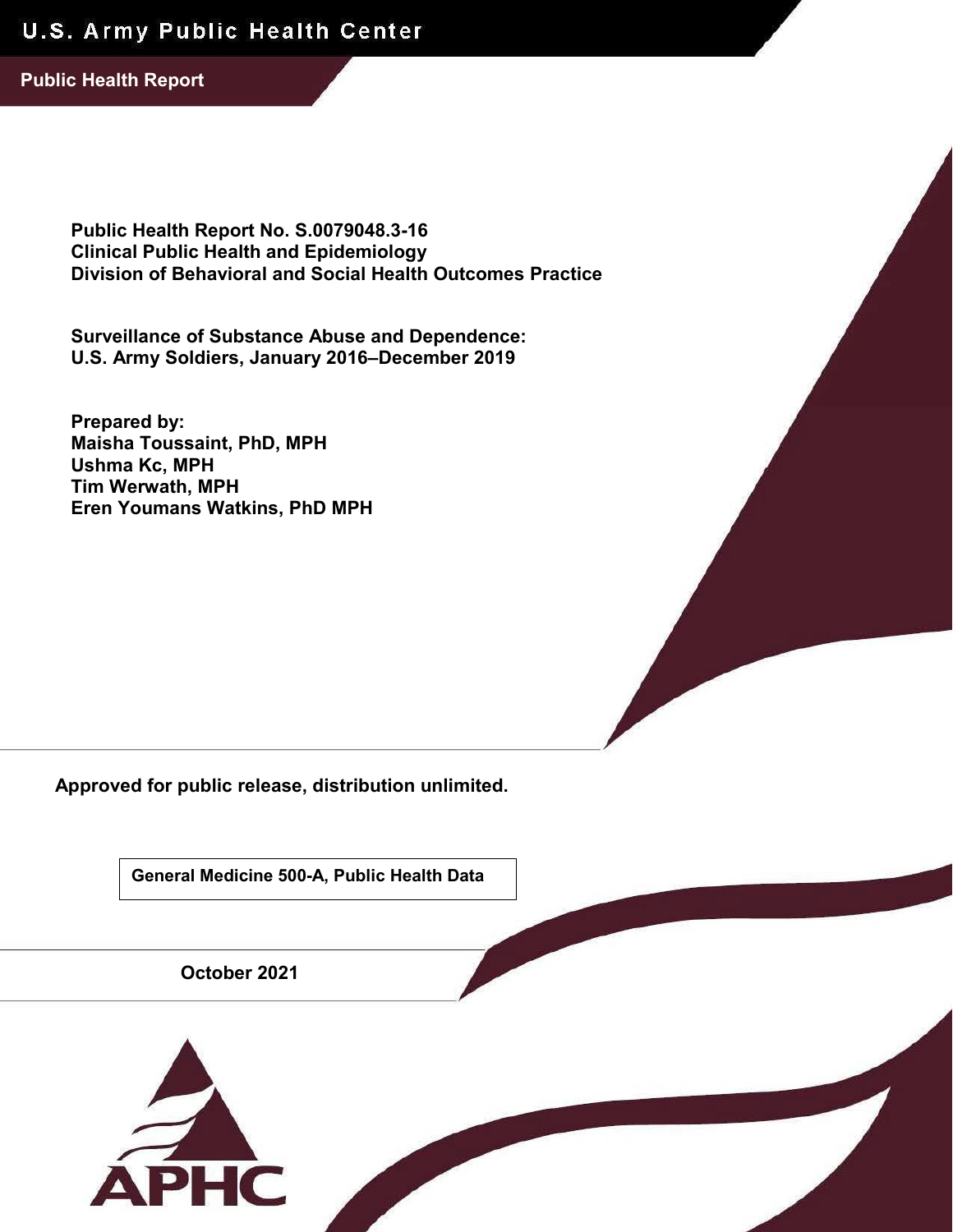#### **ACKNOWLEDGMENTS**

We are very appreciative of the U.S. Army Public Health Center personnel who have contributed to this report. We would like to acknowledge Mr. John Wills and Ms. Jerrica Nichols for data acquisition, and Ms. Anita Spiess and Dr. Erin Goodell for providing editorial and technical review.

The mention of any non-federal entity and/or its products is not to be construed or interpreted, in any manner, as federal endorsement of that non-federal entity or its products.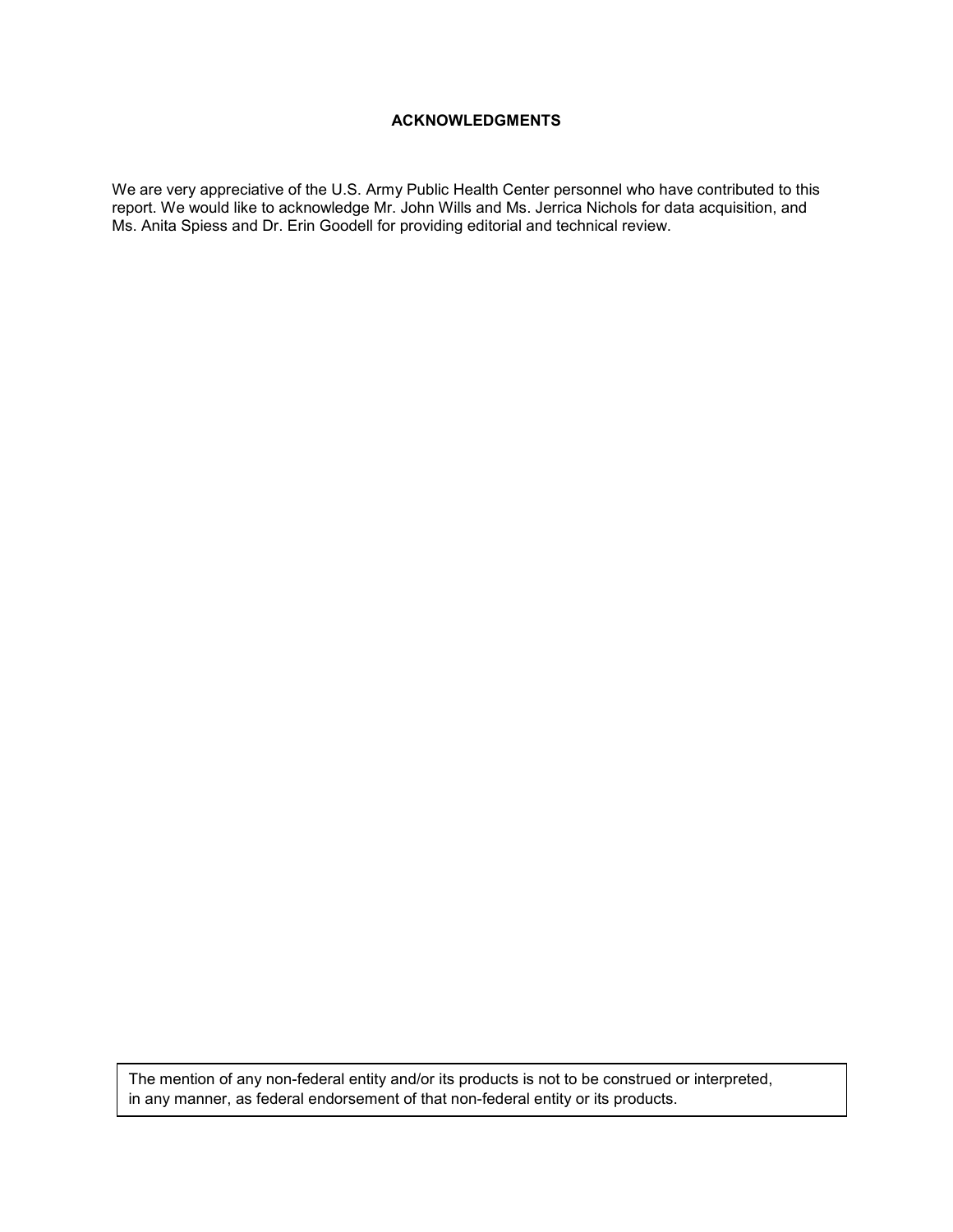| <b>REPORT DOCUMENTATION PAGE</b>                                                                                                                                                                                                                  |                                                                                                                   | Form Approved<br>0MB No. 0704-0188 |             |                                                     |  |  |
|---------------------------------------------------------------------------------------------------------------------------------------------------------------------------------------------------------------------------------------------------|-------------------------------------------------------------------------------------------------------------------|------------------------------------|-------------|-----------------------------------------------------|--|--|
| PLEASE DO NOT RETURN YOUR FORM TO THE ABOVE ADDRESS.                                                                                                                                                                                              |                                                                                                                   |                                    |             |                                                     |  |  |
| 1. REPORT DATE DD-MM-YYYY)                                                                                                                                                                                                                        | 2. REPORT TYPE                                                                                                    |                                    |             | 3. DATES COVERED From - To)                         |  |  |
| xx-10-2021                                                                                                                                                                                                                                        | Final                                                                                                             |                                    |             | January 2016-December 2019                          |  |  |
| 4. TITLE AND SUBTITLE                                                                                                                                                                                                                             |                                                                                                                   |                                    |             | 5a. CONTRACT NUMBER                                 |  |  |
| Surveillance of Substance Abuse and Dependence: U.S. Army                                                                                                                                                                                         |                                                                                                                   |                                    |             | N/A                                                 |  |  |
| Soldiers, January 2016-December 2019                                                                                                                                                                                                              |                                                                                                                   |                                    |             | 5b. GRANT NUMBER                                    |  |  |
|                                                                                                                                                                                                                                                   |                                                                                                                   |                                    |             | N/A                                                 |  |  |
|                                                                                                                                                                                                                                                   |                                                                                                                   |                                    |             |                                                     |  |  |
|                                                                                                                                                                                                                                                   |                                                                                                                   |                                    |             | 5c. PROGRAM ELEMENT NUMBER                          |  |  |
|                                                                                                                                                                                                                                                   |                                                                                                                   |                                    |             | N/A                                                 |  |  |
| 6. AUTHOR(S)                                                                                                                                                                                                                                      |                                                                                                                   |                                    |             | 5d. PROJECT NUMBER                                  |  |  |
| Maisha Toussaint, PhD,                                                                                                                                                                                                                            |                                                                                                                   |                                    |             | S.0079048.3-                                        |  |  |
| MPH Ushma Kc, MPH                                                                                                                                                                                                                                 |                                                                                                                   |                                    |             | 16                                                  |  |  |
| Tim Werwath, MPH                                                                                                                                                                                                                                  |                                                                                                                   |                                    |             | 5e. TASK NUMBER                                     |  |  |
| Eren Youmans Watkins, PhD MPH                                                                                                                                                                                                                     |                                                                                                                   |                                    |             | N/A                                                 |  |  |
|                                                                                                                                                                                                                                                   |                                                                                                                   |                                    |             | 5f. WORK UNIT NUMBER                                |  |  |
|                                                                                                                                                                                                                                                   |                                                                                                                   |                                    |             | N/A                                                 |  |  |
| 7. PERFORMING ORGANIZATION NAME(S) AND ADDRESS(ES)                                                                                                                                                                                                |                                                                                                                   |                                    |             | 8. PERFORMING ORGANIZATION                          |  |  |
| U.S. Army Public Health Center, Aberdeen Proving Ground, MD                                                                                                                                                                                       |                                                                                                                   |                                    |             | <b>REPORT NUMBER</b>                                |  |  |
| 21010                                                                                                                                                                                                                                             |                                                                                                                   |                                    |             |                                                     |  |  |
|                                                                                                                                                                                                                                                   |                                                                                                                   |                                    |             |                                                     |  |  |
|                                                                                                                                                                                                                                                   |                                                                                                                   |                                    |             |                                                     |  |  |
| 9. SPONSORING/MONITORING AGENCY NAME(S) AND ADDRESS(ES)                                                                                                                                                                                           |                                                                                                                   |                                    |             | 10. SPONSOR/MONITOR'S ACRONYM(S)                    |  |  |
| U.S. Army Public Health Center, Aberdeen Proving<br>Ground, MD 21010-5403                                                                                                                                                                         |                                                                                                                   |                                    | <b>APHC</b> |                                                     |  |  |
|                                                                                                                                                                                                                                                   |                                                                                                                   | 11. SPONSOR/MONITOR'S REPORT       |             |                                                     |  |  |
|                                                                                                                                                                                                                                                   |                                                                                                                   | NUMBER(S)                          |             |                                                     |  |  |
|                                                                                                                                                                                                                                                   |                                                                                                                   |                                    |             |                                                     |  |  |
| 12. DISTRIBUTION/AVAILABILITY STATEMENT                                                                                                                                                                                                           |                                                                                                                   |                                    |             |                                                     |  |  |
| Unclassified                                                                                                                                                                                                                                      |                                                                                                                   |                                    |             |                                                     |  |  |
|                                                                                                                                                                                                                                                   |                                                                                                                   |                                    |             |                                                     |  |  |
| 13. SUPPLEMENTARY NOTES                                                                                                                                                                                                                           |                                                                                                                   |                                    |             |                                                     |  |  |
|                                                                                                                                                                                                                                                   |                                                                                                                   |                                    |             |                                                     |  |  |
|                                                                                                                                                                                                                                                   |                                                                                                                   |                                    |             |                                                     |  |  |
| 14. ABSTRACT                                                                                                                                                                                                                                      |                                                                                                                   |                                    |             |                                                     |  |  |
| The Division of Behavioral and Social Health Outcomes Practice (BSHOP) estimated the prevalence and incidence of                                                                                                                                  |                                                                                                                   |                                    |             |                                                     |  |  |
| substance abuse and dependence among U.S Active Component (AC) Army Soldiers during 2016–2019. From 2016 to<br>2019, 38,162 Active Component Soldiers accounted for 672,236 medical encounters for substance abuse or                             |                                                                                                                   |                                    |             |                                                     |  |  |
| dependence; 85% (n=32,262) had their first encounter for substance abuse and dependence over the 4-year period.                                                                                                                                   |                                                                                                                   |                                    |             |                                                     |  |  |
| From 2016 to 2019, 319,813 Soldiers were prescribed opioids, and 8% of these individuals (n=24,928) had a high-dose                                                                                                                               |                                                                                                                   |                                    |             |                                                     |  |  |
| prescription. In 2016, 7% (n=43,217) of Soldiers who completed the AUDIT-C screened positive for hazardous drinking.                                                                                                                              |                                                                                                                   |                                    |             |                                                     |  |  |
| Findings from this report will inform Army leadership about the prevalence of substance abuse and dependence among                                                                                                                                |                                                                                                                   |                                    |             |                                                     |  |  |
| Soldiers and statistically significant trends over the 4-year period. Moreover, these data provide an opportunity to report<br>the true burden of substance abuse and dependence and provide insights into opioid-prescribing patterns within the |                                                                                                                   |                                    |             |                                                     |  |  |
|                                                                                                                                                                                                                                                   |                                                                                                                   |                                    |             |                                                     |  |  |
| Army.<br><b>15. SUBJECT TERMS</b>                                                                                                                                                                                                                 |                                                                                                                   |                                    |             |                                                     |  |  |
|                                                                                                                                                                                                                                                   | Army Soldiers, Active Duty, military, substance use, substance abuse, substance dependence, alcohol-use disorder, |                                    |             |                                                     |  |  |
|                                                                                                                                                                                                                                                   |                                                                                                                   |                                    |             |                                                     |  |  |
|                                                                                                                                                                                                                                                   |                                                                                                                   |                                    |             |                                                     |  |  |
| hazardous drinking behaviors, high-dose opioid prescriptions                                                                                                                                                                                      |                                                                                                                   |                                    |             |                                                     |  |  |
| 16. SECURITY CLASSIFICATION OF:                                                                                                                                                                                                                   | <b>17. LIMITATION OF</b><br><b>ABSTRACT</b>                                                                       | 18.<br><b>NUMBER</b>               |             | 19a. NAME OF RESPONSIBLE PERSON                     |  |  |
| a. REPORT<br>b. ABSTRACT c. THIS PAGE<br>Unclassified<br>Unclassified<br>Unclassified                                                                                                                                                             |                                                                                                                   | <b>OF</b><br><b>PAGES</b>          |             | Maisha Toussaint, PhD, MPH<br>19b. TELEPHONE NUMBER |  |  |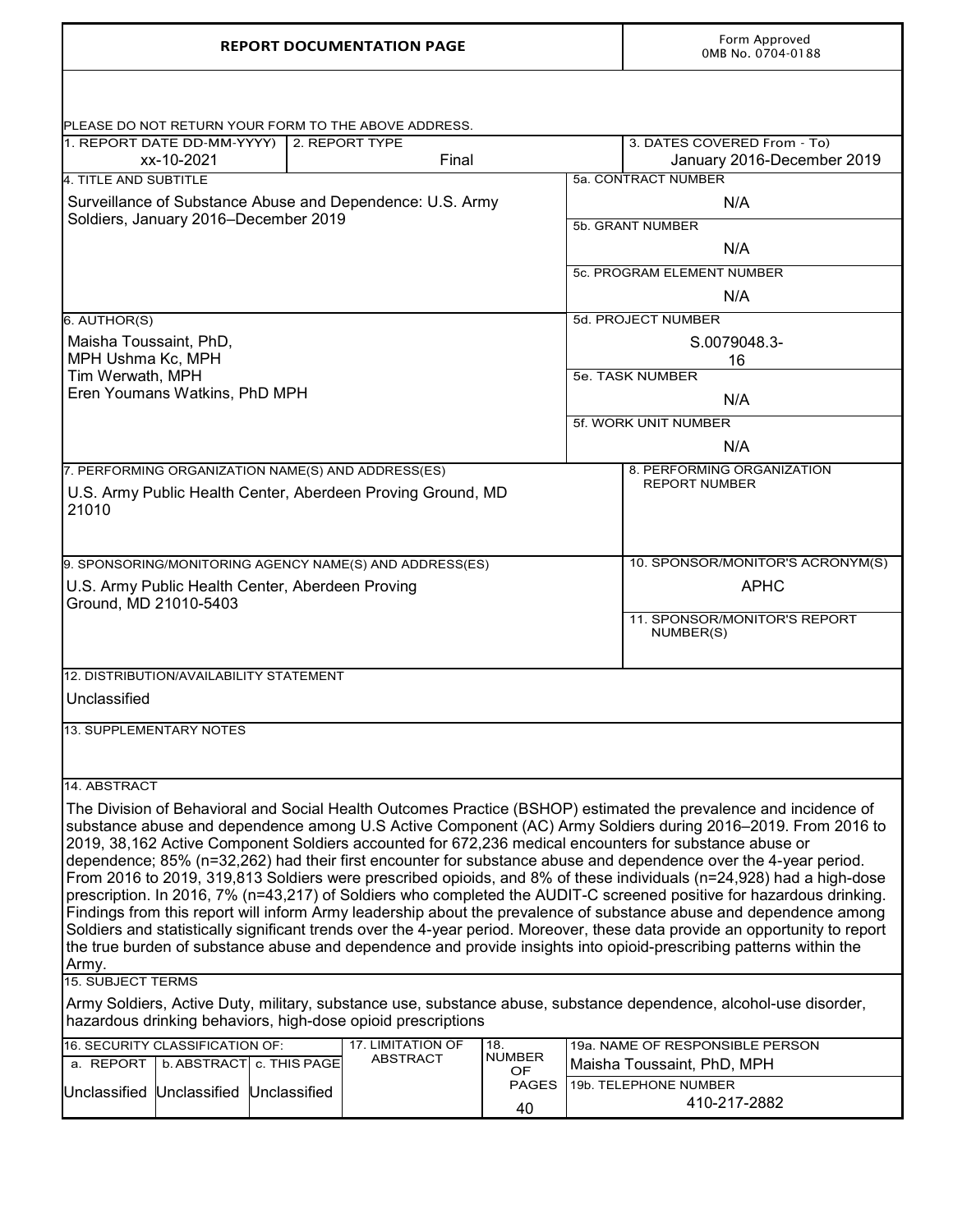#### **Table of Contents**

#### Page

| $\mathbf{1}$<br>1.1<br>1.2<br>1.3<br>1.4 |  |
|------------------------------------------|--|
| 2                                        |  |
| 3                                        |  |
| 4                                        |  |
| 5<br>5.1<br>5.2<br>5.3<br>5.4            |  |
| 6<br>6.1<br>6.2<br>6.3                   |  |
| $\overline{7}$                           |  |
| 8                                        |  |

#### **APPENDICES**

#### **FIGURES**

| Distribution of medical encounters between abuse and dependence for the five most |
|-----------------------------------------------------------------------------------|
| frequently treated substances, U.S. Army Active Component Soldiers, 2016–20199    |

Distribution of first encounters for abuse and dependence for the five most frequently  $\overline{2}$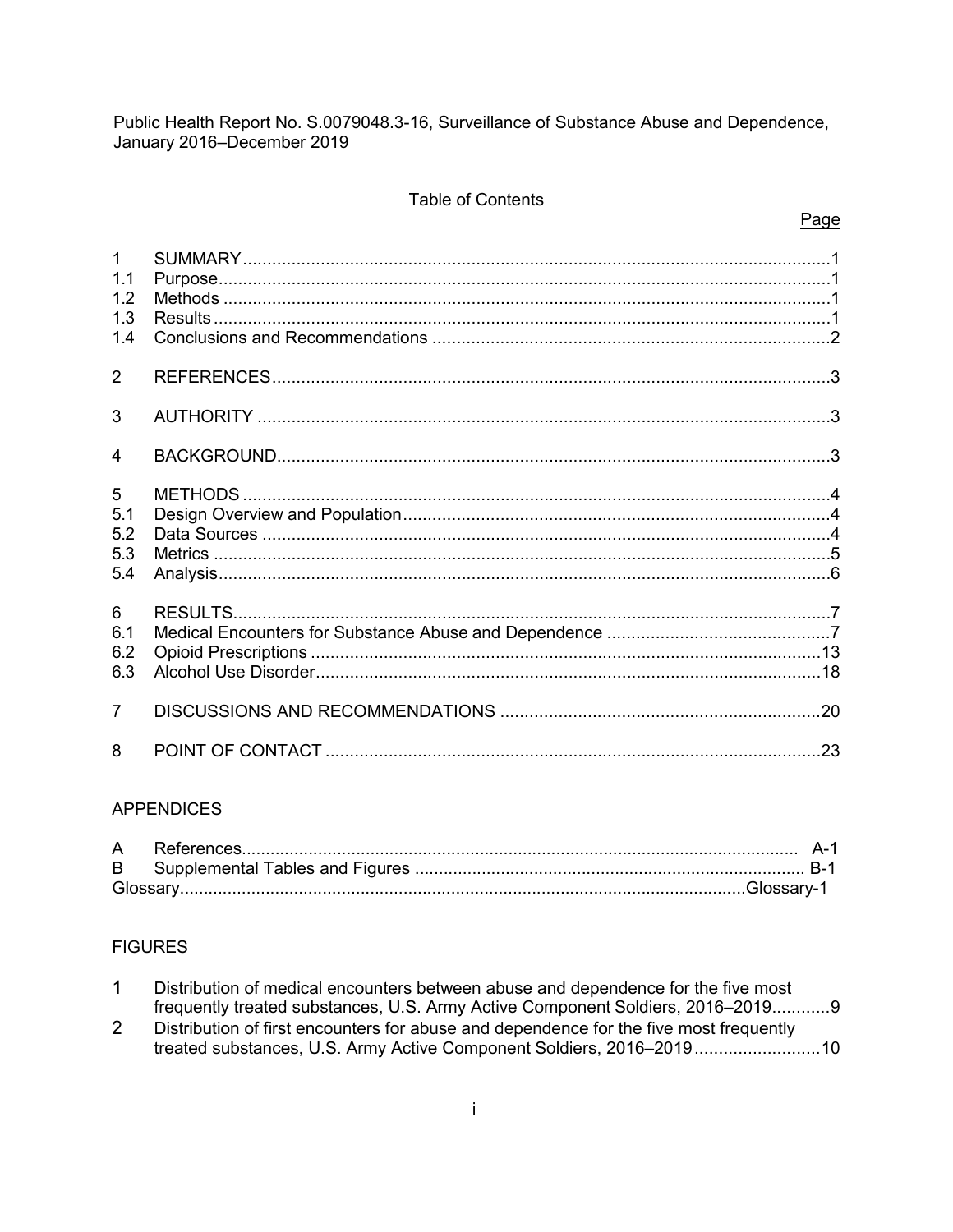## Page

| 3                 | Unadjusted annual rates of medical encounters for substance abuse and dependence                                                                              |
|-------------------|---------------------------------------------------------------------------------------------------------------------------------------------------------------|
| 4                 | Unadjusted annual rates of medical encounters for substance abuse and dependence by<br>substance type among U.S. Army Active Component Soldiers, 2016–2019 11 |
| 5                 | Stratified annual rates of medical encounters for substance abuse and dependence by sex                                                                       |
| 6                 | Stratified annual rates of medical encounters for substance abuse and dependence by                                                                           |
| 7                 | Stratified annual rates of medical encounters for substance abuse and dependence by age                                                                       |
| 8                 | Stratified annual rates of medical encounters for substance abuse and dependence by<br>race-ethnicity among U.S. Army Active Component Soldiers, 2016–2019 13 |
| 9                 | Unadjusted annual rates high-dose opioid prescriptions among U.S. Army Active                                                                                 |
| 10                | Stratified annual rates high-dose opioid prescriptions by sex among U.S. Army Active<br>.16                                                                   |
| 11                | Stratified annual rates high-dose opioid prescriptions by rank among U.S. Army Active<br>17                                                                   |
| $12 \overline{ }$ | Stratified annual rates high-dose opioid prescriptions by race-ethnicity among U.S. Army<br>-17                                                               |
| 13                | Stratified annual rates high-dose opioid prescriptions by age among U.S. Army Active<br>.18                                                                   |
|                   |                                                                                                                                                               |

## TABLES

| Demographic and military characteristics of U.S. Army Active Component Soldiers with                                |       |
|---------------------------------------------------------------------------------------------------------------------|-------|
| encounters for substance abuse and dependence during CY 2016–2019 8                                                 |       |
| 2<br>Demographic and military characteristics of U.S. Army Active Component Soldiers                                |       |
|                                                                                                                     |       |
| The association between social indicators and screening positive for alcohol use disorder<br>3                      |       |
|                                                                                                                     |       |
| B-1. International Classification of Diseases, 9 <sup>th</sup> (ICD-9) and 10 <sup>th</sup> (ICD-10) editions codes |       |
| used to extract medical encounters for substance abuse and dependence by                                            |       |
|                                                                                                                     | $B-1$ |
| B-2. Crude and stratum-specific rates of medical encounters for substance abuse and                                 |       |
| dependence among U.S. Army Active Component Soldiers, 2016–2019                                                     | .B-3  |
| B-3. Crude and stratum-specific rates of high-dose opioid prescriptions among U.S. Army                             |       |
|                                                                                                                     | $B-5$ |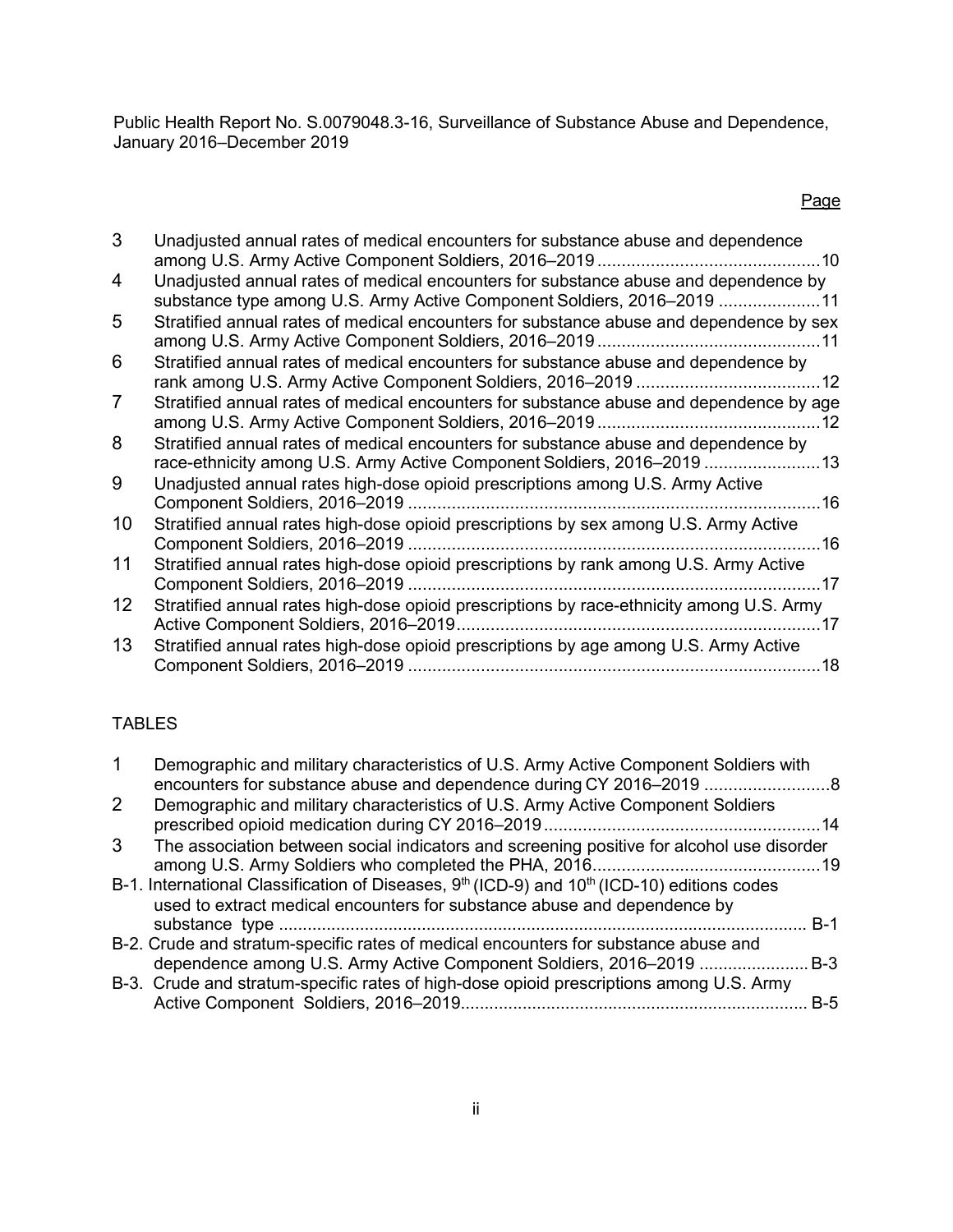#### **PUBLIC HEALTH REPORT NO. S.0079048.3-16 SURVEILLANCE OF SUBSTANCE ABUSE AND DEPENDENCE: U.S. ARMY SOLDIERS JANUARY 2016–DECEMBER 2019**

#### <span id="page-5-0"></span>**1 SUMMARY**

#### <span id="page-5-1"></span>**1.1 Purpose**

The Division of Behavioral and Social Health Outcomes Practice (BSHOP) estimated the prevalence and incidence of substance abuse and dependence among U.S Active Component (AC) Army Soldiers during 2016–2019. The goal of this surveillance effort was to report on the epidemiology of substance abuse and dependence in AC Soldiers using various military administrative data sources. The objectives included reporting the number of Soldiers in each of three categories: 1) those who had a medical encounter for substance abuse or dependence, 2) those who were prescribed opioids, and 3) those who reported symptoms of alcohol use disorder (AUD). Findings from this report will inform Army leadership about the prevalence of substance abuse and dependence among Soldiers and statistically significant trends over the 4 year period. Moreover, these data provide an opportunity to report the true burden of substance abuse and dependence and provide insights into opioid-prescribing patterns within the Army.

#### **1.2 Methodology**

This retrospective surveillance analysis used multiple military administrative databases to comprehensively report on substance abuse and dependence. Medical encounters with substance-related codes from the International Classification of Diseases, 10th edition (ICD-10 codes) in the first diagnosis position were extracted from data in the Military Health System Data Repository and categorized by substance type: alcohol, opioid, cannabis, hallucinogen, cocaine, inhalant, psychoactive, sedative, and stimulant. The National Drug Code classification system which assigns a unique identifier to each drug—was used to identify prescriptions for opioids in data from the Pharmacy Data Transaction Service. Opioid prescriptions were categorized as high-dose or low-dose based on the amount of morphine in milligrams equivalent (MME) of the opioid dose prescribed. The Alcohol Use Disorder Identification Test-Concise (AUDIT-C)—a self-report screening tool on the Periodic Health Assessment (PHA)—was used to identify the proportion of Soldiers who screened positive for potential AUD or hazardous drinking behaviors. Crude and stratified annual rates were calculated for substance abuse and dependence encounters and high-dose opioid prescriptions. Simple and multiple logistic regression analyses identified behavioral and social health factors significantly associated with AUD.

## <span id="page-5-2"></span>**1.3. Results**

#### **1.3.1 Medical Encounters for Substance Abuse and Dependence**

From 2016 to 2019, 38,162 AC Soldiers accounted for 672,236 medical encounters for substance abuse or dependence; 85% (n=32,262) had their first encounter for substance abuse and dependence over the 4-year period. Annual rates of encounters for substance abuse and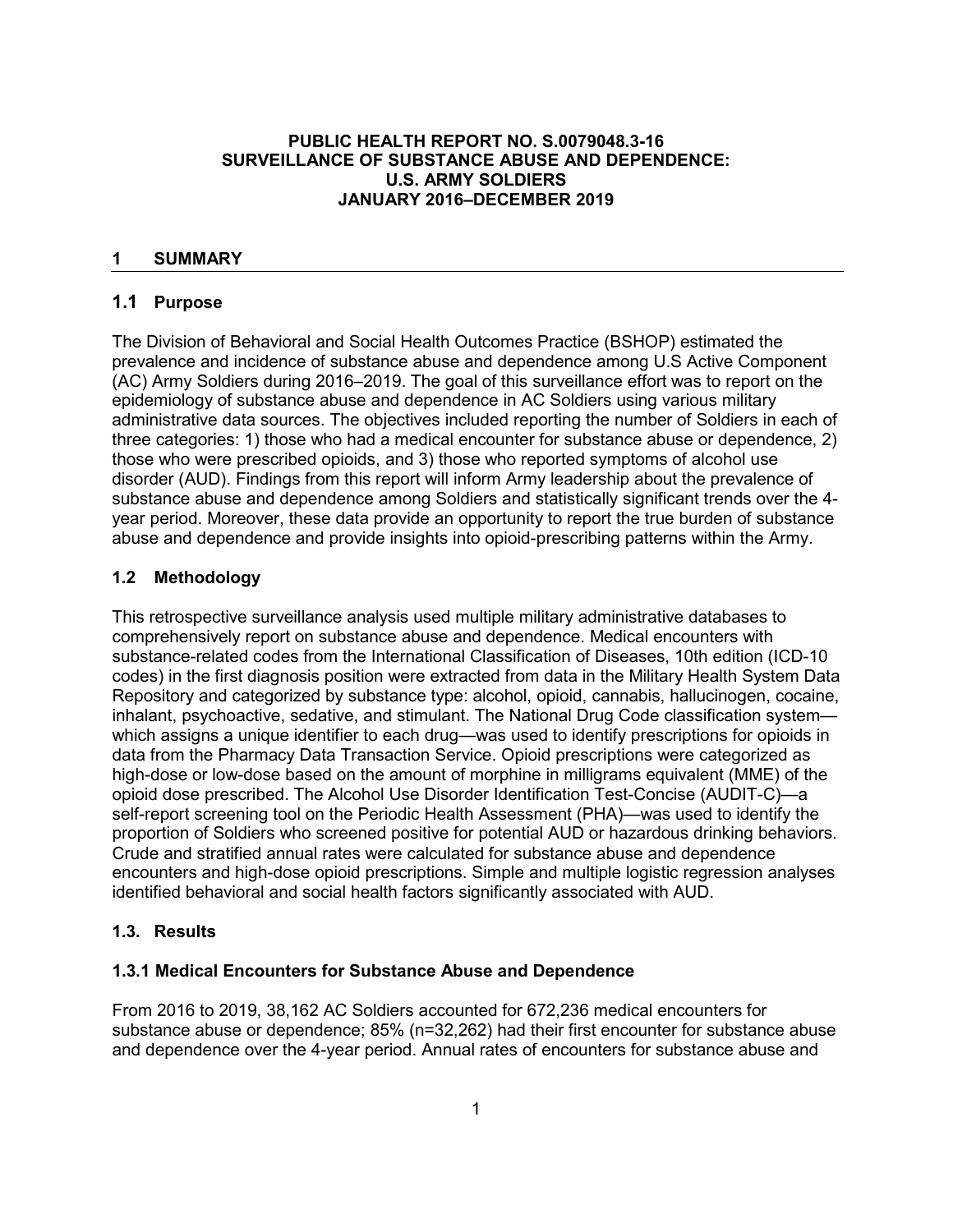dependence showed a declining trend, but this was not statistically significant. However, rates of encounters for opioid abuse and dependence decreased significantly over the 4-year period. Initial encounters were generally for dependence, particularly where the encounter was for opioids, with 67% for dependence and 33% for abuse. The highest rates of encounters for substance abuse and dependence were among Soldiers who were male, junior enlisted (E1– E4), young (17–24 years old), or American Indian/Alaska Native. Alcohol, cannabis, and opioids were the substances most frequently documented.

## **1.3.2 Opioid Prescriptions**

From 2016 to 2019, 319,813 Soldiers were prescribed opioids, and 8% of these individuals (n=24,928) had a high-dose prescription. The highest proportions of Soldiers with at least one prescription of opioid or high-dose opioid prescription were among those with any of these characteristics: male, White, married, junior enlisted, or having a high school-education. However, Soldiers with high-dose prescriptions were generally age 25 or older, whereas those prescribed at least one opioid were mostly under age 25. The rates of high-dose opioid prescriptions decreased statistically over the 4-year period. Male and female Soldiers had similar rates of high-dose prescriptions over the observed time frame. Senior enlisted (E7–E9), 35–65-year-old, and American Indian/Alaska Native Soldiers had the highest rates of high-dose opioid prescriptions.

## **1.3.3 AUD**

In 2016, 7% (n=43,217) of Soldiers who completed the AUDIT-C screened positive for hazardous drinking. Soldiers who reported symptoms of depression (OR=2.92, 95% CI: 2.78– 3.06) and thoughts of violence (OR=2.83, 95% CI: 2.56–3.13) or suicide (OR=1.62, 95% CI: 1.45–1.80) had significantly higher odds of screening positive on the AUDIT-C compared to Soldiers who did not report such symptoms or thoughts.

#### **1.4 Conclusion and Recommendations**

Over the 4-year period, approximately 38,000 Soldiers accounted for 600,000 substance-related medical encounters, the majority of which were for alcohol abuse and dependence. This illustrates the chronic nature of substance abuse, requiring multiple contacts with the Behavioral Health System of Care. Although rates of high-dose opioid prescriptions are decreasing and may indicate improvements in prescribing patterns, the proportion of Soldiers prescribed highdose opioids is still higher than corresponding estimates for the general population.

These findings illustrate the need to develop, refine, and implement public health interventions to target populations most at risk based on demographic and military characteristics such as young and American Indian Soldiers, and among Soldiers screened as potentially violent or suicidal. Findings also highlight the need to evaluate programs targeted at improving the continuum care for treatment of substance use disorders such as the Army Substance Use Disorder Clinical Care (SUDCC) intensive outpatient care and residential rehabilitation facilities. (Evaluation of the SUDCC is currently underway within BSHOP.) Additionally, future public health studies may incorporate hospitalizations, examine comorbidity—not only other behavioral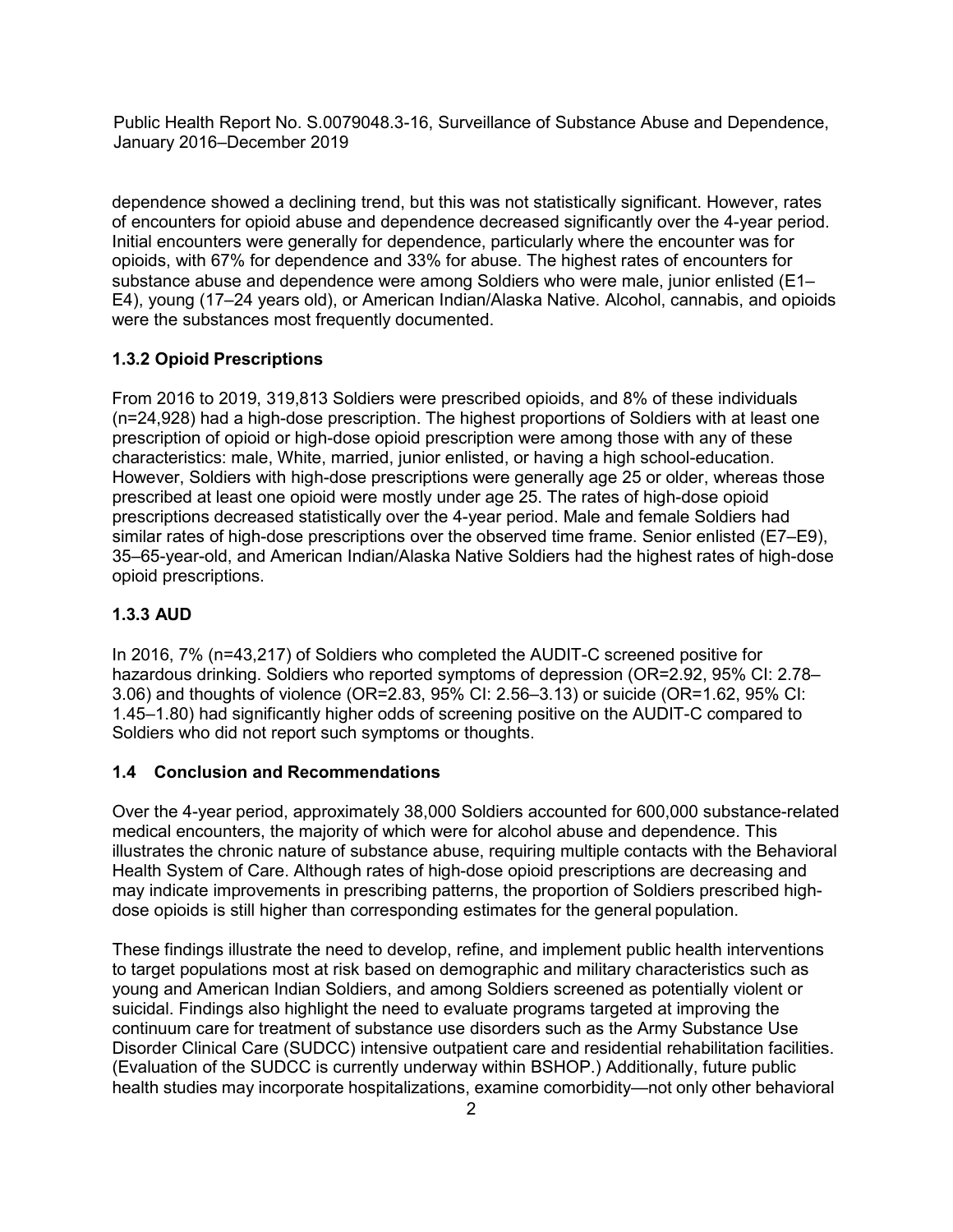and social health conditions but injury as well—and assess potential impacts of the Coronavirus Disease 2019 pandemic.

#### <span id="page-7-0"></span>**2 REFERENCES**

Appendix A lists references used within this report.

#### <span id="page-7-1"></span>**3 AUTHORITY**

The authority for this report is Army Regulation 40–5 (*Preventive Medicine*, 25 May 2007).

#### <span id="page-7-2"></span>**4 BACKGROUND**

From 2001 to 2012, an estimated 10–15% of the U.S. population was diagnosed with a substance use disorder  $(SUD)^{1,2}$  with the highest proportion occurring among adults between ages 18–44.<sup>1</sup> SUDs often co-occur with mental health conditions<sup>1,3</sup> and sexually transmitted infections,4,5 resulting in high healthcare utilization and economic costs. The work environment is often linked to substance use; people in occupations characterized by high physical job demands and hazardous working conditions are at increased risk for being diagnosed with a SUD.6

Due to the composition of the Army—over 75% of Soldiers are 18–40 years old<sup>7</sup>—and high levels of occupational stress indicated by frequent physical training-related injuries<sup>8</sup> and trauma exposure particularly during deployment, $9$  the Soldier population may be at increased risk for SUDs. Soldiers who return from deployment are often prescribed multiple opioid medications (e.g., oxycodone and morphine) and psychoactive medications (i.e., antipsychotics, mood stabilizers, anti-depressants, anti-obsessive agents, anti-anxiety agents, and stimulants) to treat a variety of health conditions.<sup>10,11</sup> Individuals who are regularly prescribed opioid and psychoactive medications are of particular interest due to substantial evidence that this practice is a precursor to misuse, abuse and overdose.<sup>11,12,13</sup> Consequently, routine surveillance for SUD within the military is needed.

Current surveillance efforts consist of an anonymous survey containing questions on alcohol and drug use that has been distributed to a randomly selected representative sample of Service Members from the Army, Navy, Marine Corps, Coast Guard, and Air Force every three years since 1980. According to recent statistics from this Department of Defense Health Related Behavior Survey, the use of illicit drugs—including marijuana, cocaine, or prescription misuse is on the rise, with estimates ranging from  $3.4\%$  in 2002 to 12% in 2008.<sup>14</sup> However, these estimates are often presented in aggregate form. The three-year interval between data collection could potentially miss a critical period and requires more frequent observations. To our knowledge, few, if any studies provide estimates of the incidence or prevalence of substance abuse and dependence, including prescription misuse, in the Army population.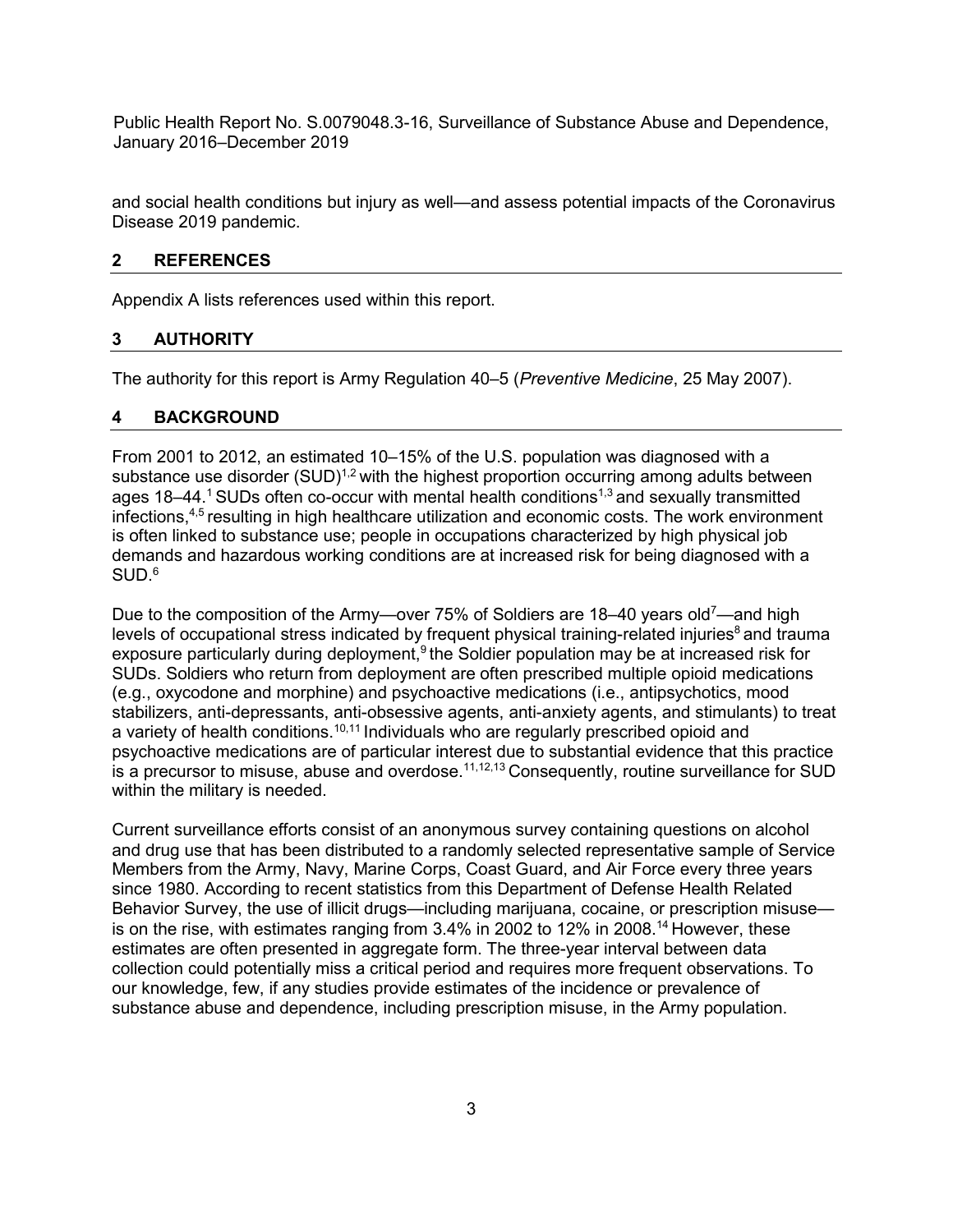## <span id="page-8-0"></span>**5 METHODS**

## <span id="page-8-1"></span>**5.1 Design Overview and Population**

This analysis provides a comprehensive examination of substance abuse and dependence and of opioid prescribing patterns in the U.S Army population during 2016–2019. Multiple administrative data sources were used to identify Soldiers who 1) had at least one medical encounter for substance abuse or dependence, 2) had a prescription for opioid medication, or 3) who were at high risk for hazardous drinking behavior or AUD. The source population was restricted to AC Soldiers who made contact with the Military Health System (MHS) by receiving care or medication prescriptions at a Military Treatment Facility (MTF) or civilian health institution through TRICARE®, or AC Soldiers who completed the AUDIT-C on the PHA. Soldiers without a personnel record or missing information on all demographic and military characteristics (race-ethnicity, date of birth, marital status, and educational level) were excluded (n=3,834). Soldiers with missing information on the PHA were excluded during the analysis (n=43,739). The following sections provide details pertaining to the data sources and the metrics.

## <span id="page-8-2"></span>**5.2 Data Sources**

## **5.2.1 Military Health System Data Repository (MDR)**

Inpatient and outpatient medical encounters by AC Soldiers are collected from various health administrative databases and compiled in the MDR. MDR<sup>15</sup> compiles all medical services rendered or contacts made with the health system over a Service Member's military career from the following sources: Standard Inpatient Data Record (SIDR), Comprehensive Ambulatory/Professional Encounter Record (CAPER), TRICARE Encounter Data-Institutional (TED-I), Non-Institutional (TED-NI), and Pharmacy Data Transaction Service (PDTS). SIDR and CAPER contain medical services received at MTFs and created from clinical data entered into the Composite Health Care System and/or Armed Forces Health Longitudinal Technology Application. TED-I and TED-NI include inpatient and outpatient encounters that occurred at civilian health institutions and were paid for through the TRICARE purchased care program. The PDTS contains all prescriptions filled at MTFs or under TRICARE and was used as the source for opioid prescriptions.

## **5.2.2 PHA**

The PHA $16$  is a health screening tool Soldiers complete annually, which is used to determine medical and combat readiness by collecting information on a variety of health conditions and adverse exposures, including sexually transmitted infections, chronic diseases, behavioral health, violence, and occupational-related hazards. The PHA is completed electronically using the Medical Health Assessment application via the Medical Protection System. Once completed, a health care provider reviews the form, provides recommendations on follow-up care, and determines if a Soldier is deployable. The PHA provided information used to determine the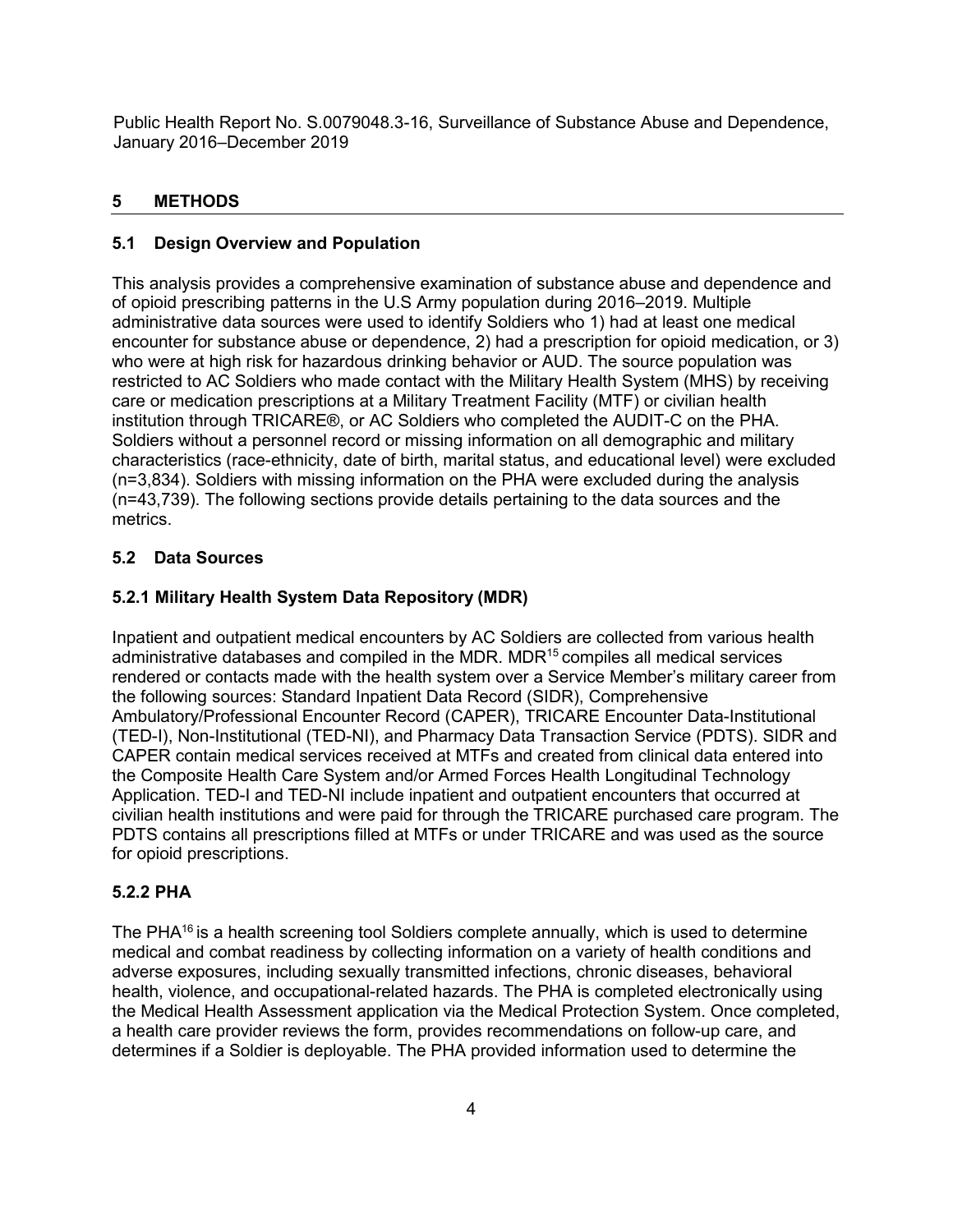proportion of AC Soldiers who screened positive for AUD or hazardous drinking behaviors in 2016.

#### **5.2.3 Defense Manpower Data Center**

The Defense Manpower Data Center (DMDC)<sup>17</sup> is a data repository that receives and maintains demographic, military, and deployment information on all military personnel, thus creating an archive of information about a Soldier's military career. Population totals (or rate denominators), demographic and military characteristics were obtained from DMDC.

#### <span id="page-9-0"></span>**5.3 Metrics**

#### **5.3.1 Medical Encounters for Substance Abuse and Dependence**

Medical encounters in MDR with substance abuse and dependence codes from the International Classification of Diseases, 9th (ICD-9 codes) and 10th (ICD-10 codes) editions in the first diagnosis position were extracted and categorized by substance type: alcohol, opioid, cannabis, hallucinogen, cocaine, inhalant, psychoactive, sedative, and stimulant. Medical records from 2016 to 2019 were compared to records from 2015 to 2000 to identify incident cases, i.e., Soldiers whose first medical encounter for substance abuse and dependence occurred after 2015. See Appendix B, Table B1, for a list of ICD-9 and ICD-10 codes by substance type.

#### **5.3.2 Opioid Prescriptions**

The National Drug Code (NDC) classification system<sup>18</sup>—which assigns a unique identifier to each prescription drug—and a list of NDCs for opioid from the Centers for Disease Control and Prevention  $(CDC)^{19}$  were used to identify opioid prescriptions. The number of days of supply, number of units or pills, and strength per unit or pill were collected from the prescription in PDTS. The MME conversion factor—provided by the CDC—is used to standardize the amount of opioid dispensed for each prescription or determine the potency of each opioid medication prescribed. This was used to calculate MME/day (MME\*Strength per unit\*(number of units/days of supply)) and to stratify the dosage as high (i.e., ≥90 MME/day) or low dose.

#### **5.3.3 AUD**

The AUDIT- $C^{20}$  is a self-report screening tool on the PHA that evaluates hazardous drinking behavior and potential AUD using three questions about the frequency of alcohol consumption. Responses are on a 5-point scale (0–4) with scores ranging from 0 to 12. Based on the PHA provider guidelines, men with scores over 4 and women with scores over 3 were considered positive for hazardous drinking behavior or AUD.

#### **5.3.4 Post Traumatic Stress Disorder (PTSD) and Depression Symptoms**

Depression and PTSD are associated with AUD within the military population.<sup>21,22</sup> The Primary Care-*Post Traumatic Stress Disorder* (PC-PTSD)23 is a self-report screening tool on the PHA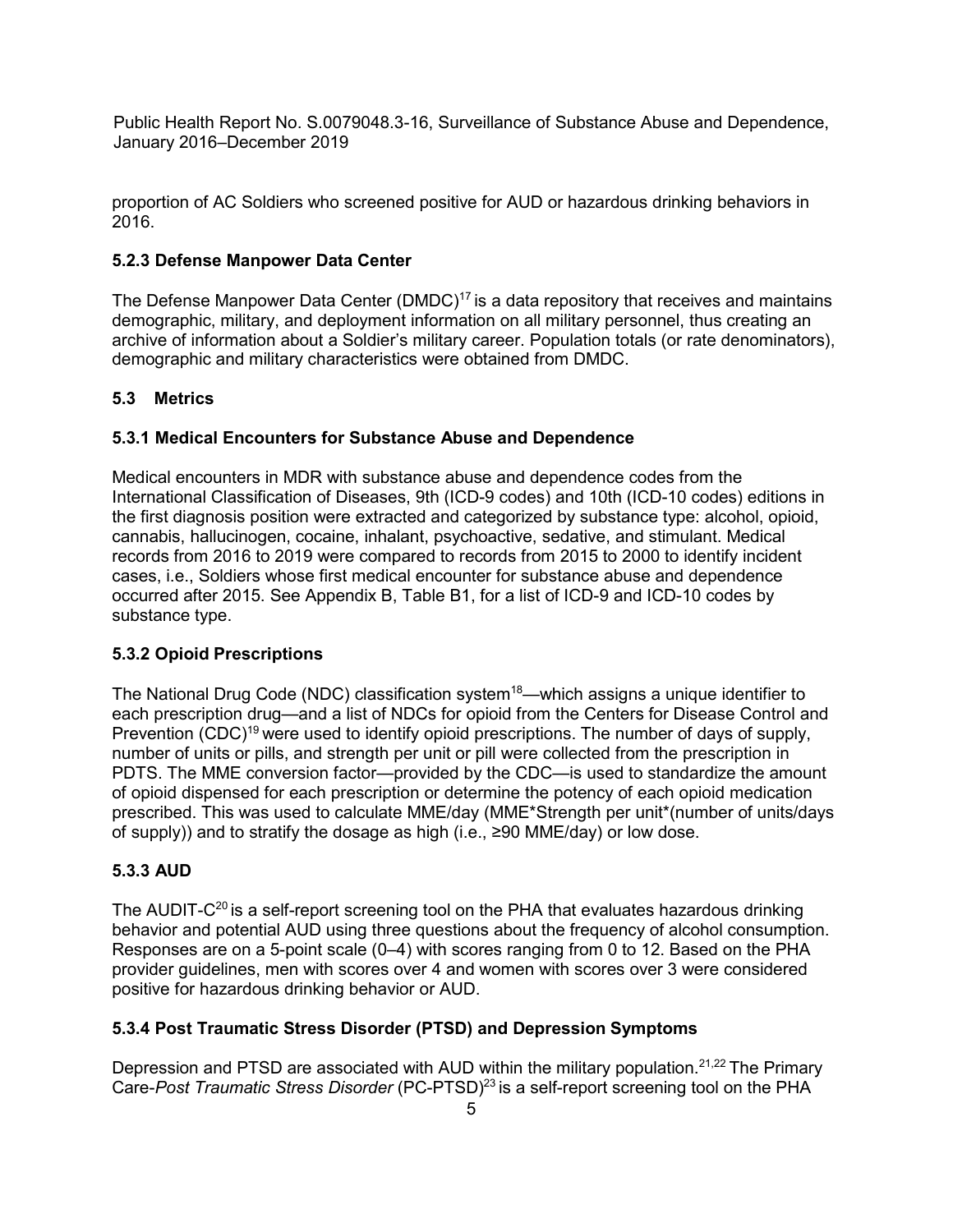that measures the effect of trauma on daily life over the last 30 days. There are four 'yes' or 'no' questions. A response of 'yes' on two or more questions indicates a positive result and prompts the completion of a second instrument, the PTSD Checklist–Civilian.<sup>24</sup> This 17-item tool measures how bothersome symptoms of PTSD (e.g., disturbing dreams, avoidance, and trouble sleeping) have been over the last month using a 5-point Likert scale (i.e., 1=not at all, 5=extremely) with scores ranging from 17 to 85. Soldiers with a score over 39 were categorized as displaying moderate to severe PTSD symptoms.25

The Patient Health Questionnaire (PHQ)-2<sup>26</sup> is a two-question self-report screening tool on the PHA that assesses the frequency of *depression symptoms* (e.g., hopelessness, poor appetite, and trouble concentrating) over the last two weeks using a 4-point Likert scale (i.e., 0=not at all, 3=nearly every day). A response of "more than half the days" or "nearly every day" on at least one question prompts the completion of the 8-item version: the PHQ-8. Soldiers with a score over 14 (score range:  $0-24$ )<sup>27</sup> were considered positive for moderate to severe depression symptoms.

#### **5.3.5 Social Indicators**

Social indicators, such as the potential for violent behavior, suicidal risk, and experiencing major life stressors have been identified as risk factors of alcohol misuse within the military and general populations.21,28 These factors were measured using several questions on the PHA. The following question captures a Soldier's potential to exhibit violent behavior: *"Over the past month have you had thoughts or concerns that you might hurt or lose control with someone?"*  The question *"Over the past month, have you been bothered by thoughts that you would be better off dead or of hurting yourself in some way?"* identifies Soldiers who have had *suicidal thoughts*. Soldiers who responded to the following question were categorized as having experienced a significant life stressor: *"Over the past month, what major life stressors have you experienced that are a cause of significant concern or make it difficult for you to do your work, take care of things at home, or get along with other people (for example, serious conflicts with others, relationship problems, or a legal, disciplinary, or financial problem)?"*

#### **5.3.6 Personal Characteristics**

*Demographic and military characteristics* obtained from DMDC include sex (male, female), age (17–24, 25–34, 35–64), rank ( junior enlisted (E1–E4), non-commissioned officers (E5–E6), senior enlisted (E7–E9), officers (O1–O8), and warrant officers (W1–W5)), educational level (high school graduate, some undergraduate, undergraduate degree, graduate degree or higher), race-ethnicity (non-Hispanic Black, non-Hispanic White, Hispanic, non-Hispanic Asian/Pacific Islander, non-Hispanic American Indian/Alaska Native), and marital status (married, single, divorced, other).

#### <span id="page-10-0"></span>**5.4 Analysis**

The population of Soldiers who 1) had at least one medical encounter for substance abuse or dependence, 2) had been prescribed at least one opioid medication or high-dose opioid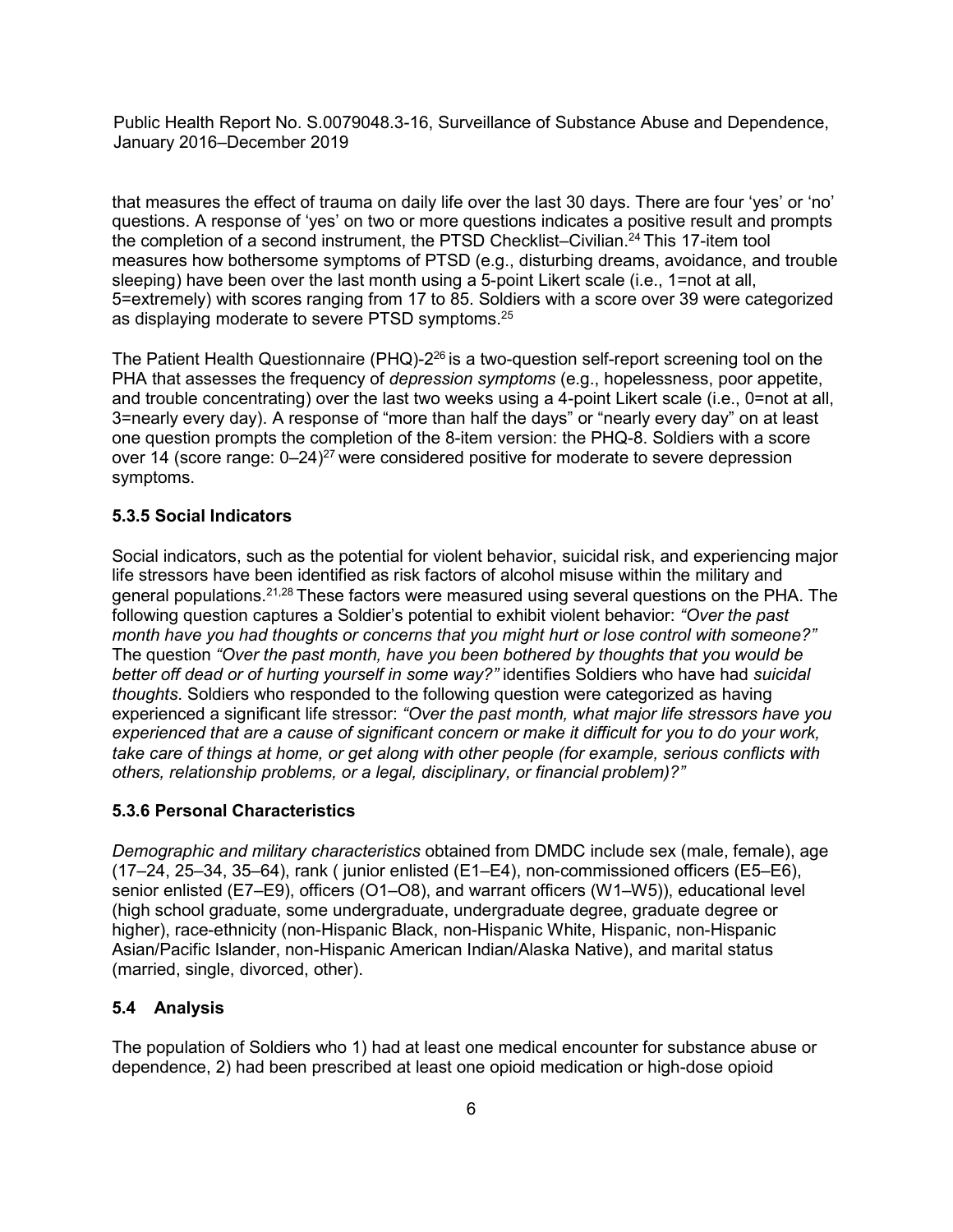medication, or 3) reported symptoms of AUD were described by behavioral and social health factors using univariate statistics (e.g., percent and frequency).

*Objective 1*: The distribution of medical encounters for abuse and dependence were reported for the five most frequently documented substances for incident and prevalent cases. Crude annual rates of substance-related medical encounters were calculated by dividing the number of substance-related medical encounters by total population and reported per 100,000 Soldiers, overall and stratified by substance type, sex, rank, age and race-ethnicity. See Appendix B, Table B2, for overall and stratum-specific rates of medical encounters for substance abuse and dependence. Linear regression was used to test for statistically significant trends over the specified time period.

*Objective 2*: Annual crude and stratified (i.e. by sex, rank, age and race-ethnicity) rates of highdose opioid medication prescribing patterns were calculated by dividing the number of unique high-dose prescriptions by total populations and reported per 100,000 Soldiers. Overall and stratum-specific rates of high-dose opioid prescriptions are provided in Appendix B, Table B3. Linear regression was used to test for overall and strata-specific trends over the specified time period.

*Objective 3*: Chi-square analysis was used to assess significant relationships between symptoms of AUD and demographic and military characteristics, social indicators, and depression and PTSD symptoms. Based on this assessment and the literature, the most parsimonious model was constructed to determine which characteristics were significantly associated with screening positive for AUD on the AUDIT-C using multivariable logistic regression. Akaike Information Criterion was used to compare goodness of fit between models. Crude and adjusted odds ratios, along with 95% confidence intervals, were calculated and reported.

## <span id="page-11-0"></span>**6 RESULTS**

## <span id="page-11-1"></span>**6.1 Medical Encounters for Substance Abuse and Dependence**

<span id="page-11-2"></span>From 2016 to 2019, a total of 672,236 medical encounters for abuse or dependence were documented among 38,162 U.S. Army Active Duty Soldiers. The majority of this population consisted of Soldiers who were male (90%), under age 25 (56%), White (52%), single (53%), junior enlisted (68%), and high school graduates (82%) (Table 1). Nearly all (84%) were incident cases. Seventy percent (n=473,128) of the total number of encounters and 41% (n=13,198) of first encounters were for dependence. The majority of encounters were for dependence; the substances most frequently treated were alcohol (72%), cocaine (68%), stimulants (64%) and opioids (90%) (Figure 1). Encounters for cannabis were evenly distributed between abuse (52%) and dependence (48%). Among incident cases, there were higher proportions of encounters for abuse among four of the five most frequently treated substances; only opioids had a significantly higher proportion of encounters for dependence (67%) (Figure 2).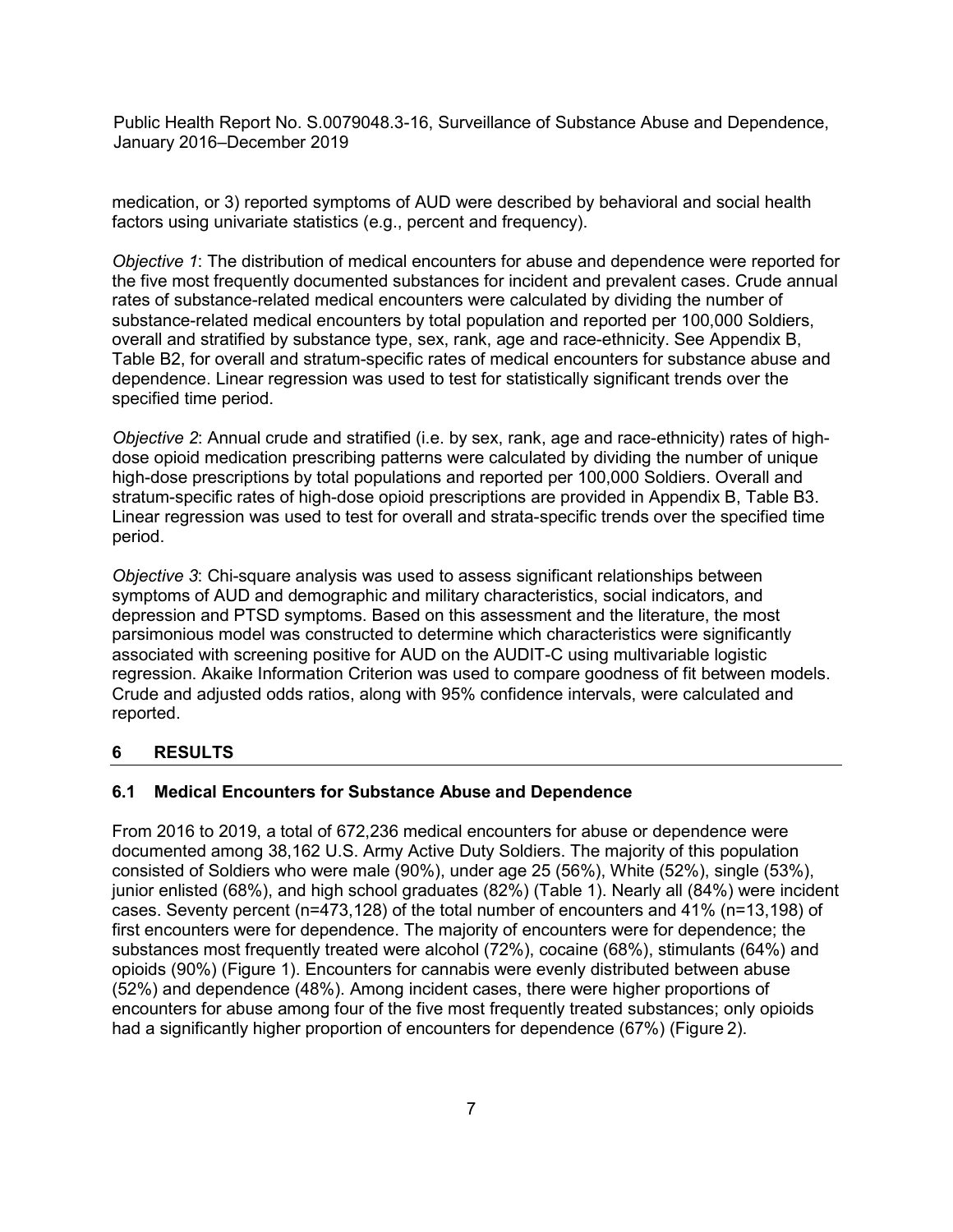The highest rate of medical encounters for substance abuse and dependence over the 4-year period occurred during 2017 (41,351 encounters per 100,000 Soldiers) (Figure 3). From 2016– 2019, the substances with the highest rates of medical encounters were alcohol (28,450 to 35,586 encounters per 100,000 Soldiers) and cannabis (2,164 to 2,949 encounters per 100,000 Soldiers) (Figure 4). There was a statistically significant decline in the rates of opioid medical encounters during 2016–2019 (β= -276.92, p=0.01). Across all years, male Soldiers had higher rates of encounters (34,549 to 43,669 encounters per 100,000 Soldiers) compared to female Soldiers (Figure 5). Junior enlisted Soldiers (47,954 to 58,309 encounters per 100,000 Solders) and Soldiers in the 17–24-year-old age range (42,769 to 53,051 encounters per 100,000 Soldiers) had the highest rates of medical encounters (Figures 6 and 7, respectively). American Indian/Alaska Native Soldiers had the highest rates of medical encounters (81,877 to 111,415 encounters per 100,000 Soldiers) compared to Soldiers in other race-ethnicity categories (Figure 8).

|                                            | 2016-2019<br>$n\frac{0}{0}$ |
|--------------------------------------------|-----------------------------|
| <b>Sex</b>                                 |                             |
| Male                                       | 34,477 (90)                 |
| Female                                     | 3,685 (10)                  |
| Age (yr)                                   |                             |
| $17 - 24$                                  | 21,413 (56)                 |
| $25 - 34$                                  | 12,315 (32)                 |
| $35 - 64$                                  | 4,434 (12)                  |
| <b>Race-Ethnicity</b>                      |                             |
| Non-Hispanic White                         | 19,829 (52)                 |
| Non-Hispanic Black                         | 10,421 (27)                 |
| Hispanic                                   | 5,665 (15)                  |
| Non-Hispanic Asian/Pacific Islander        | 1,418(4)                    |
| Non-Hispanic American Indian/Alaska Native | 634(2)                      |
| <b>Marital Status</b>                      |                             |
| Single                                     | 20,376 (53)                 |
| Married                                    | 15,996 (42)                 |
| <b>Divorced</b>                            | 1,716(5)                    |
| Other <sup>d</sup>                         | 70(0.2)                     |
| Rank                                       |                             |
| $E1-E4$                                    | 26,051 (68)                 |
| $E5 - E6$                                  | 8,333 (22)                  |

| Table 1. Demographic and military characteristics <sup>a</sup>                     |
|------------------------------------------------------------------------------------|
| of U.S. Army Active Soldiers with encounters for substance                         |
| abuse and dependence <sup>b</sup> during CY 2016–2019 (n=38,162) <sup>c</sup> n(%) |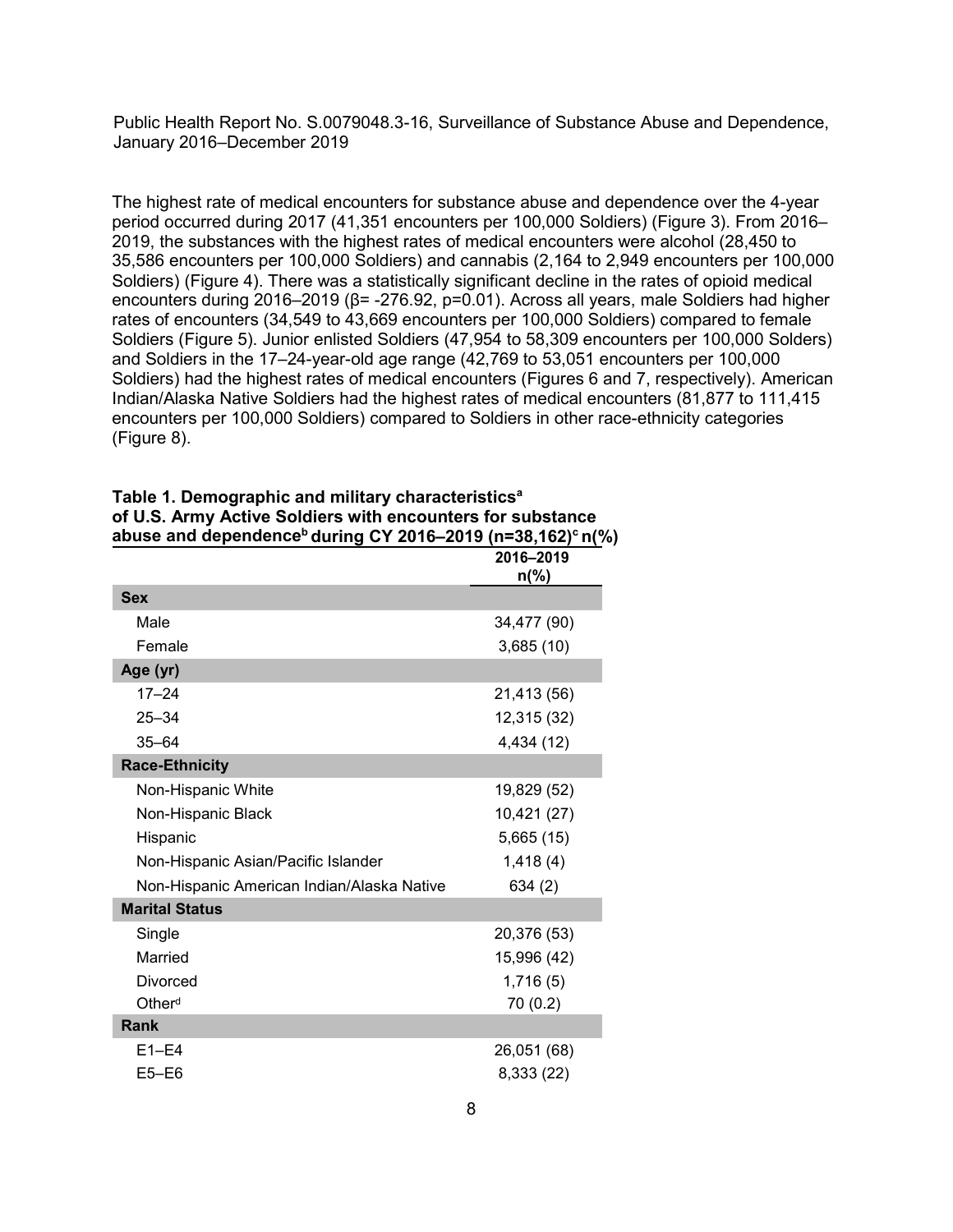|                                                                                                                                                                                                                                                                                                                                                                                                                                                                       | 2016-2019<br>$n\frac{9}{6}$ |
|-----------------------------------------------------------------------------------------------------------------------------------------------------------------------------------------------------------------------------------------------------------------------------------------------------------------------------------------------------------------------------------------------------------------------------------------------------------------------|-----------------------------|
| $E7-E9$                                                                                                                                                                                                                                                                                                                                                                                                                                                               | 2,225(6)                    |
| $O1 - O8$                                                                                                                                                                                                                                                                                                                                                                                                                                                             | 1,273(3)                    |
| $W1-W5$                                                                                                                                                                                                                                                                                                                                                                                                                                                               | 280(1)                      |
| <b>Education</b>                                                                                                                                                                                                                                                                                                                                                                                                                                                      |                             |
| Graduate Degree or Higher                                                                                                                                                                                                                                                                                                                                                                                                                                             | 553(2)                      |
| Undergraduate Degree                                                                                                                                                                                                                                                                                                                                                                                                                                                  | 3,267(9)                    |
| Some Undergraduate                                                                                                                                                                                                                                                                                                                                                                                                                                                    | 2,600(7)                    |
| <b>High School Graduate</b>                                                                                                                                                                                                                                                                                                                                                                                                                                           | 31,419 (82)                 |
| <b>Case Type</b>                                                                                                                                                                                                                                                                                                                                                                                                                                                      |                             |
| Incident <sup>e</sup>                                                                                                                                                                                                                                                                                                                                                                                                                                                 | 32,262 (85)                 |
| Prevalentf                                                                                                                                                                                                                                                                                                                                                                                                                                                            | 5,900(15)                   |
| Legend:<br>CY = Calendar Year<br>$E =$ Enlisted<br>$O =$ Officer<br>$W = Warrant$ Officer<br>Notes:<br>aData obtained from Defense Manpower Data Center (DMDC).                                                                                                                                                                                                                                                                                                       |                             |
| <b>bData obtained from the Military Health System Data Repository (MDR).</b><br><sup>c</sup> Included Soldiers missing information for race-ethnicity (n=195),<br>marital status (n=4), and educational level (n=323).<br>dIncluded widowed and legally separated.<br><sup>e</sup> Included Soldiers whose first encounter for substance abuse and<br>dependence occurred after 2015.<br><sup>f</sup> included Soldiers whose first encounter for substance abuse and |                             |
| dependence occurred before 2016.                                                                                                                                                                                                                                                                                                                                                                                                                                      |                             |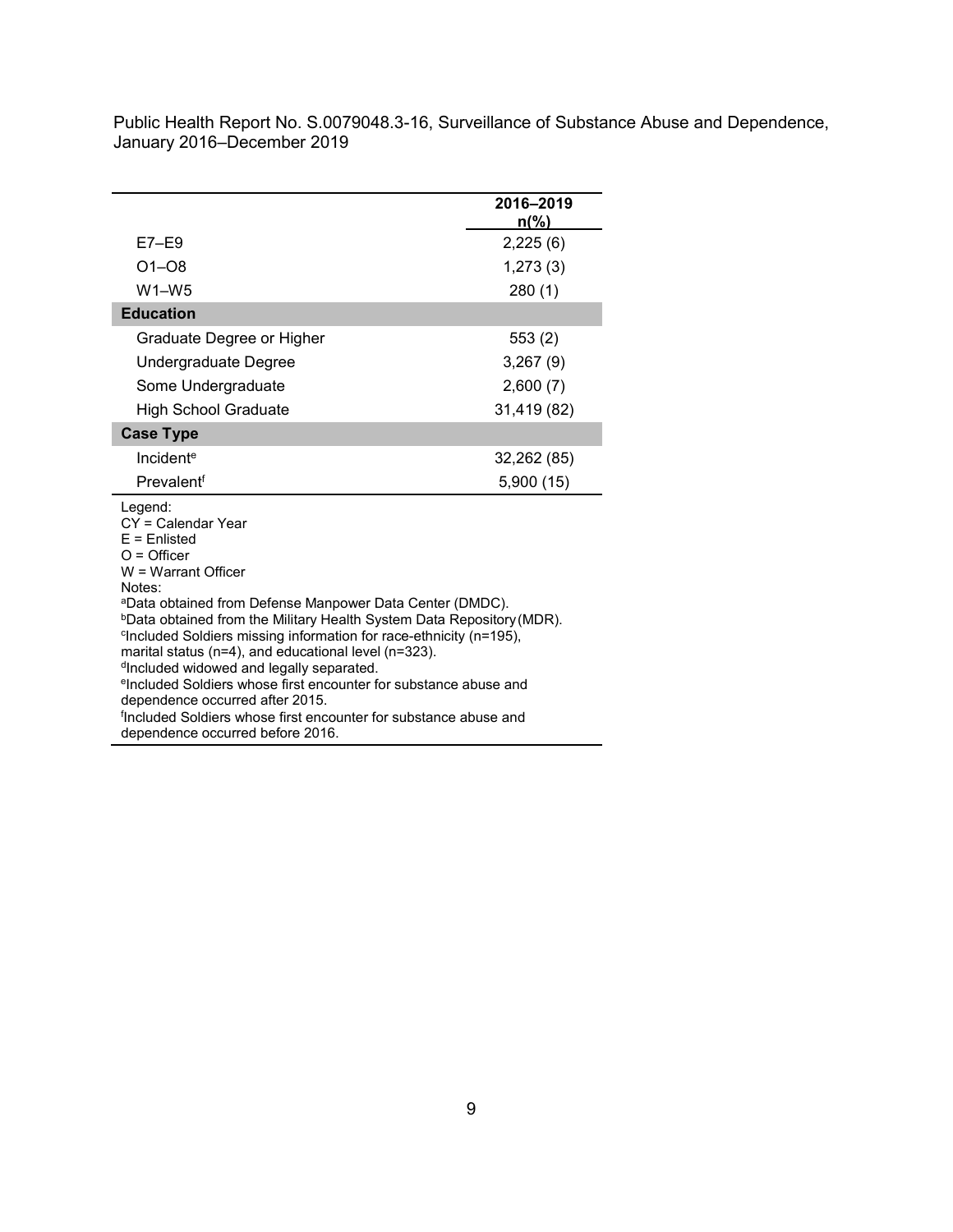

**Figure 1. Distribution of medical encounters between abuse and dependence for the five most frequently treated substances, U.S. Army Active Component Soldiers, 2016–2019. (n=662,788)**



**Figure 2. Distribution of first encounters for abuse and dependence among the five most frequently treated substances, U.S. Army Active Component Soldiers, 2016– 2019. (n=32,262)**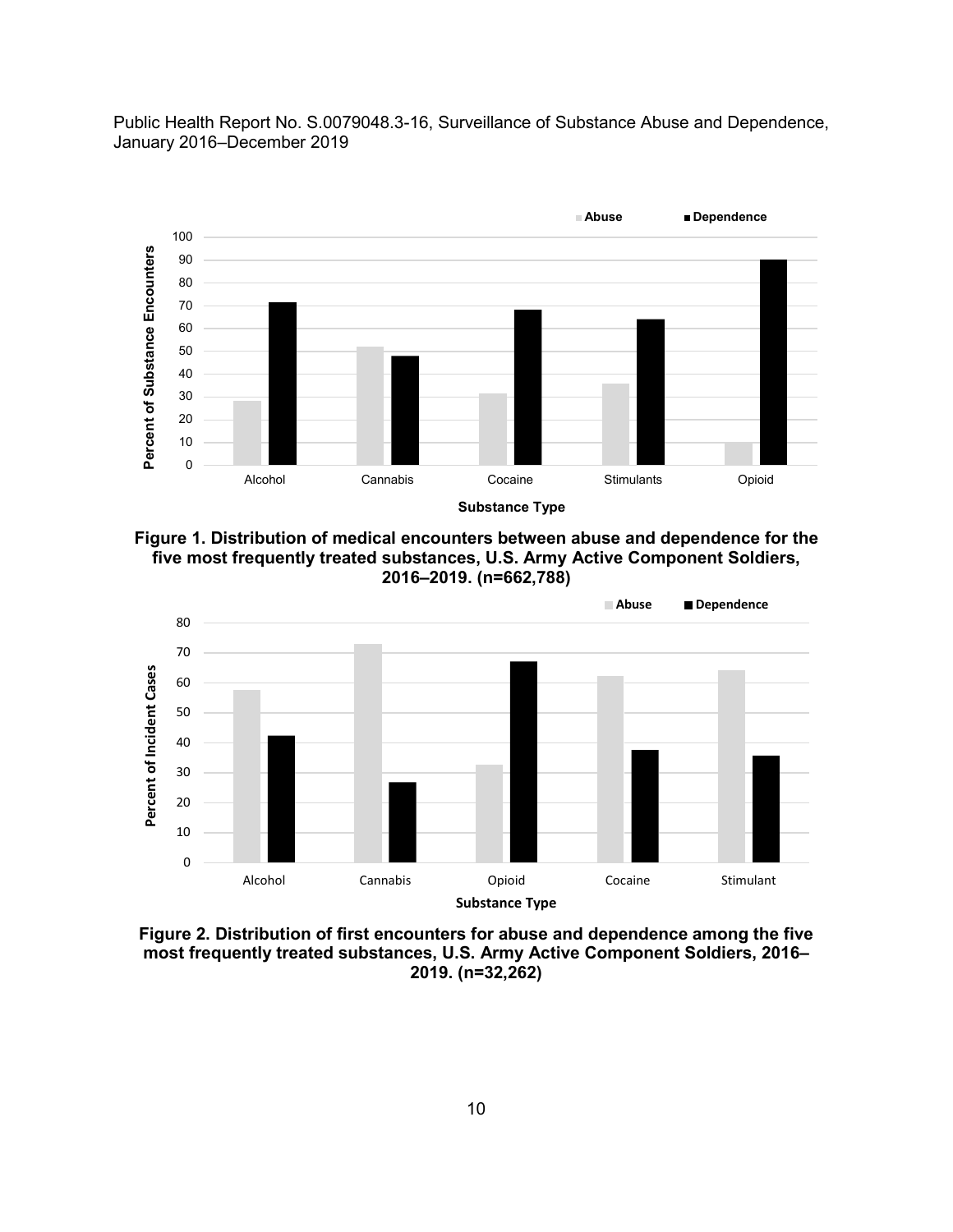

**Figure 3. Unadjusted annual rates of medical encounters for substance abuse and dependence among U.S. Army Active Component Soldiers, 2016–2019. (n=672,236)**



**Figure 4. Unadjusted annual rates of medical encounters for substance abuse and dependence by substance type among U.S. Army Active Component Soldiers, 2016– 2019. (n=672,236) Note: \*Statistically significant declining trend was observed (β= -276.92, p = 0.01)**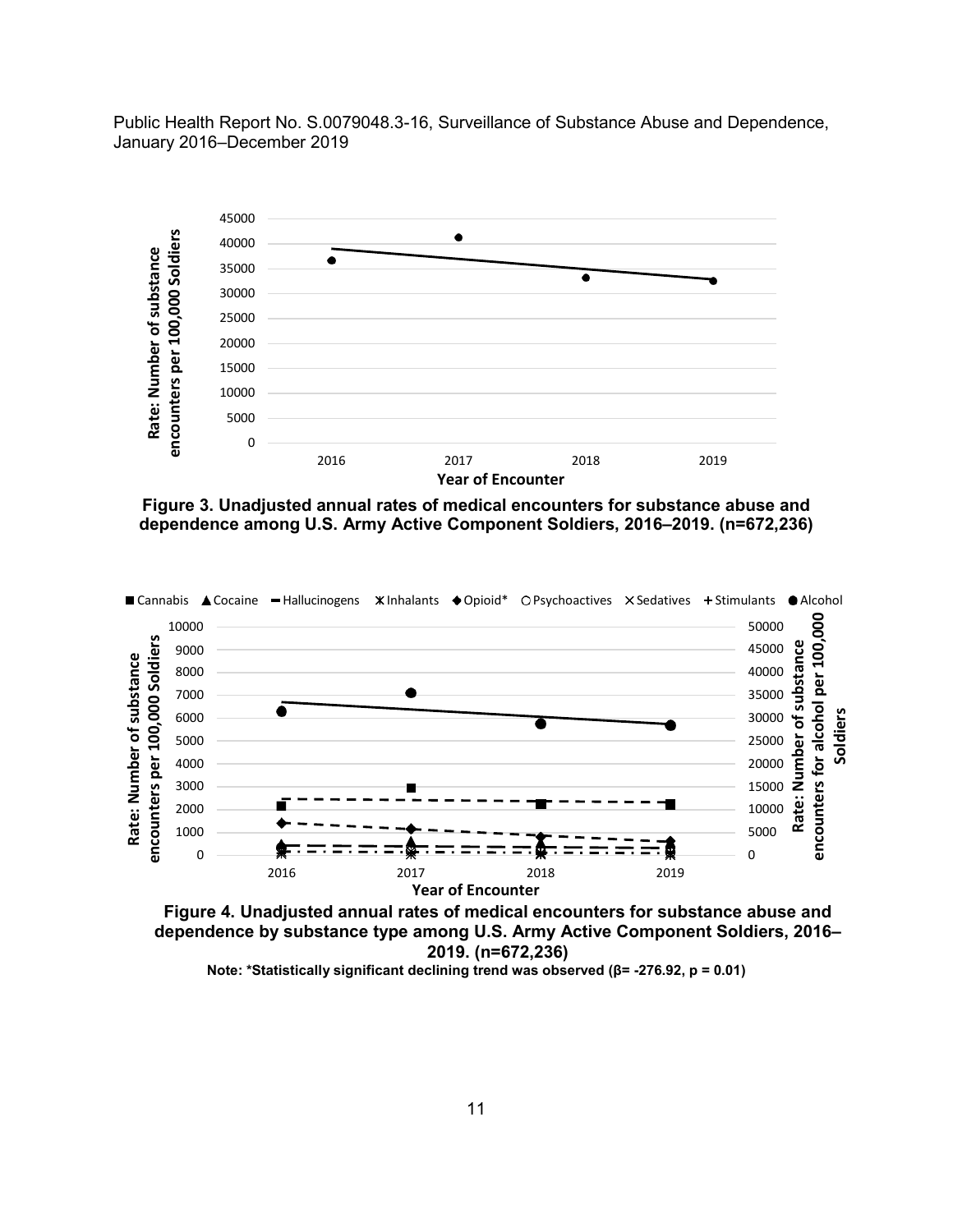

**Figure 5. Stratified annual rates of medical encounters for substance abuse and dependence by sex among U.S. Army Active Component Soldiers, 2016–2019. (n=672,236)**



**Figure 6. Stratified annual rates of medical encounters for substance abuse and dependence by rank among U.S. Army Active Component Soldiers, 2016–2019. (n=672,236)**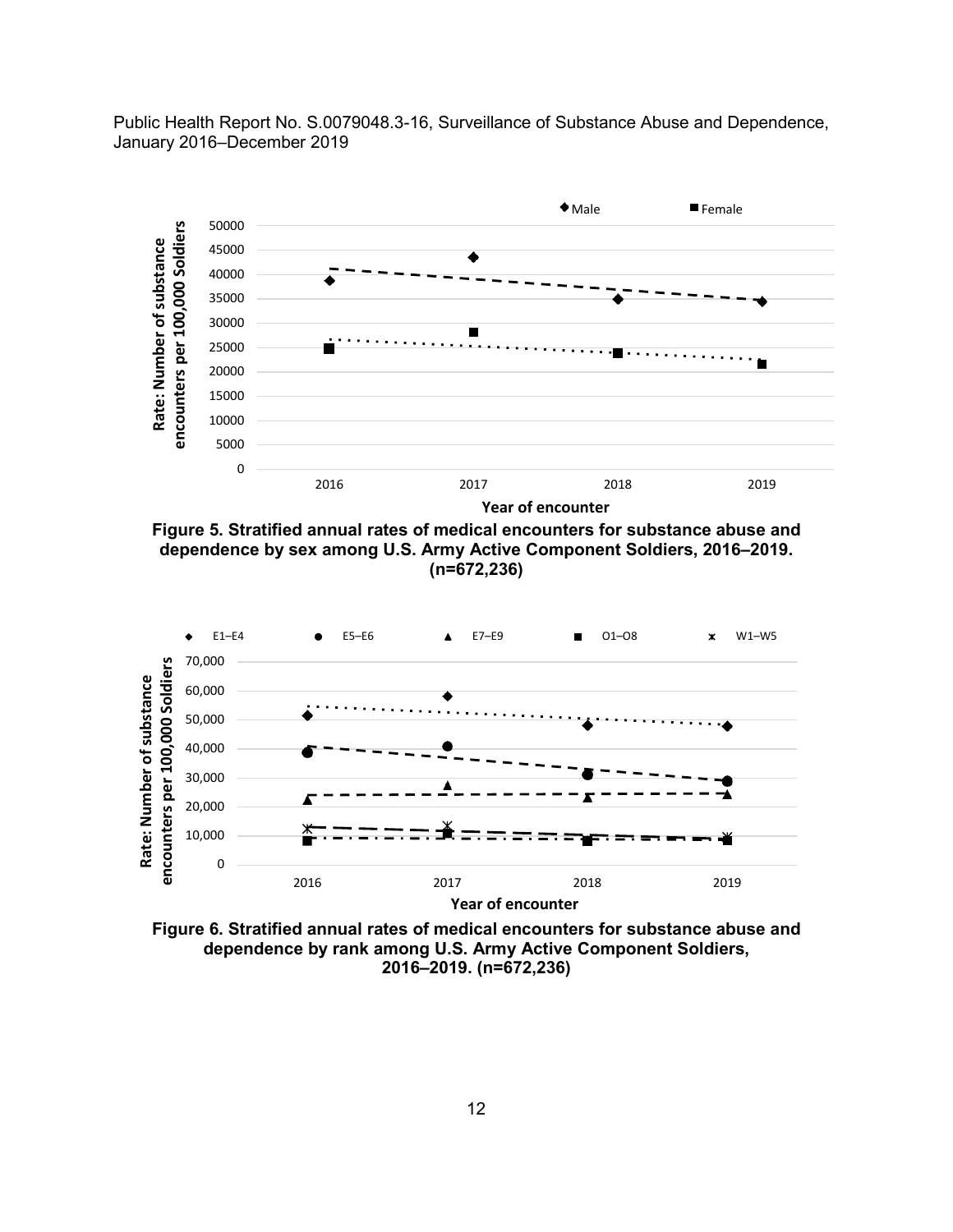

**Figure 7. Stratified annual rates of medical encounters for substance abuse and dependence by age among U.S. Army Active Component Soldiers, 2016–2019. (n=672,236)**



**Figure 8. Stratified annual rates of medical encounters for substance abuse and dependence by race-ethnicity, U.S. Army Active Component Soldiers, 2016–2019. (n=672,236)**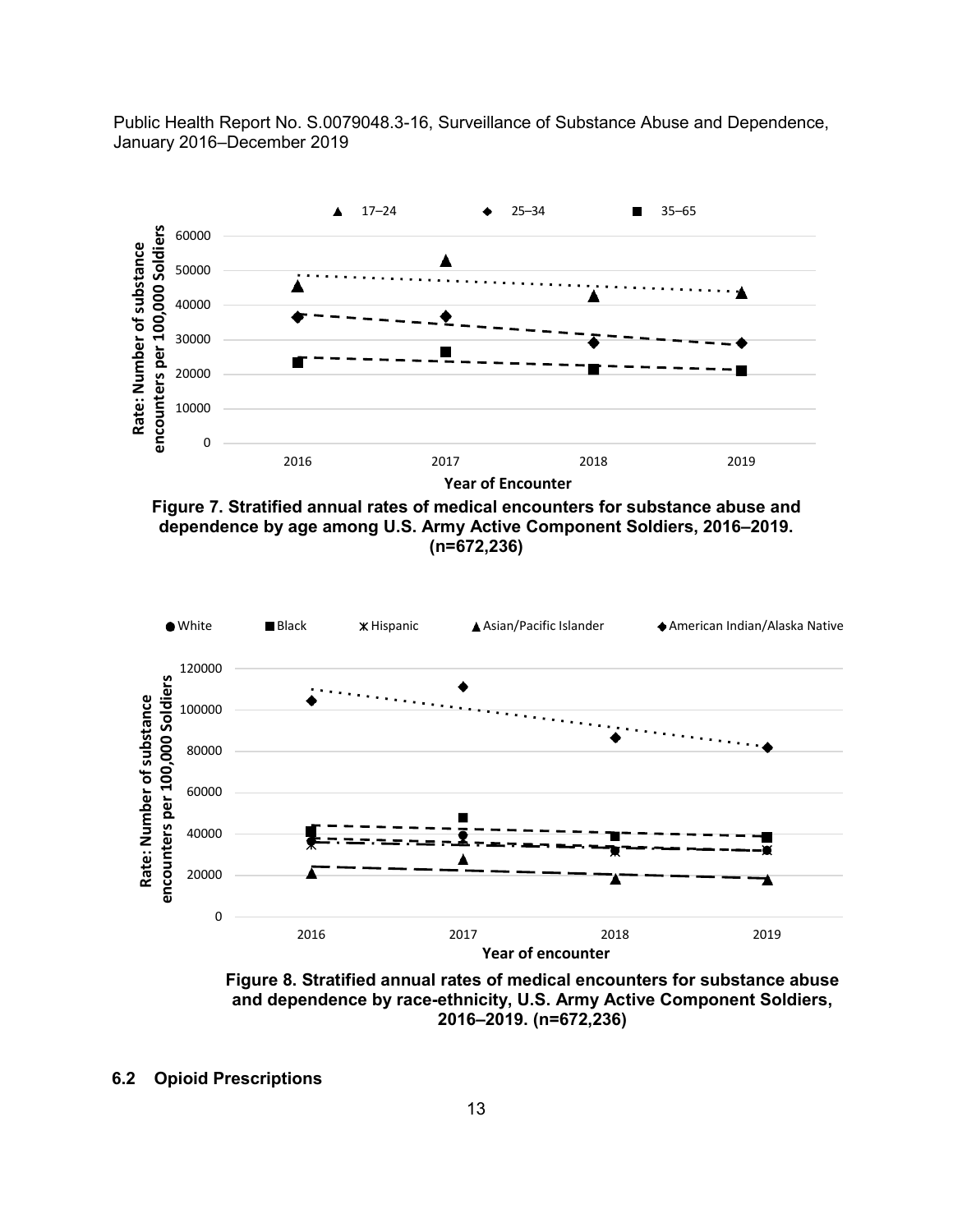There were 1,009,817 opioid prescriptions among 319,813 U.S. Army Active Duty Soldiers from 2016 to 2019. Of those with at least one opioid prescription over the 4-year period, 8% (n=24,928) had at least one high-dose opioid prescription (Table 2). Some characteristics were similar for both Soldiers with at least one opioid prescription and those with high-dose prescriptions: most were male (83% and 84%, respectively), non-Hispanic White (66% and 68%, respectively), married (54% and 65%, respectively), and high school graduates (64% and 56%, respectively). However, there were significant differences by age and rank. Soldiers with any opioid prescription were generally under age 24 (42%) and junior enlisted (51%), whereas Soldiers with a high-dose opioid prescription were older or over age 24 (72%) and split between junior enlisted (35%) and non-commissioned officers (28%). The majority of prescriptions for any opioids and high-dose opioids were filled at MTFs (88% and 79%, respectively) and were primarily for oxycodone (53% and 87%, respectively), followed by hydrocodone (28% and 8%, respectively) (not tabled).

The rate of high-dose opioid prescriptions declined significantly (β=-775, *p* < 0.01) across the 4 year period (Figure 9). The annual rates of high-dose prescriptions were equally high among male (995 to 2,841 high-dose prescriptions per 100,000 Soldiers) and female (1,107 to 2,768 high-dose prescriptions per 100,000 Soldiers) Soldiers (Figure 10). Senior enlisted Soldiers had the highest rates of high-dose opioid prescriptions (2,027 to 5,170 high-dose prescriptions per 100,000 Soldiers), while junior enlisted Soldiers had the lowest rates (728 to 2,192 high-dose prescriptions per 100,000 Soldiers) (Figure 11). However, in 2019, rates were lowest and similar across all rank categories. White Soldiers (1,056 to 3,120 high-dose prescriptions per 100,000 Soldiers) and non-Hispanic American Indian/Alaska Native Soldiers (1,774 to 4,200 high-dose prescriptions per 100,000 Soldiers) had similarly high rates of high-dose opioid prescriptions across the 4-year period, while Hispanic Soldiers (928 to 2,464 high-dose prescriptions per 100,000 Soldiers) had the lowest rates (Figure 12). Soldiers between the 35–65-year-old age range had the highest rates of high-dose opioid prescriptions (1,734 to 4,445 high-dose opioid prescriptions per 100,000 Soldiers) (Figure 13).

|            |                      | Soldiers Prescribed Opioids <sup>b</sup><br>2016-2019 |  |
|------------|----------------------|-------------------------------------------------------|--|
|            | All<br>$(n=319,813)$ | High-Dose <sup>c</sup><br>$(n=24,928)$                |  |
| <b>Sex</b> |                      |                                                       |  |
| Male       | 265, 117 (83)        | 21,028 (84)                                           |  |
| Female     | 54,696 (17)          | 3,900(16)                                             |  |
| Age (yr)   |                      |                                                       |  |
| $17 - 24$  | 132,798 (42)         | 6,832(27)                                             |  |
| $25 - 34$  | 111,026 (35)         | 9,292(37)                                             |  |
| $35 - 64$  | 75,989 (24)          | 8,804 (35)                                            |  |

#### Table 2. Demographic and military characteristics<sup>a</sup> of U.S. Army Active Component **Soldiers prescribed opioid medication during CY 2016–2019 n(%)**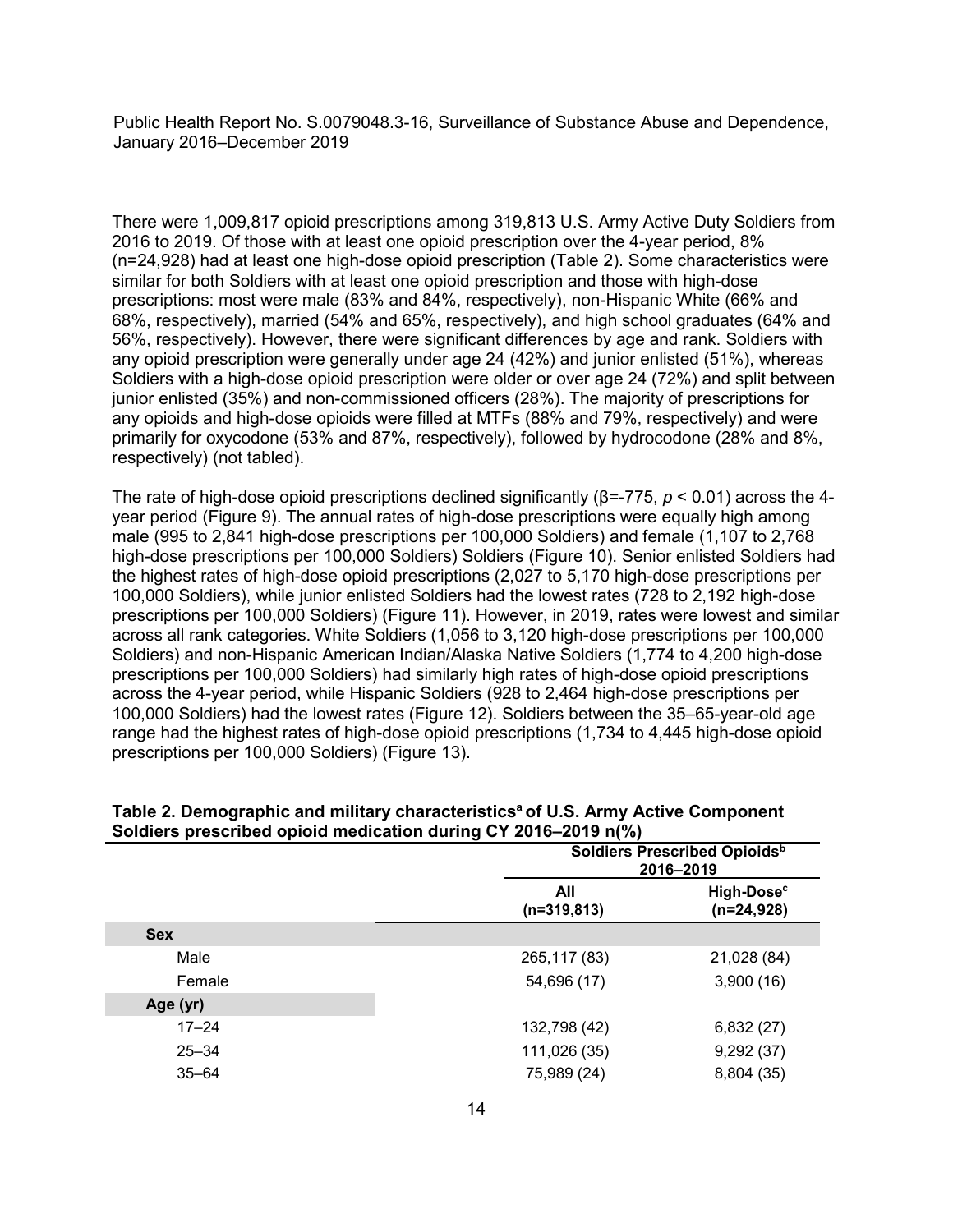|                                                                                                                                                                                                                                                                                                                                                                          | Soldiers Prescribed Opioids <sup>b</sup><br>2016-2019 |                                        |
|--------------------------------------------------------------------------------------------------------------------------------------------------------------------------------------------------------------------------------------------------------------------------------------------------------------------------------------------------------------------------|-------------------------------------------------------|----------------------------------------|
|                                                                                                                                                                                                                                                                                                                                                                          | All<br>$(n=319, 813)$                                 | High-Dose <sup>c</sup><br>$(n=24,928)$ |
| Race-Ethnicity <sup>d</sup>                                                                                                                                                                                                                                                                                                                                              |                                                       |                                        |
| Non-Hispanic White                                                                                                                                                                                                                                                                                                                                                       | 170,587 (54)                                          | 14,492 (59)                            |
| Non-Hispanic Black                                                                                                                                                                                                                                                                                                                                                       | 4,486 (24)                                            | 5,296 (22)                             |
| Hispanic                                                                                                                                                                                                                                                                                                                                                                 | 49,427 (16)                                           | 3,424(14)                              |
| Non-Hispanic Asian/Pacific Islander                                                                                                                                                                                                                                                                                                                                      | 19,037(6)                                             | 1,109(5)                               |
| Non-Hispanic American Indian/Alaska Native                                                                                                                                                                                                                                                                                                                               | 2,978(1)                                              | 278(1)                                 |
| <b>Marital Status<sup>e</sup></b>                                                                                                                                                                                                                                                                                                                                        |                                                       |                                        |
| Single                                                                                                                                                                                                                                                                                                                                                                   | 131,246 (41)                                          | 6,845(27)                              |
| Married                                                                                                                                                                                                                                                                                                                                                                  | 171,694 (54)                                          | 16,325 (66)                            |
| Divorced                                                                                                                                                                                                                                                                                                                                                                 | 16,380(5)                                             | 1,699(7)                               |
| Otherf                                                                                                                                                                                                                                                                                                                                                                   | 467 (0.2)                                             | 56 (0.2)                               |
| <b>Rank</b>                                                                                                                                                                                                                                                                                                                                                              |                                                       |                                        |
| $E1-E4$                                                                                                                                                                                                                                                                                                                                                                  | 163,070 (51)                                          | 9,077 (36)                             |
| $E5-E6$                                                                                                                                                                                                                                                                                                                                                                  | 74,011 (23)                                           | 7,017 (28)                             |
| $E7-E9$                                                                                                                                                                                                                                                                                                                                                                  | 34,324 (11)                                           | 4,290 (17)                             |
| $O1 - O8$                                                                                                                                                                                                                                                                                                                                                                | 40,349 (13)                                           | 3,651(15)                              |
| $W1-W5$                                                                                                                                                                                                                                                                                                                                                                  | 8,059(3)                                              | 893 (4)                                |
| <b>Educationf</b>                                                                                                                                                                                                                                                                                                                                                        |                                                       |                                        |
| Graduate Degree or Higher                                                                                                                                                                                                                                                                                                                                                | 22,529(7)                                             | 2,240(9)                               |
| Undergraduate Degree                                                                                                                                                                                                                                                                                                                                                     | 60,687 (19)                                           | 5,501(22)                              |
| Some Undergraduate                                                                                                                                                                                                                                                                                                                                                       | 29,923 (9)                                            | 2,989(12)                              |
| <b>High School Graduate</b>                                                                                                                                                                                                                                                                                                                                              | 204,513 (64)                                          | 13,953 (56)                            |
| Legend:<br>CY = Calendar Year<br>$E =$ Enlisted<br>$O =$ Officer<br>$W =$ Warrant Officer<br>Notes:<br><sup>a</sup> Data obtained from Defense Manpower Data Center (DMDC).<br><b>bData obtained from Pharmacy Data Transaction System.</b><br>°Dosage ≥90 morphine milligram equivalent (MME).<br><sup>d</sup> Race-ethnicity information was missing for 329 Soldiers. |                                                       |                                        |

<sup>e</sup>Marital status was missing for 3 Soldiers.<br><sup>f</sup>Included widowed and legally separated.

<sup>g</sup>Educational level was missing for 208 Soldiers.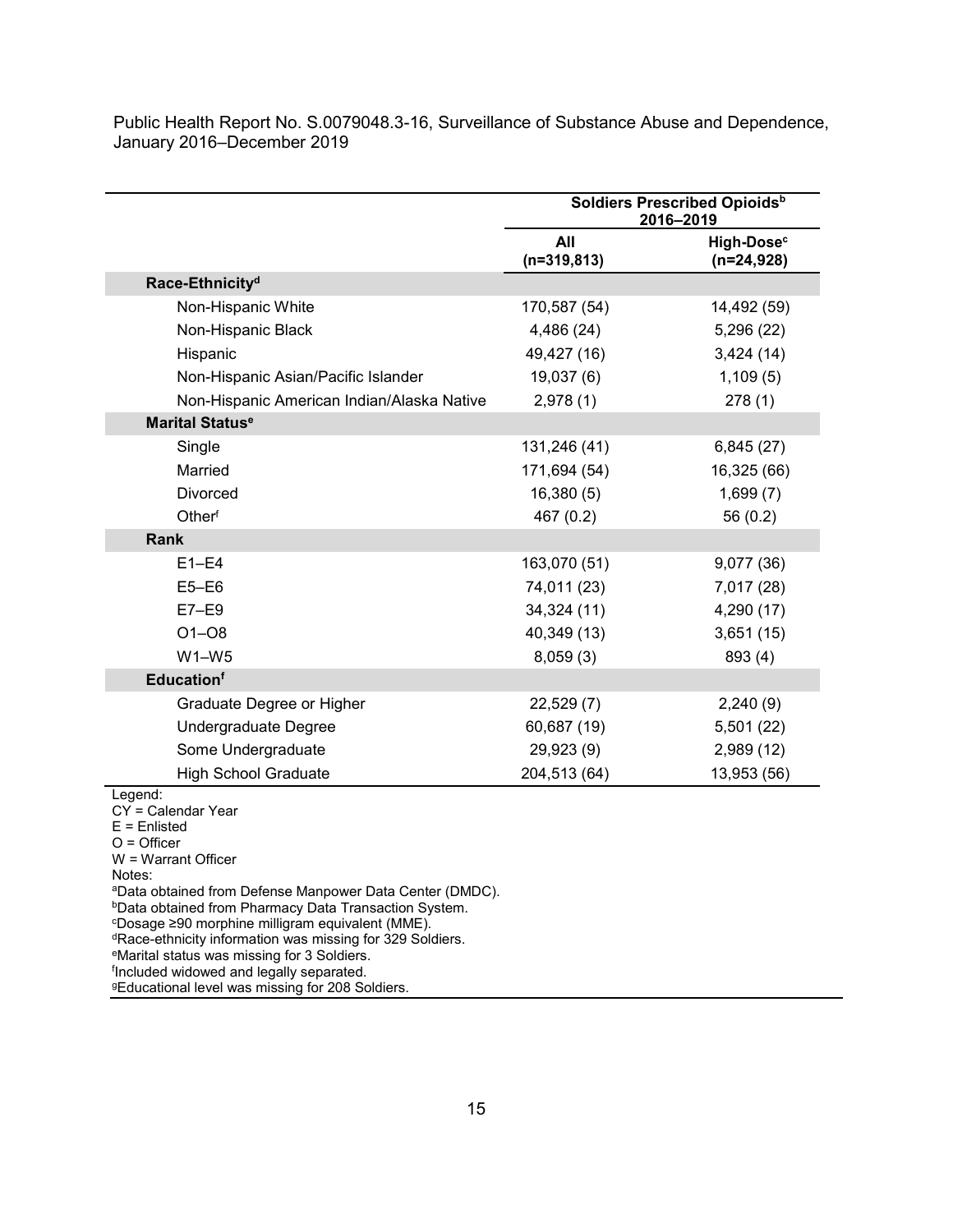

**Year of Prescription**

**Figure 9. Unadjusted annual rates of high-dose opioid prescriptions among U.S. Army Component Soldiers, 2016–2019. (n=34,602) Note: \*Statistically significant declining trend was observed (β= -775, p < 0.01)**



**Figure 10. Stratified annual rates of high-dose opioid prescriptions by sex among U.S. Army Active Component Soldiers, 2016–2019. (n=34,602)**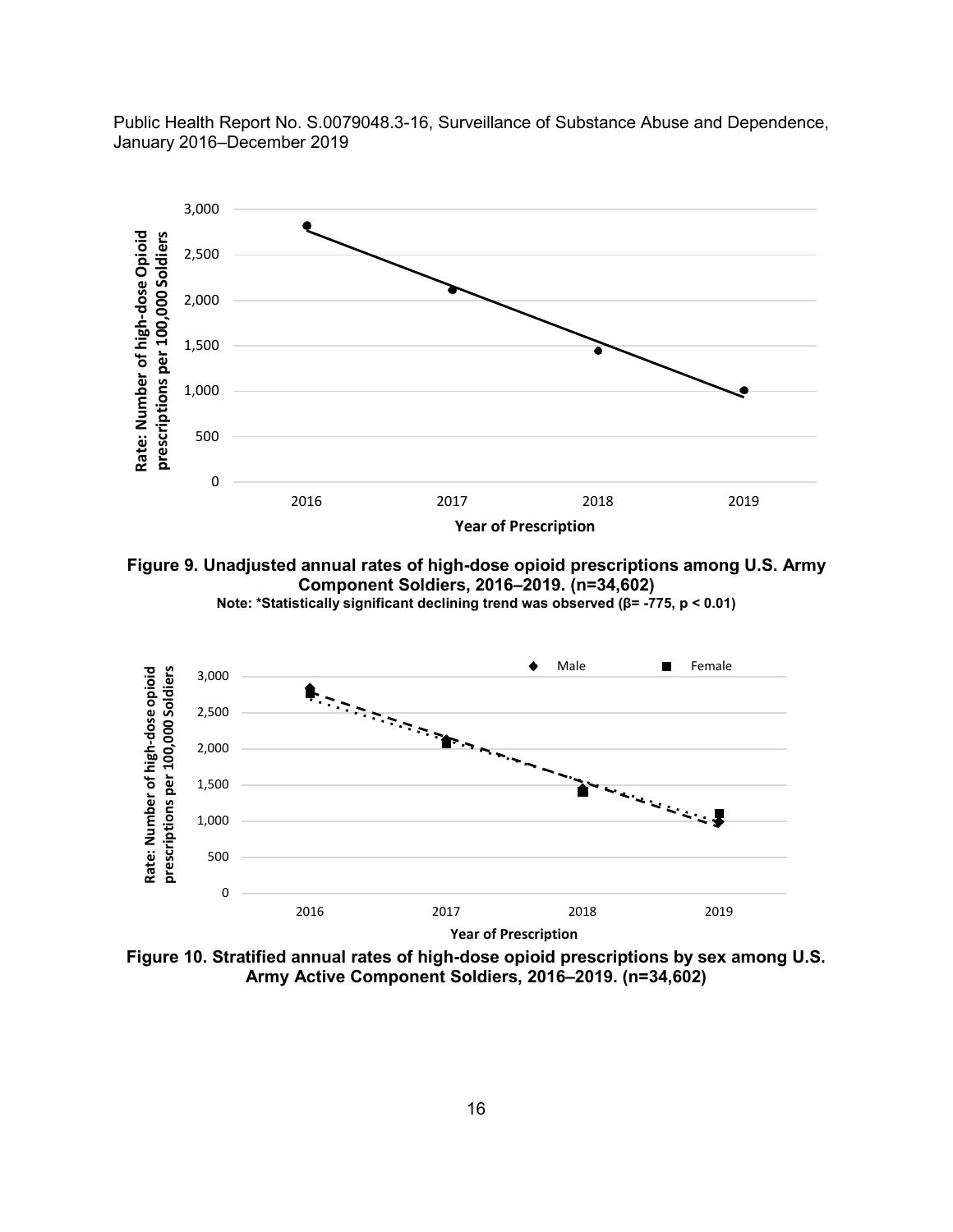

**Figure 11. Stratified annual rates of high-dose opioid prescriptions by rank among U.S. Army Active Component Soldiers, 2016–2019. (n=34,602)**



**Figure 12. Stratified annual rates of high-dose opioid prescriptions by race-ethnicity among U.S. Army Active Component Soldiers, 2016–2019. (n=34,160)**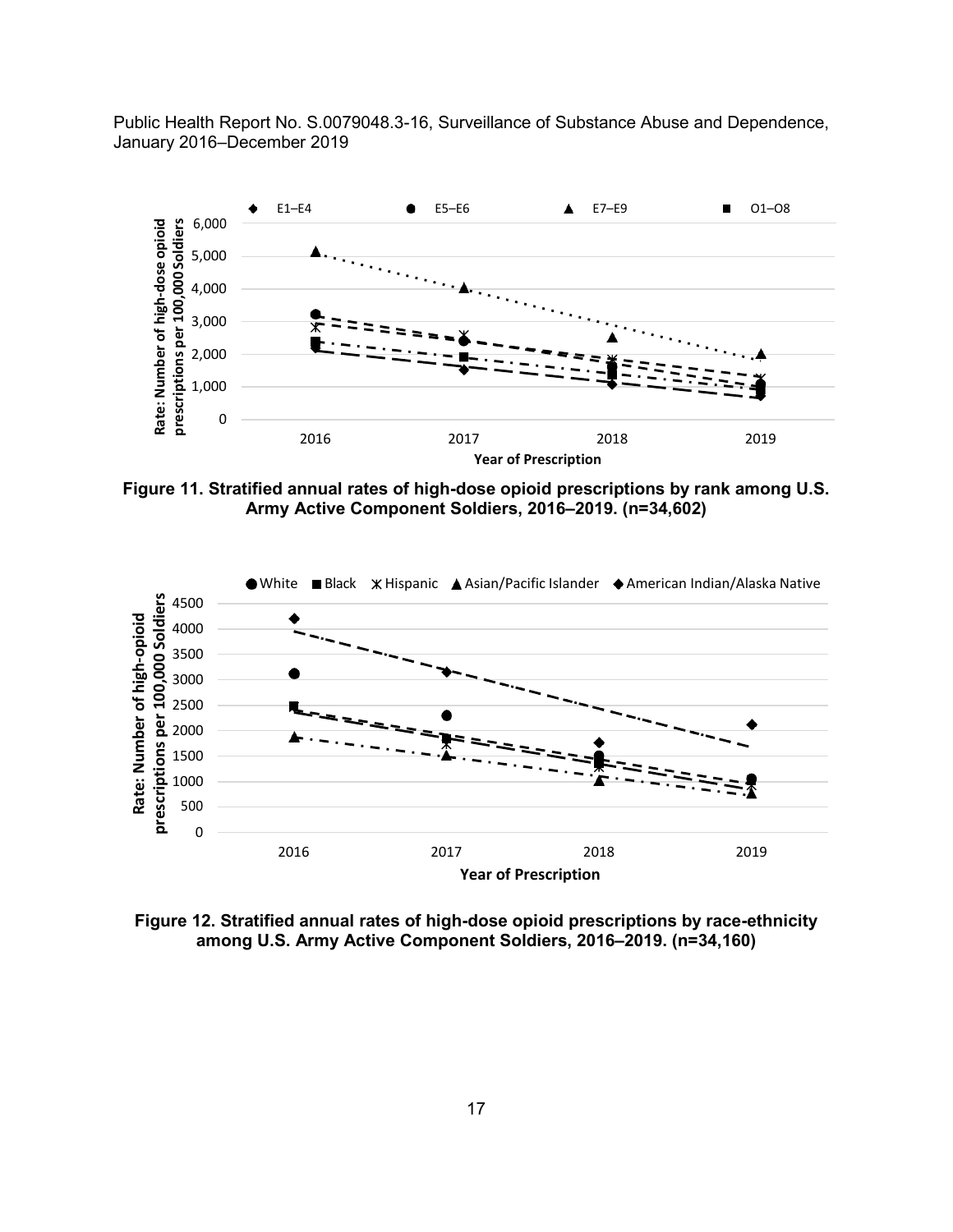

**Figure 13. Stratified annual rates of high-dose opioid prescriptions by age group among U.S. Army Active Duty Soldiers, 2016–2019. (n=34,602)**

#### **6.3 AUD**

Due to historically high rates of alcohol use among the military population<sup>29</sup>, a deeper dive into the population of Soldiers who screened positive on the AUDIT-C was conducted to identify significant factors associated with screening positive for hazardous drinking behavior and potential AUD. Of the Soldiers who completed a PHA and the AUDIT-C in 2016, 7% (n=40,502) screened positive for hazardous drinking behavior and potential AUD. Soldiers who reported having thoughts of violence (aOR =  $2.83$ ,  $95\%$  CI:  $2.56-3.13$ ) or suicide (aOR =  $1.62$ ,  $95\%$  CI: 1.45–1.80) had higher odds of screening positive compared to Soldiers who did not report having thoughts of violence or suicide, respectively. Soldiers who screened positive for displaying symptoms of depression (aOR = 2.92, 95% CI: 2.78–3.06) had significantly higher odds of screening positive for AUD compared to Soldiers who did not screen positive for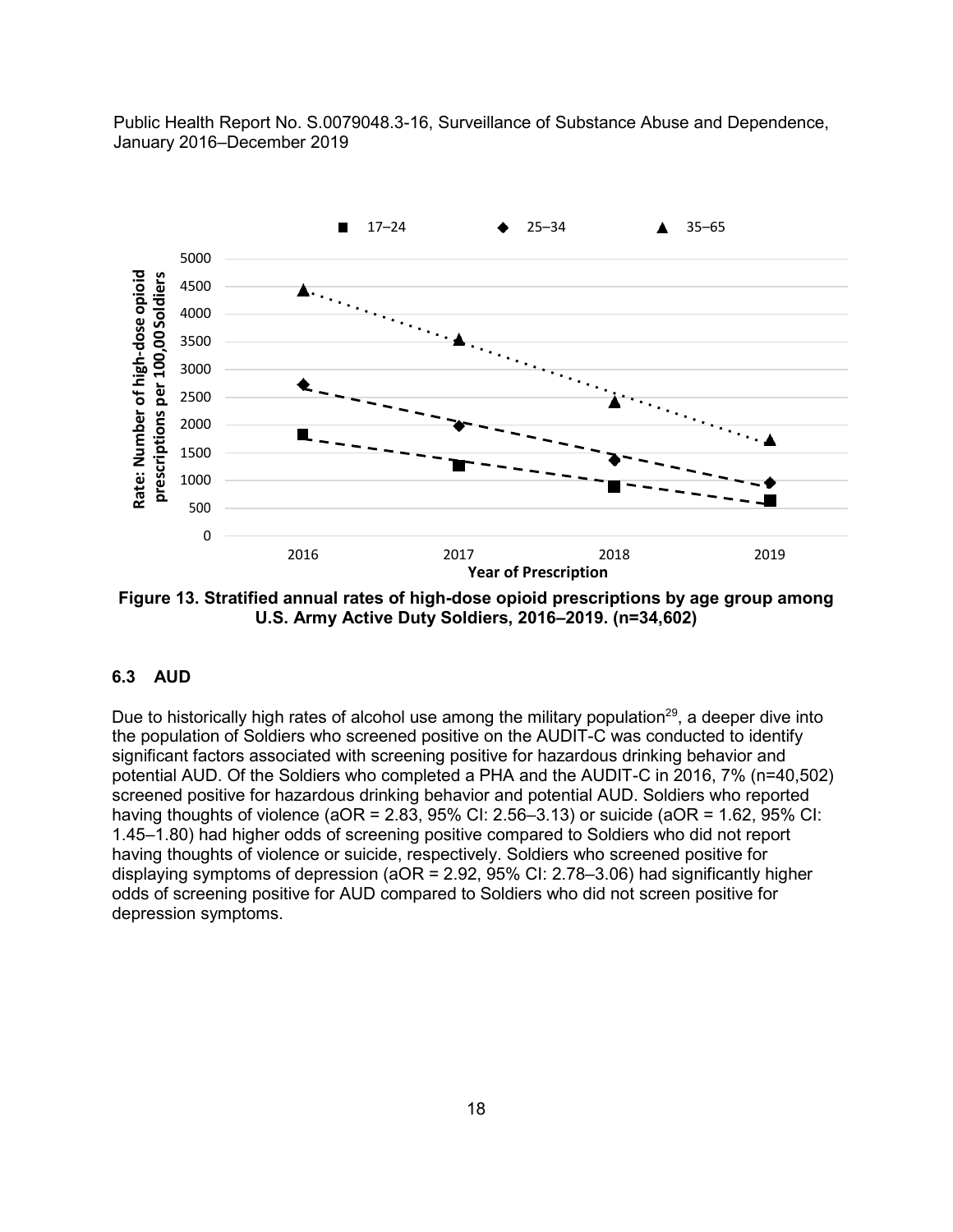| Table 3. The association between social indicators and screening positive for alcohol use |  |
|-------------------------------------------------------------------------------------------|--|
| disorder among U.S. Army Soldiers who completed the PHA, 2016. (n= 599,027)               |  |

<span id="page-23-0"></span>

|                                            | Alcohol Use Disorder <sup>a</sup> |                     |                           |  |  |  |  |
|--------------------------------------------|-----------------------------------|---------------------|---------------------------|--|--|--|--|
|                                            | $(n = 43,217)$<br>$n$ (%)         | cOR (95% CI)        | aOR (95% CI) <sup>b</sup> |  |  |  |  |
| Major Life Stressors <sup>c</sup>          |                                   |                     |                           |  |  |  |  |
| Yes                                        | 7,318 (13)                        | $2.29(2.23 - 2.35)$ |                           |  |  |  |  |
| No                                         | 35,771(6)                         |                     |                           |  |  |  |  |
| Thoughts of Violence <sup>d</sup>          |                                   |                     |                           |  |  |  |  |
| Yes                                        | 659 (25)                          | $4.62(4.23 - 5.05)$ | $2.83(2.56 - 3.13)$       |  |  |  |  |
| No                                         | 42,428 (7)                        | Ref                 | Ref                       |  |  |  |  |
| Posttraumatic Stress Disorder <sup>e</sup> |                                   |                     |                           |  |  |  |  |
| Yes                                        | 4,725 (17)                        | $3.03(2.94 - 3.14)$ |                           |  |  |  |  |
| No                                         | 38,067(6)                         | Ref                 |                           |  |  |  |  |
| <b>Depressionf</b>                         |                                   |                     |                           |  |  |  |  |
| Yes                                        | 2,546(18)                         | $3.14(3.00 - 3.28)$ | $2.92(2.78 - 3.06)$       |  |  |  |  |
| No                                         | 38,351(6)                         | Ref                 | Ref                       |  |  |  |  |
| <b>Thoughts of Suicide<sup>9</sup></b>     |                                   |                     |                           |  |  |  |  |
| Yes                                        | 569 (21)                          | $3.75(3.42 - 4.12)$ | $1.62(1.45 - 1.80)$       |  |  |  |  |
| No                                         | 42,518 (7)                        | Ref                 | Ref                       |  |  |  |  |

Legend:

cOR = crude odds ratio,

aOR = adjusted odds ratio, CI = confidence interval

Notes:

aMen with scores over 5 and women with scores over 4 on the AUDIT-C were considered positive for hazardous drinking behavior; scores ranged from 0–12.

bAdjusted logistic model controlled for sex, age, race-ethnicity, thoughts of violence, symptoms of depression, and thoughts of suicide.

cSoldiers who reported major life stressors were identified using the following question: "Over the past month, what major life stressors have you experienced that are a cause of significant concern or make it difficult for you to do your work, take care of things at home, or get along with other people (for example, serious conflicts with others, relationship problems, or a legal, disciplinary, or financial problem)?"

<sup>d</sup>A Soldier's potential to exhibit violent behavior was captured using the following question: "Over the past month have you had thoughts or concerns that you might hurt or lose control with someone?"

eSoldiers with a score over 39 on the PC-PTSD were categorized as displaying moderate to severe PTSD symptoms; scores ranged from 17–85.

f Soldiers with a score over 14 (score range: 0–24) on the PHQ-8 were considered positive for displaying moderate to severe depression symptoms.

gThe question "Over the past month, have you been bothered by thoughts that you would be better off dead or of hurting yourself in some way?" was used to identify Soldiers who have had suicidal thoughts.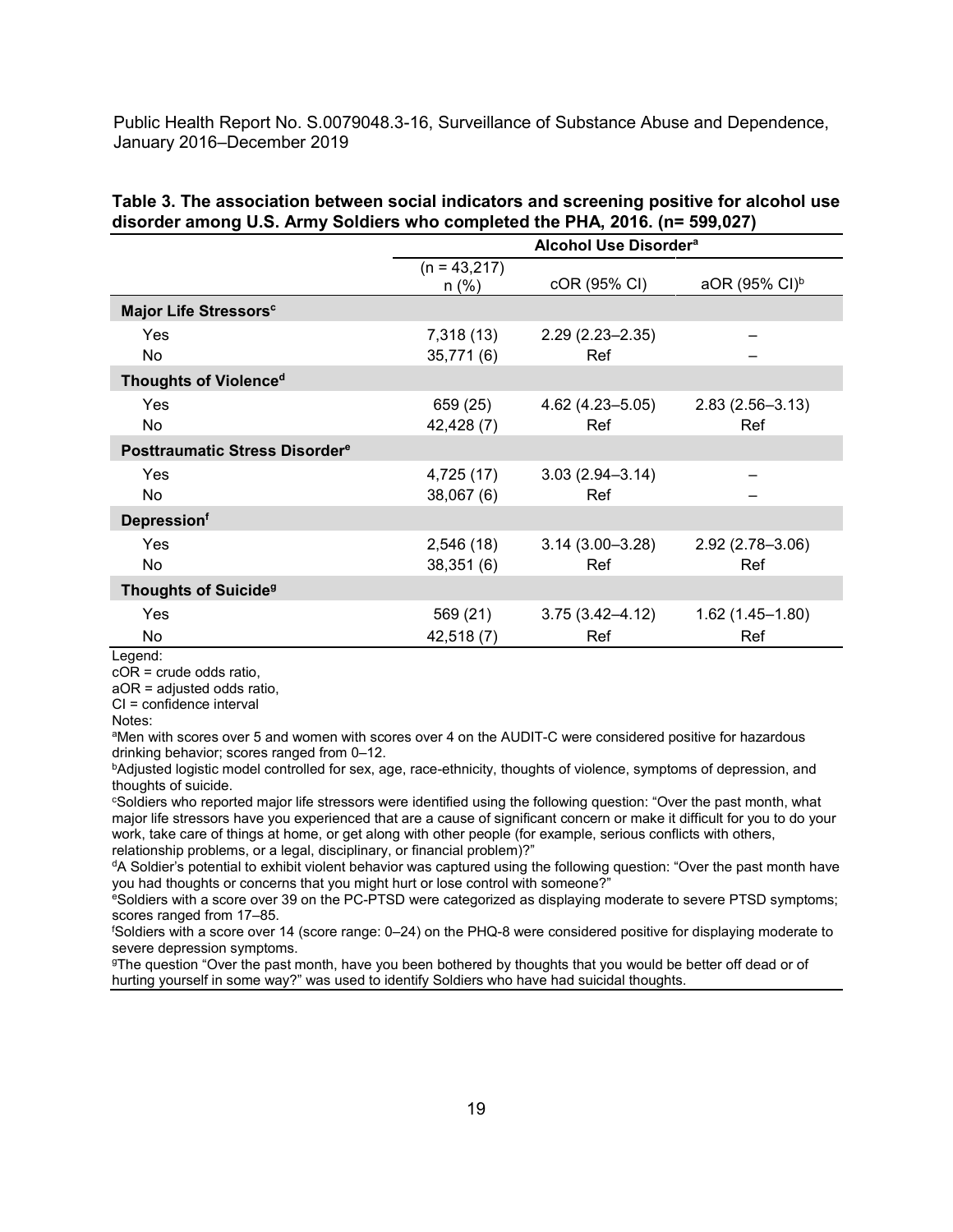#### **7 DISCUSSION AND RECOMMENDATIONS**

From 2016 through 2019, 38,162 U.S. Army Active Duty Soldiers were seen by a Behavioral Health (BH) medical provider for substance abuse or dependence, with the highest rate occurring in 2017. Although no significant trend in substance abuse encounters was observed over the 4-year period, rates of medical encounters for opioid abuse or dependence decreased significantly during the study period. This decline is consistent with a decline in opioid misuse observed in the general population over the same time period.<sup>30</sup>

The rates of high-dose opioid prescriptions showed a statistically significant decreasing trend over the 4-year period. This decrease may be attributed to the 2016 implementation of the Department of Defense Opioid Prescriber Safety Training Program.<sup>31</sup> a training for medical providers for effectively prescribing pain medications and the potential misuse of controlled substances. This training program stems from a presidential directive released in October 2015 mandating that all health care providers who prescribe controlled substances receive regular training on opioid prescribing and the treatment of opioid use disorders. Nonetheless, the proportion of Soldiers with high-dose prescriptions (8%, n=24,928) is higher than the 3.6% reported for the civilian population.<sup>32</sup>

The most commonly documented substance for abuse or dependence was alcohol. Alcohol misuse and abuse is a long-standing and well-documented problem within the U.S. military<sup>33</sup>. When controlling for other known risk factors, military service itself contributes to increases in problematic drinking behavior.34 Rates of heavy drinking were significantly higher among young military personnel compared with civilians of a similar age.<sup>35</sup> Various forms of military-related trauma, including exposure to killing within combat settings and military sexual trauma, elevates the risk for alcohol abuse and dependence among service members. Social indicators found to be significantly associated with higher odds of AUD in this study were screening positive for symptoms of depression and reporting thoughts of violence and suicide. The finding that thoughts of suicide were significantly associated with screening positive for AUD is consistent with a prior study identifying suicide and other deaths as consequences of untreated SUDs.<sup>36</sup> These findings also highlight the likelihood of high levels of comorbidity between SUDs and other BH conditions. It might be worth assessing, particularly during the Coronavirus Disease– 2019 pandemic, the impacts of comorbidity between substance use disorders and other BH conditions to include injury-related outcomes due to the compounding effects.

Findings from this study indicate that substance dependence made up the majority of all encounters for substance abuse and dependence over the 4-year period. This is not surprising since treatment programs for substance use disorders are often long-term and require multiple contacts with the behavioral healthcare system. Due to the multiple contacts, cost is highlighted as a factor to consider when determining the extent of the burden substance use disorder places on the MHS. Furthermore, the effectiveness of intensive outpatient and residential rehabilitation has yet to be evaluated within the military.

Encounters for abuse were the most frequent among incident cases, with the notable exception of opioids, which had a significantly higher proportion of encounters for dependence compared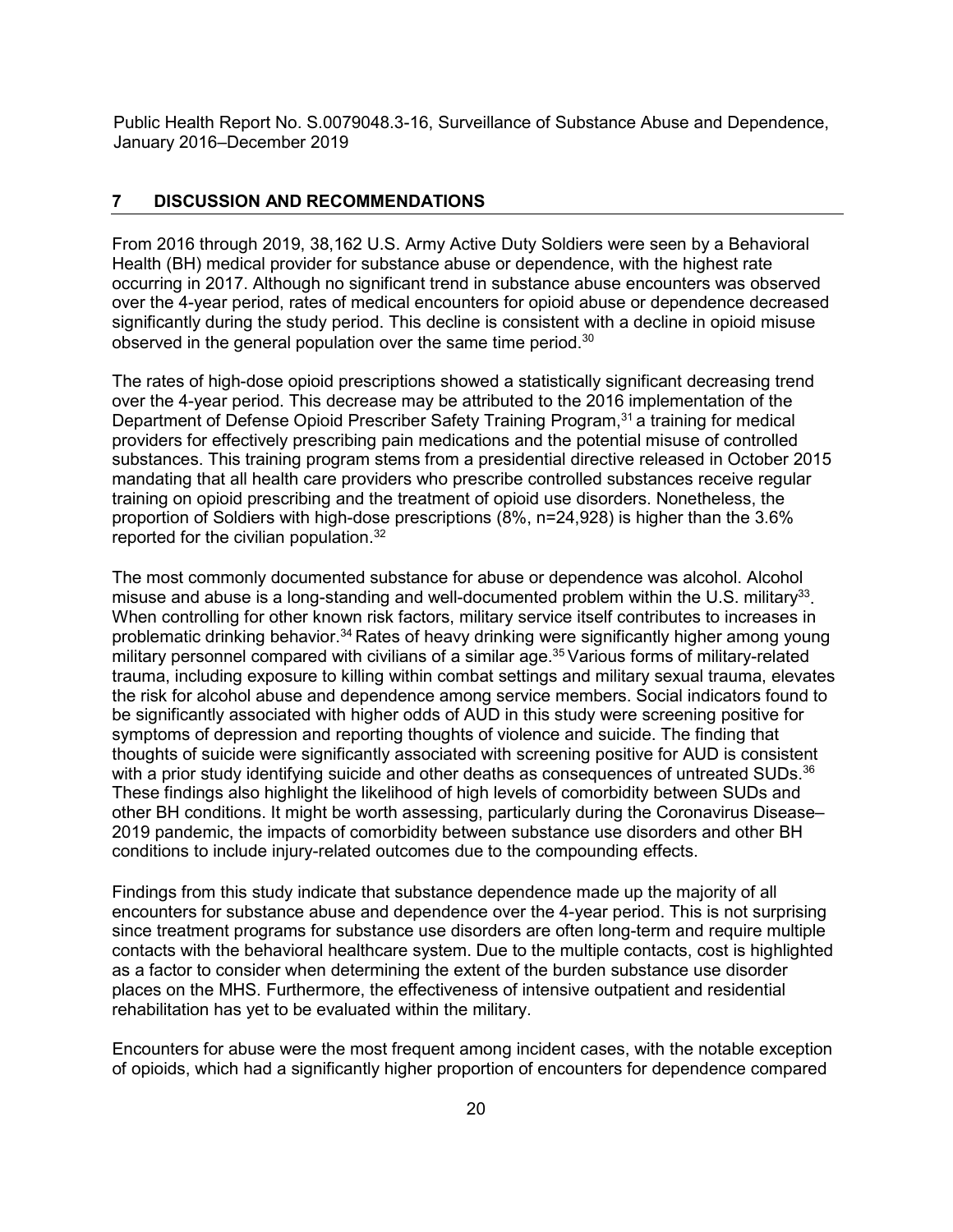to the other four most frequently, documented substances. There are social norms, both cultural and systemic, that are unique to the military and serve to prevent Soldiers from seeking and receiving treatment for substance abuse and dependence. Active-duty Military personnel returning from combat zones consistently cite stigma as the most common reason for not seeking treatment for combat-related mental health and substance use disorders.<sup>37</sup> Army policies and practices consider a Soldier's problematic substance use as a violation of the Soldier code of conduct, and substance use thus often has adverse career implications.<sup>33</sup> The SUDCC<sup>38</sup> program was formed in 2016 when the Army Substance Abuse Program was integrated within the U.S. Army Medical Command Behavioral Health System of Care, creating a pathway for Soldiers to self-refer or voluntarily seek substance abuse treatment without career-related repercussions. Embedded Behavioral Health (EBH) teams<sup>39</sup>—multidisciplinary teams of BH care professionals stationed in close proximity to Army units—have been deemed the preferred mechanism to deliver quality BH care to Soldiers in operational units, providing a single point of entry into the behavioral healthcare system. The EBH and SUDCC programs were implemented to reduce barriers to care relating to access, perceived stigma, and disciplinary consequences associated with seeking treatment as well as improve the continuum of care for substance use and comorbid BH conditions. Current efforts are underway to assess the effectiveness of SUDCC in reducing the impact of SUDs on Soldier readiness.

Finally, this report identified several groups of Soldiers at high risk for SUDs. Male Soldiers had higher rates of medical encounters for substance abuse and dependence compared to female Soldiers but both had similarly high rates of high-dose opioid prescriptions. Native American Soldiers had the highest rates of substance encounters and high-dose opioid prescriptions. These findings are consistent with findings from the U.S. general population.<sup>1,40</sup> Adverse childhood experiences (ACE) have been linked to outcomes such as substance abuse and dependence in adulthood. Native Americans experience various forms of ACEs to include poverty, witnessing and experiencing violence and abuse, and neglect at higher rates than other racial ethnic groups.41 Young (17–24 years) and junior enlisted (E1–E4) Soldiers had the highest rates of encounters for substance abuse and dependence. This is consistent with previous work in which 51% of college students reported binge drinking within the last 30 days.42 In contrast, senior enlisted (E7–E9) and older Soldiers had the highest rates of highdose opioid prescriptions. Years of military service is highly correlated with reporting severe injuries, increasing the likelihood of being prescribed high-dose pain medication to treat chronic pain.43

These findings suggest the need to continue substance abuse screening and treatment efforts, and the need for novel preventive solutions targeted toward high-risk populations, particularly for alcohol abuse and dependence. Current efforts include the "Own your Limits" educational campaign developed by the Department of Defense which provides information on learning how to drink responsibly, short- and long-term effects of alcohol misuse, screening tools to assess drinking habits and a list of support resources.<sup>44</sup> An example of a primary prevention effort includes an educational program/intervention administered to Soldiers during initial military training targeting young and early-career Soldiers. The curriculum might focus on encouraging the use of positive coping skills, the importance of social support, and providing information about available BH resources.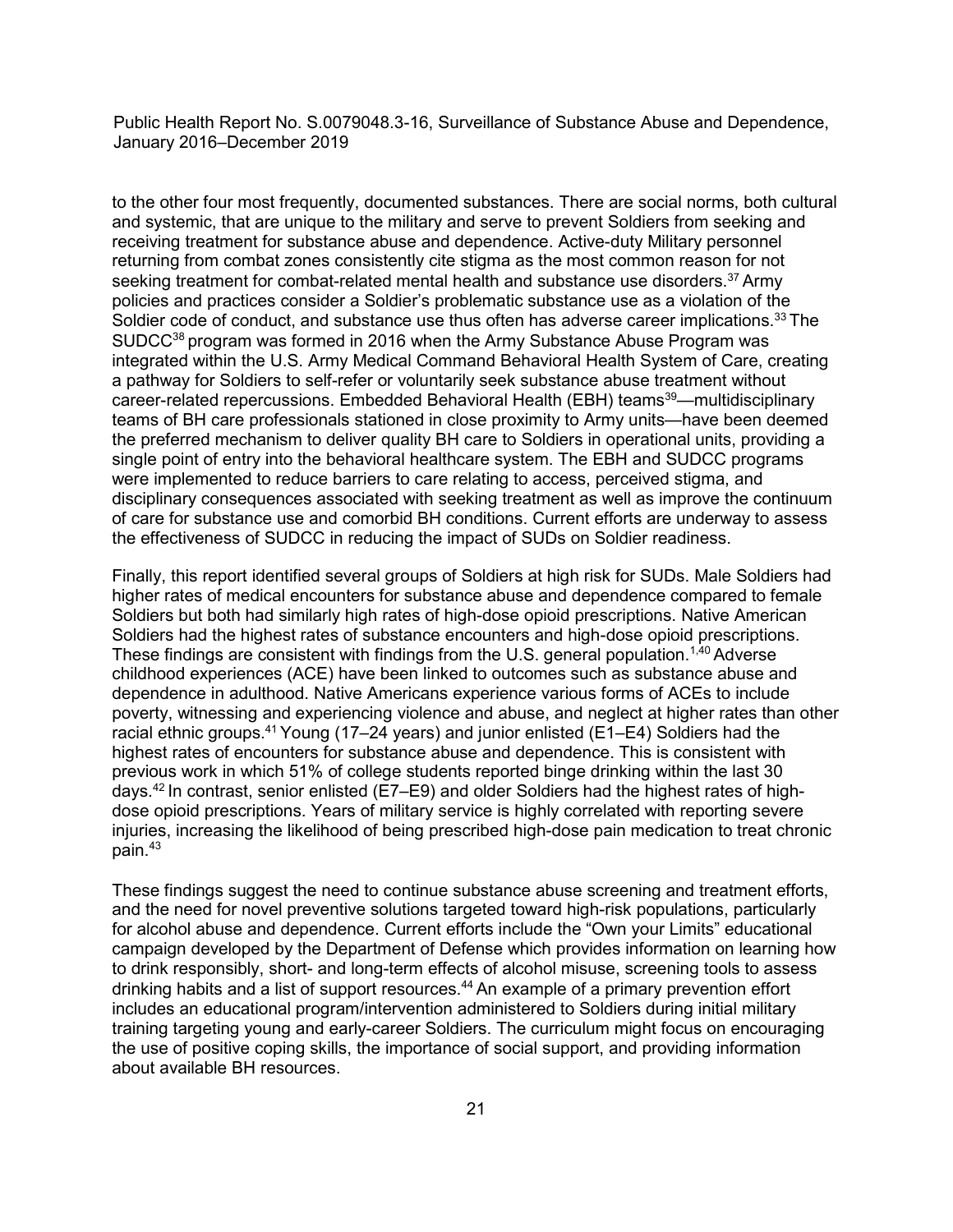## **7.1 Limitations**

Medical encounters do not capture the true prevalence or incidence of substance abuse and dependence because these only represent Soldiers who made contact with the health care system. Nonetheless, these statistics provide valuable information that can assist in improving healthcare delivery of SUD treatment for those who need care. Estimates of AUD obtained using the AUDIT-C on the PHA may be underestimated. Soldiers may be reluctant to answer the questions on the AUDIT-C honestly because the PHA is not anonymous. However, this health assessment provides a unique opportunity to refer Soldiers who screen positive to receive the proper healthcare services.

## **7.2 Conclusion**

Over the 4-year period, approximately 38,000 Soldiers accounted for 600,000 substance-related medical encounters, the majority for alcohol abuse and dependence. This illustrates the chronic nature of this condition, requiring multiple contacts with the Behavioral Health System of Care. Although rates of high-dose opioid prescriptions are decreasing and mark improvements in prescribing patterns, the proportion of Soldiers prescribed high-dose opioids is still higher than estimates for the general population.

These findings illustrate the need to develop, refine and implement public health interventions to target populations most at highest risk based on demographic and military characteristics such as young and American Indian Soldiers, and among Soldiers screened as potentially violent or suicidal. Findings also highlight the need to evaluate programs targeted at improving the continuum care for treatment of SUDs such as the Army SUDCC intensive outpatient care and residential rehabilitation facilities. (Evaluation of the SUDCC is currently underway within BSHOP.) Additionally, future public health studies may incorporate hospitalizations, examine comorbidity—not only other behavioral and social health conditions but injury as well—and assess potential impacts of the Coronavirus Disease 2019 pandemic.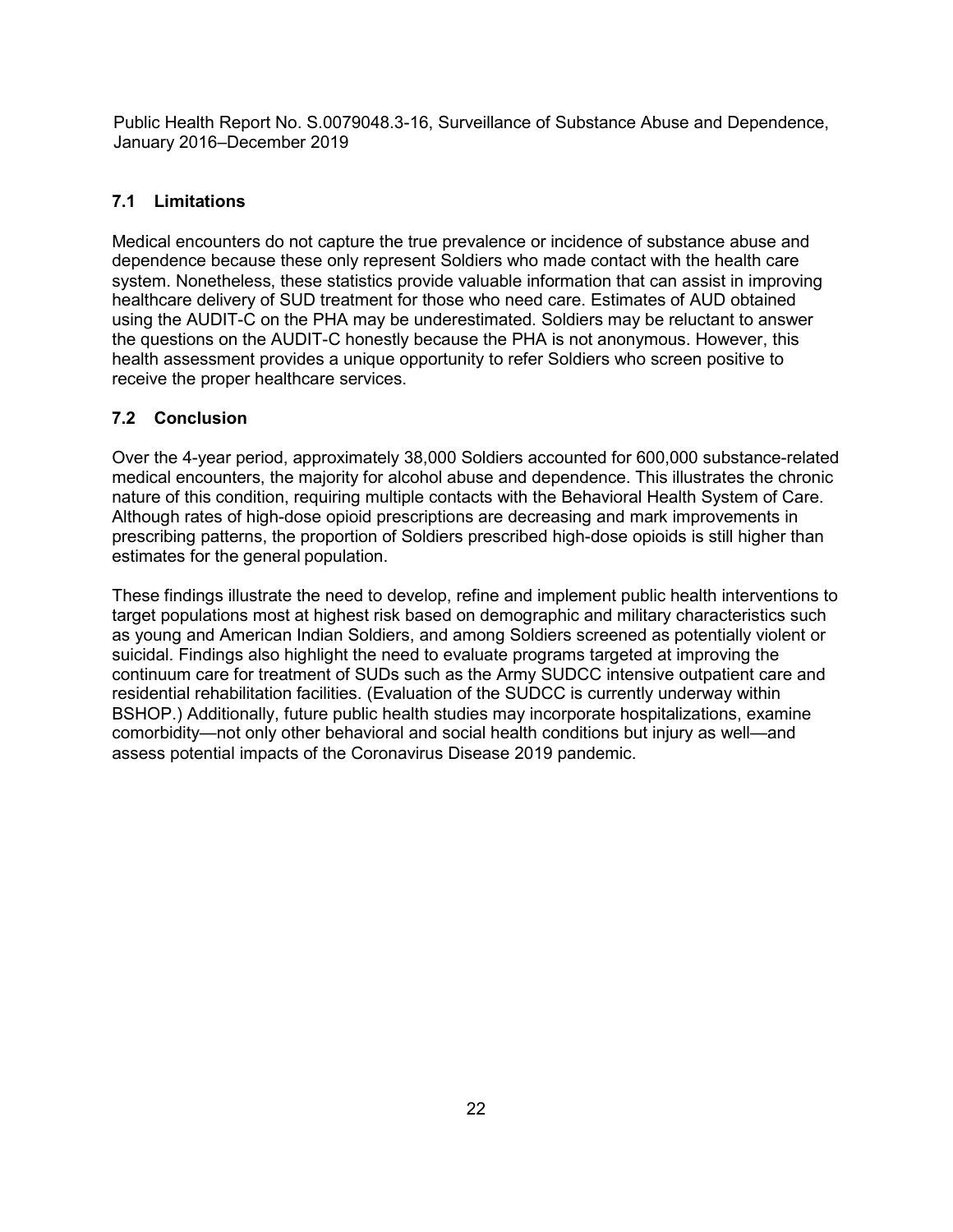## <span id="page-27-0"></span>**8 POINT OF CONTACT**

The U.S. Army Public Health Center, Division of Behavioral and Social Health Outcomes Practice is the point of contact for this publication. E-mail [usarmy.apg.medcom-phc.list.eds](mailto:usarmy.apg.medcom-phc.list.eds-bshop-ops@mail.mil)[bshop-ops@mail.mil,](mailto:usarmy.apg.medcom-phc.list.eds-bshop-ops@mail.mil) or call 410-436-9292, DSN 584-9292.

> MAISHA TOUSSAINT, PhD, MPH Epidemiologist, Division of Behavioral and Social Health Outcomes Practice

APPROVED:

JEFFREY I. BASS, PsyD, ABPP LTC, MS Chief, Division of Behavioral and Social Health Outcomes Practice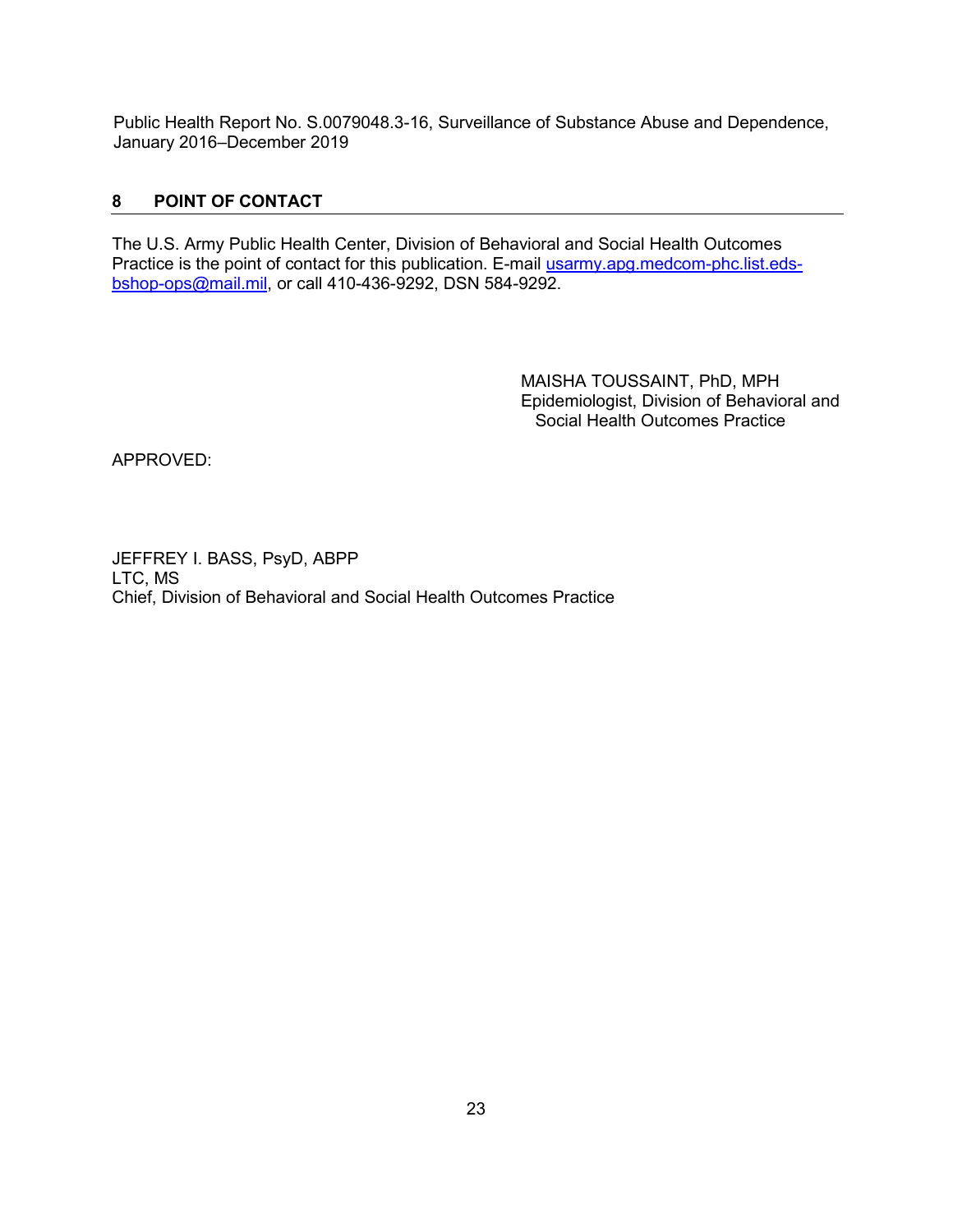#### **Appendix A**

#### **References**

1. Compton, WM, YF Thomas, FS Stinson, BF Grant (2007). Prevalence, correlates, disability, and comorbidity of DSM-IV drug abuse and dependence in the United States: results from the national epidemiologic survey on alcohol and related conditions. *Archives of General Psychiatry*, *64*(5), 566- 576.

<https://doi.org/10.1001/archpsyc.64.5.566>

- 2. Pemberton, MR, VF Hoffman, OS Ashley, RN Lipari, D Heller (2016). Prevalence of PastYear Substance Use and Mental Illness by Veteran Status in a Nationally Representative Sample. *Prevalence*.
- 3. Hasin, DS, FS Stinson, E Ogburn, BF Grant (2007). Prevalence, correlates, disability, and comorbidity of DSM-IV alcohol abuse and dependence in the United States: results from the National Epidemiologic Survey on Alcohol and Related Conditions. *Archives of General Psychiatry*, *64*(7), 830- 842. <https://doi.org/10.1001/archpsyc.64.7.830>
- 4. Cook, RL, DM Comer, HC Wiesenfeld, CCH Chang, R Tarter, JR Lave, DB Clark (2006). Alcohol and drug use and related disorders: An underrecognized health issue among adolescents and young adults attending sexually transmitted disease clinics. *Sexually Transmitted Diseases*, *33*(9), 565-570. <https://doi.org/10.1097/01.olq.0000206422.40319.54>
- 5. Bachmann, LH, I Lewis, R Allen, JR Schwebke, LC Leviton, HA Siegal, EW Hook 3rd. (2000). Risk and prevalence of treatable sexually transmitted diseases at a Birmingham substance abuse treatment facility. *American Journal of Public Health*, *90*(10), 1615. <https://doi.org/10.2105/ajph.90.10.1615>
- 6. Muntaner, C, JC Anthony, RM Crum, WW Eaton. (1995). Psychosocial dimensions of work andthe risk of drug dependence among adults. *American Journal of Epidemiology*, *142*(2), 183-190. <https://doi.org/10.1093/oxfordjournals.aje.a117617>
- 7. United States Department of Defense (DOD), Office of the Deputy Assistant Secretary of Defensefor Military Community and Family Policy (ODASD (MC&FP)) (2015). Demographics Profile of the Military Community. Retrieved at [http://download.militaryonesource.mil/12038/MOS/Reports/2015-](http://download.militaryonesource.mil/12038/MOS/Reports/2015-Demographics-Report.pdf) [Demographics-Report.pdf.](http://download.militaryonesource.mil/12038/MOS/Reports/2015-Demographics-Report.pdf)
- 8. Jones BH, Knapik JJ. Physical training and exercise-related injuries. Sports medicine. 1999 Feb;27(2):111-25. <https://doi.org/10.2165/00007256-199927020-00004>
- 9. Baker, DG, M Kilmer, L Harder, B Bosse. (2009). Trauma exposure, branch of service, and physical injury in relation to mental health among U.S. veterans returning from Iraq and Afghanistan. *Military Medicine*, *174*(8), 773.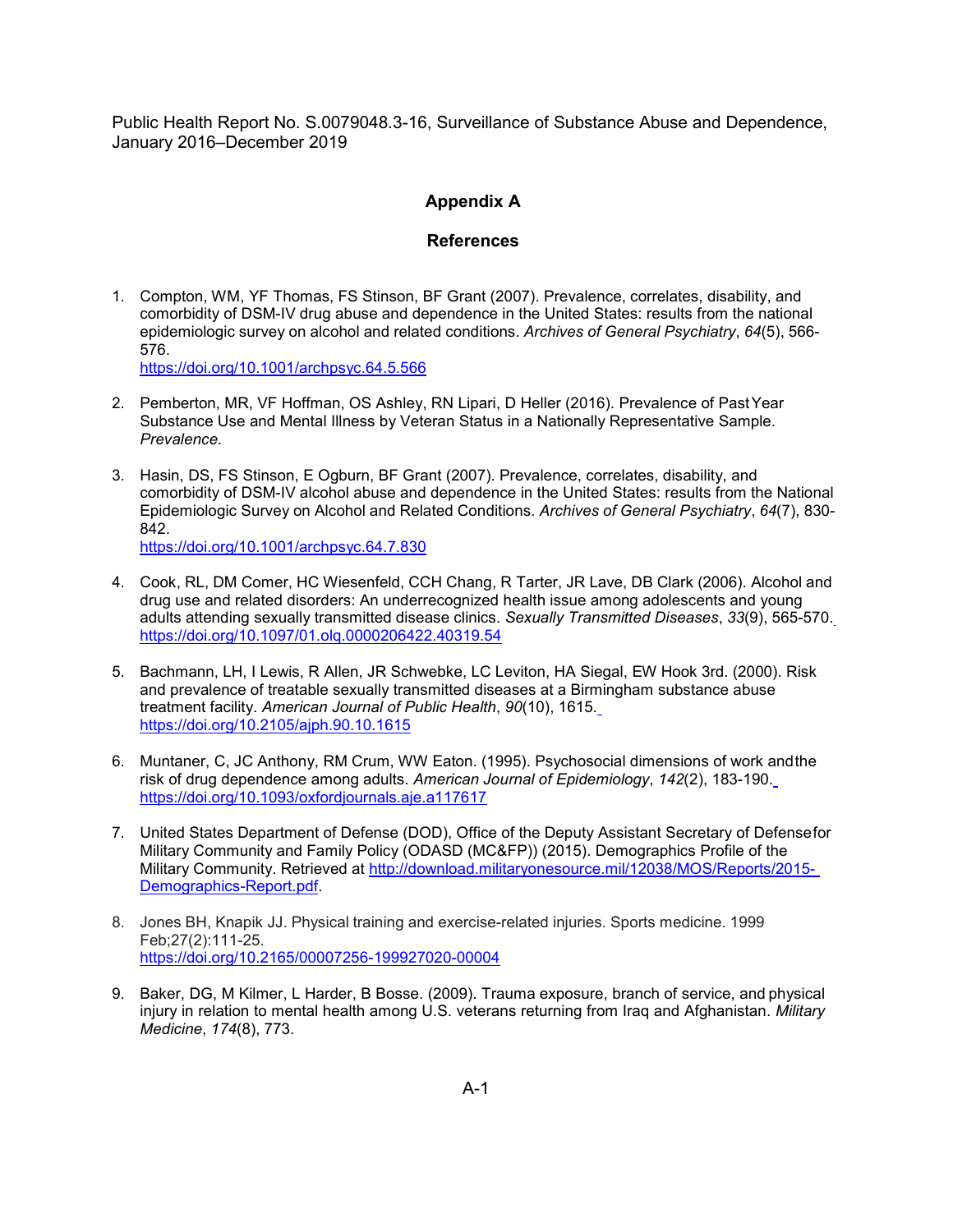- 10. National Institute on Drug Abuse. Substance Abuse and Military Life DrugFacts. Published March 1, 2013. Accessed October 26, 2017. Retrieved at <https://www.drugabuse.gov/publications/drugfacts/substance-use-military-life>
- 11. Gallaway, M.S, C Lagana-Riordan, CR Dabbs, MR Bell, AA Bender, DS Fink, MA Coombs (2015).A mixed methods epidemiological investigation of preventable deaths among U.S. Army soldiers assigned to a rehabilitative warrior transition unit. *Work*, *50*(1), 21-36. <https://doi.org/10.3233/wor-141928>
- 12. Okie, S. (2010). A flood of opioids, a rising tide of deaths. *New England Journal of Medicine*, *363*(21), 1981-1985. <https://doi.org/10.1056/nejmp1011512>
- 13. Paulozzi, LJ, EM Kilbourne, NG Shah, KB Nolte, HA Desai, MG Landen, LD Loring. (2012). A history of being prescribed controlled substances and risk of drug overdose death. *Pain Medicine*, *13*(1) 87- 95. <https://doi.org/10.1111/j.1526-4637.2011.01260.x>
- 14. Bray, RM, MR Pemberton, ME Lane, LL Hourani, MJ Mattiko, LA Babeu. (2010). *Substance use and mental health trends among US military active duty personnel: key findings from the 2008 DoD Health Behavior Survey*. Research Triangle Inst (RTI) Research Triangle Park, NC. <https://doi.org/10.7205/milmed-d-09-00132>
- 15. Defense Health Agency (DHA). 2019. Military Health System Data Repository, accessed 21August 2019. [https://www.health.mil/Military-Health-Topics/Technology/Clinical-Support/Military-HealthSystem-](https://www.health.mil/Military-Health-Topics/Technology/Clinical-Support/Military-HealthSystem-Data-Repository)[Data-Repository.](https://www.health.mil/Military-Health-Topics/Technology/Clinical-Support/Military-HealthSystem-Data-Repository)
- 16. Office of the Under Secretary of Defense for Personnel and Readiness. DOD Instruction6200.06, Periodic Health Assessment (PHA) Program. In: Department of Defense, ed2016:11. <https://www.esd.whs.mil/Portals/54/Documents/DD/issuances/dodi/620006p.pdf>
- 17. Office of the Secretary of Defense (OUSD). 2018. DMDC Overview, accessed 21 August2019. [https://dwp.dmdc.osd.mil/appj/dwp/dmdc\\_overview.jsp](https://dwp.dmdc.osd.mil/appj/dwp/dmdc_overview.jsp)
- 18. U.S. Food and Drug Administration (FDA). (2020). National Drug Code Directory, accessed 18 March 2021. [https://www.fda.gov/drugs/drug-approvals-and-databases/national-drug-code-directory.](https://www.fda.gov/drugs/drug-approvals-and-databases/national-drug-code-directory)
- 19. Centers for Disease Control and Prevention. (2020). Annual Surveillance Report of Drug-Related Risks and Outcomes; 2019. <https://www.cdc.gov/drugoverdose/pdf/pubs/2019-cdc-drug-surveillance-report.pdf>
- 20. Bradley KA, AF DeBenedetti, RJ Volk, EC Williams, D Frank, DR Kivlahan. AUDIT‐C as abrief screen for alcohol misuse in primary care. *Alcoholism: Clinical and Experimental Research.*  2007;31(7):1208-1217. <https://doi.org/10.1111/j.1530-0277.2007.00403.x>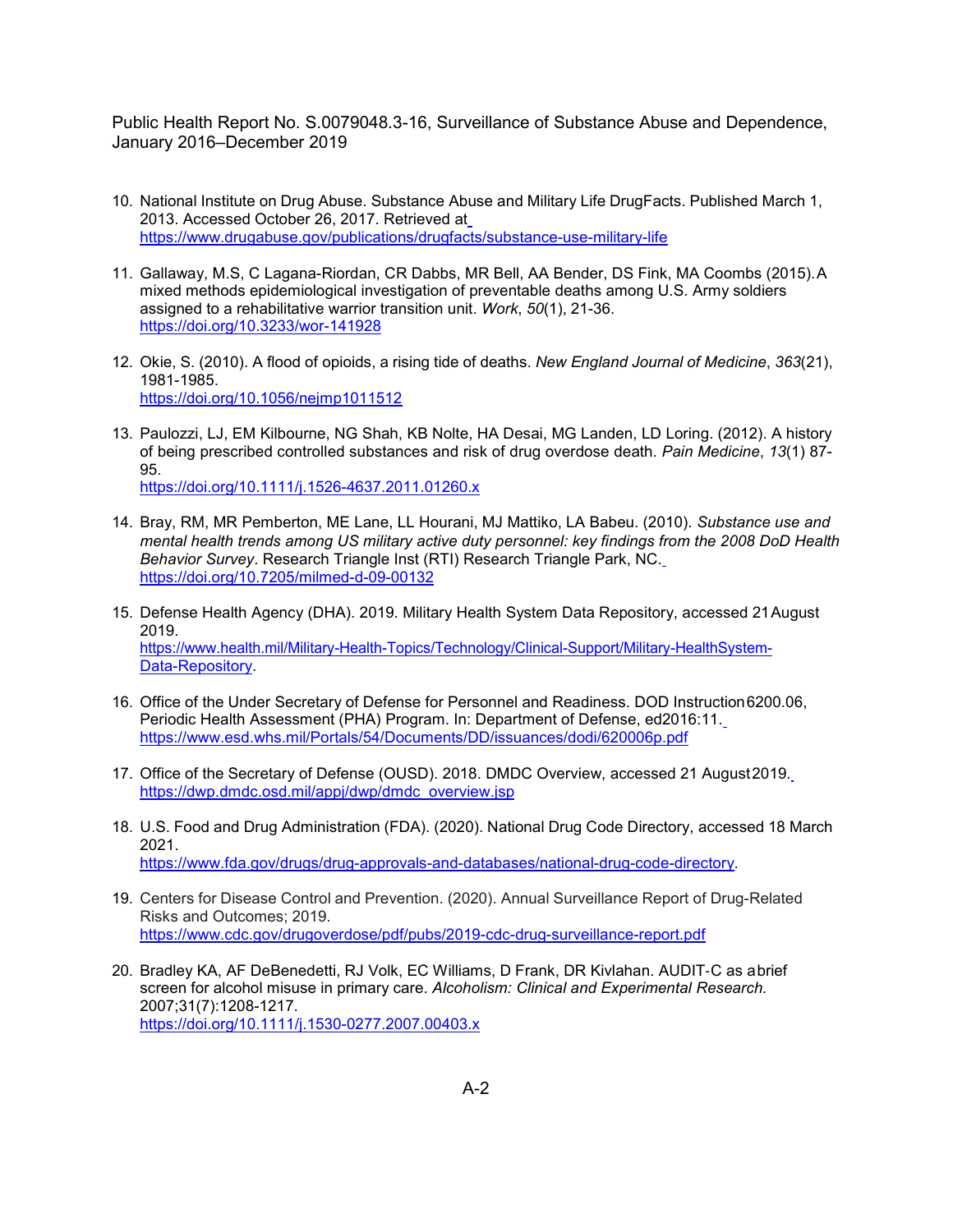- 21. Neupane, SP, JG Bramness, L Lien. (2017). Comorbid post-traumatic stress disorder in alcohol use disorder: relationships to demography, drinking and neuroimmune profile. *BMC psychiatry*, *17*(1), 1- 10. <https://doi.org/10.1186/s12888-017-1479-8>
- 22. Kline, A, MD Weiner, DS Ciccone, A Interian, LS Hill, M Losonczy. (2014). Increased risk of alcohol dependency in a cohort of National Guard troops with PTSD: a longitudinal study. *Journal of psychiatric research*, *50*, 18-25. <https://doi.org/10.1016/j.jpsychires.2013.11.007>
- 23. Cameron RP, D Gusman. The primary care PTSD screen (PC-PTSD): development and operating characteristics. *Primary Care Psychiatry.* 2003;9(1):9-14[.](https://doi.org/10.1185/135525703125002360) <https://doi.org/10.1185/135525703125002360>
- 24. Weathers FW, BT Litz, DS Herman, JA Huska, TM Keane. The PTSD Checklist (PCL): Reliability, validity, and diagnostic utility. Paper presented at: annual convention of the international society for traumatic stress studies, San Antonio, TX1993. [https://www.researchgate.net/publication/313709159\\_PTSD\\_Checklist\\_Reliability\\_validity\\_and\\_diagn](https://www.researchgate.net/publication/313709159_PTSD_Checklist_Reliability_validity_and_diagnostic_utility)\_ [ostic\\_utility](https://www.researchgate.net/publication/313709159_PTSD_Checklist_Reliability_validity_and_diagnostic_utility)
- 25. National Center for Posttraumatic Stress Disorder (PTSD). Using the PTSD Checklist (PCL). In: U.S. Department of Veterans Affairs, ed2012:3. <https://www.ptsd.va.gov/professional/assessment/documents/using-PCL5.pdf>
- 26. Kroenke K, RL Spitzer, JB Williams. The Patient Health Questionnaire-2: validity of atwo-item depression screener. *Medical care.* 2003;41(11):1284-1292. <https://doi.org/10.1097/01.mlr.0000093487.78664.3c>
- 27. Kroenke K, TW Strine, RL Spitzer, JB Williams, JT Berry, AH Mokdad. The PHQ-8 as a measure of current depression in the general population. *Journal of affective disorders.* 2009;114(1):163-173. <https://doi.org/10.1016/j.jad.2008.06.026>
- 28. Naifeh, JA, HBH Mash, MB Stein, CS Fullerton, RC Kessler, RJ Ursano. (2019). The Army Studyto Assess Risk and Resilience in Servicemembers (Army STARRS): progress toward understanding suicide among soldiers. *Molecular psychiatry*, *24*(1), 34-48. <https://doi.org/10.1038/s41380-018-0197-z>
- 29. Stein, MB, L Campbell‐Sills, J Gelernter, F He, SG Heeringa, MK Nock, K Ressler. (2017). Alcohol misuse and co‐occurring mental disorders among new soldiers in the U.S. Army. *Alcoholism: clinical and experimental research*, *41*(1), 139-148. <https://doi.org/10.1111/acer.13269>
- 30. Substance Abuse and Mental Health Services Administration. (2020). *Key substance use and mental health indicators in the United States: Results from the 2019 National Survey on Drug Use and Health*. Rockville, MD: Center for Behavioral Health Statistics and Quality, Substance Abuse and Mental Health Services Administration. Retrieved from [https://www.samhsa.gov/data/.](https://www.samhsa.gov/data/)
- *31.* Defense Health Agency. (2020). *Department of Defense Opioid Prescriber Safety Training Program.* Retrieved from<https://www.dhaj7-cepo.com/content/dod-opioid-prescriber-safety-training-program>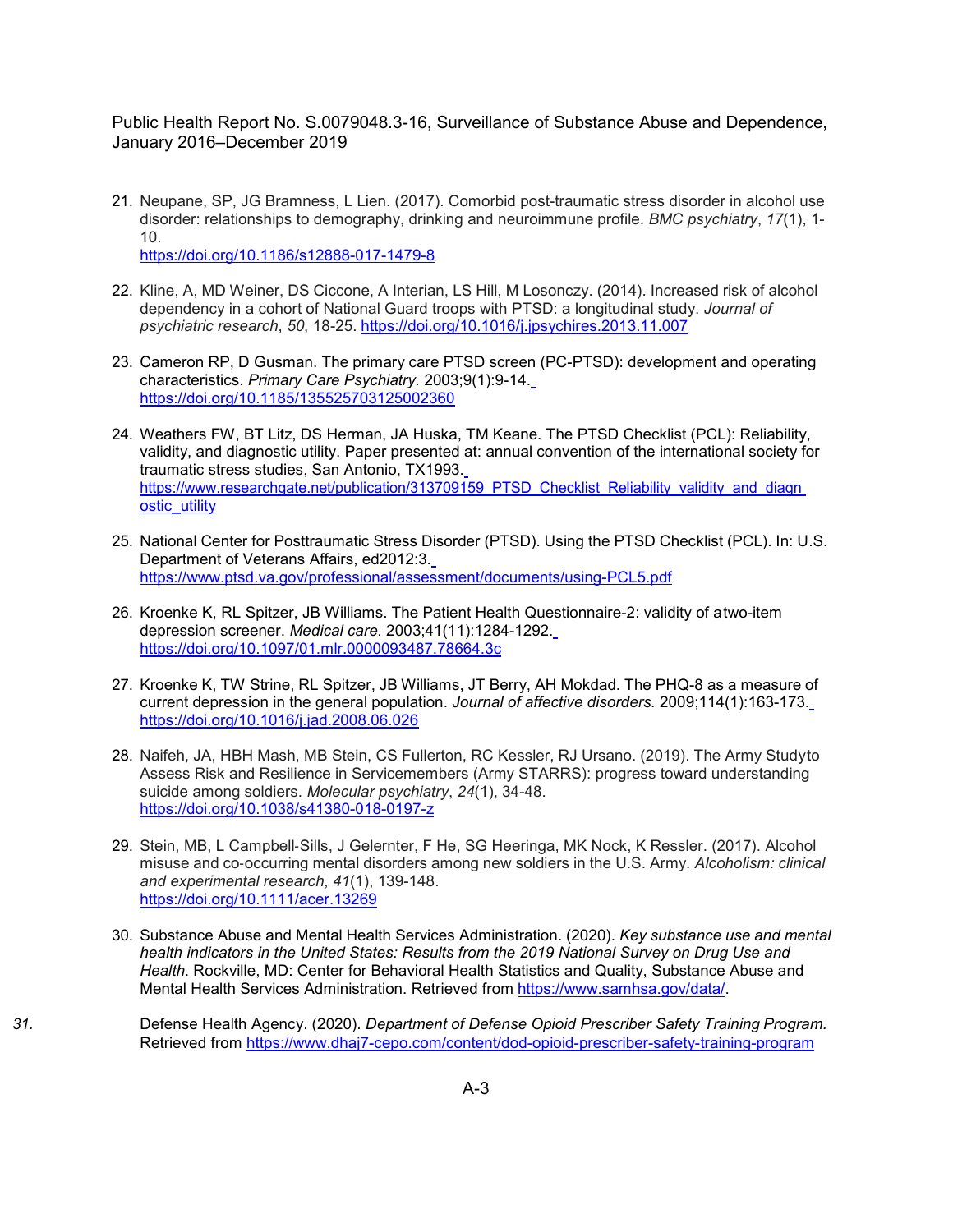- 32. Richards et al. (2020). Factors associated with the prescribing of high-dose opioids in primary care: a systematic review and meta-analysis. *BMC Medicine*, 18, 1-11. <https://doi.org/10.1186/s12916-020-01528-7>
- 33. Morden E, M Oster, CP O'Brien. (2013). Substance use disorders in the U.S. Armed Forces. <https://doi.org/10.17226/13441>
- 34. Schumm JA, KM Chard. (2012). Alcohol and stress in the military. *Alcoholresearch: current reviews*, 34(4), 401. <http://www.ncbi.nlm.nih.gov/pmc/articles/pmc3860389/>
- 35. Ames G, C Cunradi. (2004). Alcohol use and preventing alcohol-related problems amongyoung adults in the military. *Alcohol Research & Health*, 28(4), 252. <https://pubs.niaaa.nih.gov/publications/arh284/252-257.pdf>
- 36. United States Army. (2010). Health Promotion, Risk Reduction and Suicide Prevention Report. *Washington, DC: Army's Suicide Prevention Task Force.* https://www.armyg1.army.mil/hr/suicide/docs/Commanders%20Tool%20Kit/HPRRSP\_Report\_2010 [v00.pdf](https://www.armyg1.army.mil/hr/suicide/docs/Commanders%20Tool%20Kit/HPRRSP_Report_2010_v00.pdf)
- 37. Hoge, CW, et al. (2004). Combat duty in Iraq and Afghanistan, mental health problems, and barriers to care. *New England Journal of Medicine*, 351(1), 13-22. <https://doi.org/10.1056/nejmoa040603>
- 38. Department of the Army Headquarters. Army Regulation 600–85, The Army SubstanceAbuse Program. 23 July 2020. [https://armypubs.army.mil/ProductMaps/PubForm/Details.aspx?PUB\\_ID=1020441](https://armypubs.army.mil/ProductMaps/PubForm/Details.aspx?PUB_ID=1020441)
- 39. Office of the Assistant Chief of Staff for Health Policy and Services. U.S. Army Medical Command Embedded Behavioral Health Guide. In: Department of the Army Medical Command, ed. Vol40-19. Fort Sam Houston, Texas; 2014. <https://armymedicine.health.mil/My-Health/Embedded-Behavioral-Health>
- 40. Centers for Disease Control and Prevention. 2018 Annual Surveillance Report of Drug-Related Risks and Outcomes — United States. Surveillance Special Report. Centers for Disease Control and Prevention, U.S. Department of Health and Human Services. Published August 31, 2018. Accessed May 30, 2021from <https://www.cdc.gov/drugoverdose/pdf/pubs/2018-cdc-drug-surveillance-report.pdf>
- 41. Brockie TN, M Heinzelmann, J Gill. (2013). A framework to examine the role of epigenetics in health disparities among Native Americans. *Nursing Research and Practice*, *2013*. <https://doi.org/10.1155/2013/410395>
- 42. Cranford JA, D Eisenberg, AM Serras. (2009). Substance use behaviors, mental health problems, and use of mental health services in a probability sample of college students. *Addictive behaviors*, *34*(2), 134-145. <https://doi.org/10.1016/j.addbeh.2008.09.004>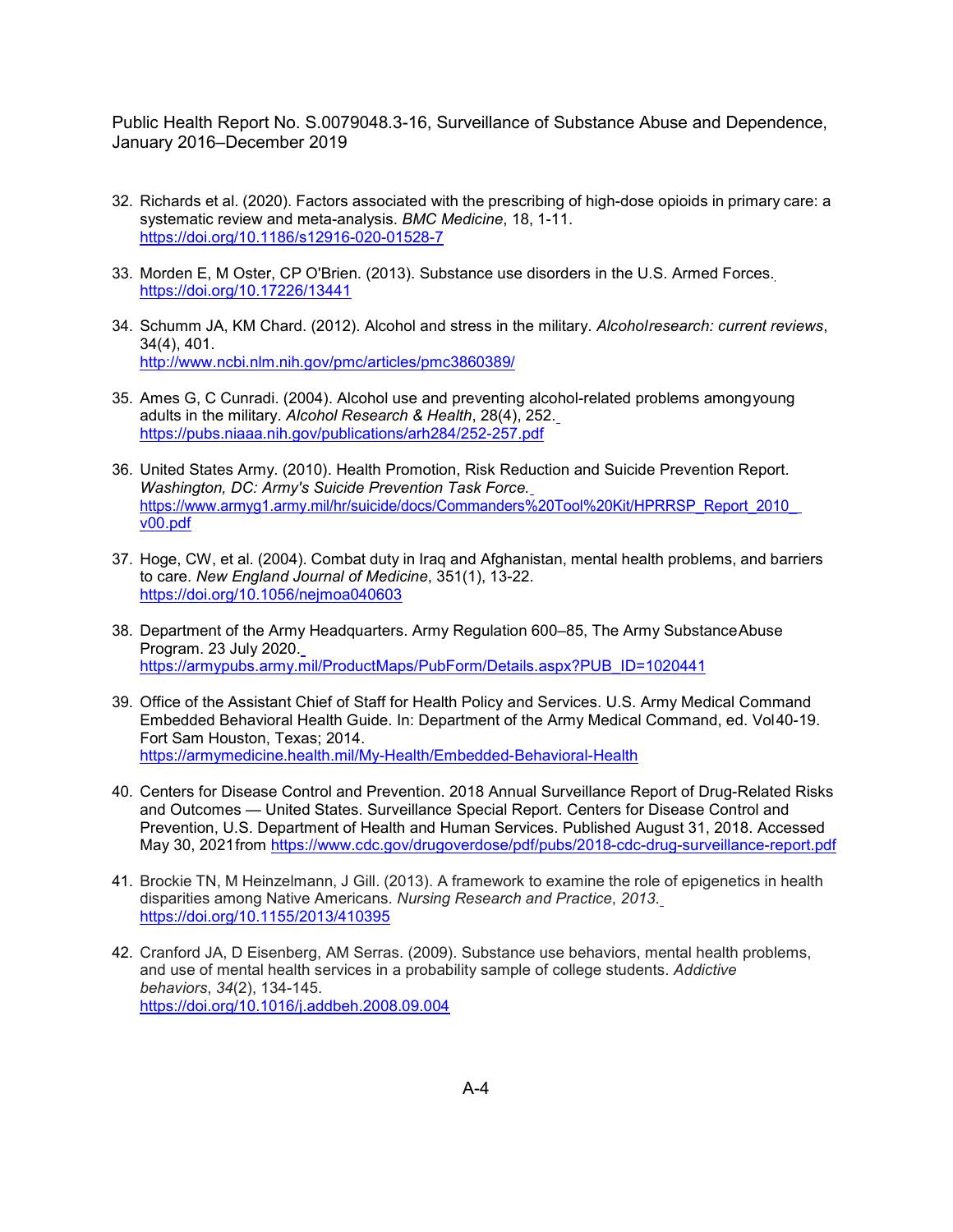- 43. Molloy JM, et al. (2020). Musculoskeletal injuries and United States Army readiness Part I: Overview of injuries and their strategic impact. *Military Medicine*, 185(9-10), e1461-e1471. <https://doi.org/10.1093/milmed/usaa027>
- 44. U.S. Department of Defense. 2020. Own Your Limits[.](https://www.ownyourlimits.org/check-your-drinking) <https://www.ownyourlimits.org/check-your-drinking>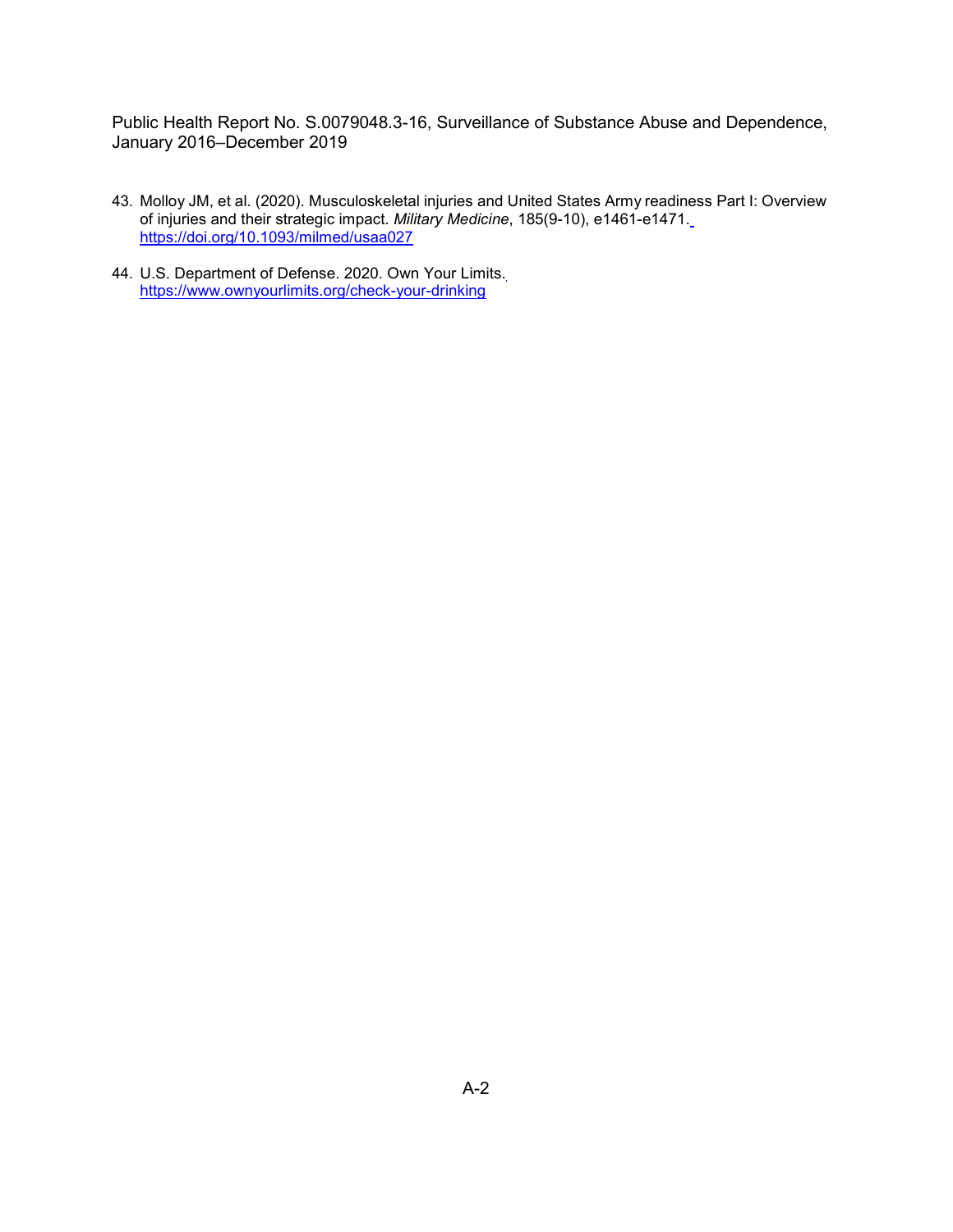## **Appendix B**

# **Supplemental Tables and Figures**

| Table B-1. International Classification of Diseases, 9th (ICD-9) and 10th (ICD-10) editions codes used to extract |  |
|-------------------------------------------------------------------------------------------------------------------|--|
| medical encounters for substance abuse and dependence by substance type                                           |  |

| <b>Substance Type</b>                | $ICD-9$         | <b>ICD-9 Description</b>                                | $ICD-10$      | <b>ICD-10 Description</b>                      |
|--------------------------------------|-----------------|---------------------------------------------------------|---------------|------------------------------------------------|
| <b>Alcohol</b>                       | 305.00-305.03   | Alcohol Abuse                                           | F10.10-F10.19 | Alcohol Abuse                                  |
|                                      | 303.90-303.93   | Alcohol Dependence                                      | F10.20-F10.29 | Alcohol Dependence                             |
|                                      |                 |                                                         | F10.92-F10.99 | Alcohol Use                                    |
| <b>Opioids</b>                       | 304.00-304.03   | Opioid Type Dependence                                  | F11.20-F11.29 | <b>Opioid Dependence</b>                       |
|                                      | 305.50 - 305.53 | Nondependent Opioid Abuse                               | F11.10-F11.19 | Opioid Abuse                                   |
|                                      |                 |                                                         | F11.90-F11.99 | Opioid Use                                     |
| Cannabis                             | 304.30-304.32   | Cannabis Dependence                                     | F12.20-F12.29 | Cannabis Dependence                            |
|                                      | 305.20 - 305.23 | Nondependent Cannabis Abuse                             | F12.10-F12.19 | Cannabis Abuse                                 |
|                                      |                 |                                                         | F12.90-F12.99 | <b>Cannabis Use</b>                            |
| Sedatives, hypnotics,<br>anxiolytics | 304.10-304.13   | Sedative, Hypnotic or Anxiolytic<br>Dependence          | F13.20-F13.29 | Sedative, Hypnotic or Anxiolytic<br>Dependence |
|                                      | 305.40-305.43   | Nondependent Sedative, Hypnotic, or<br>Anxiolytic Abuse | F13.10-F13.19 | Sedative, Hypnotic or Anxiolytic<br>Abuse      |
|                                      |                 |                                                         | F13.90-F13.99 | Sedative, Hypnotic or Anxiolytic Use           |
| Cocaine                              | 304.20-304.23   | Cocaine Dependence                                      | F14.20-F14.29 | Cocaine Dependence                             |
|                                      | 305.60-305.63   | Nondependent Cocaine Abuse                              | F14.10-F14.19 | Cocaine Abuse                                  |
|                                      |                 |                                                         | F14.90-F14.99 | Cocaine Use                                    |
| <b>Hallucinogens</b>                 | 304.50-304.53   | Hallucinogen Dependence                                 | F16.20-F16.29 | Hallucinogen Dependence                        |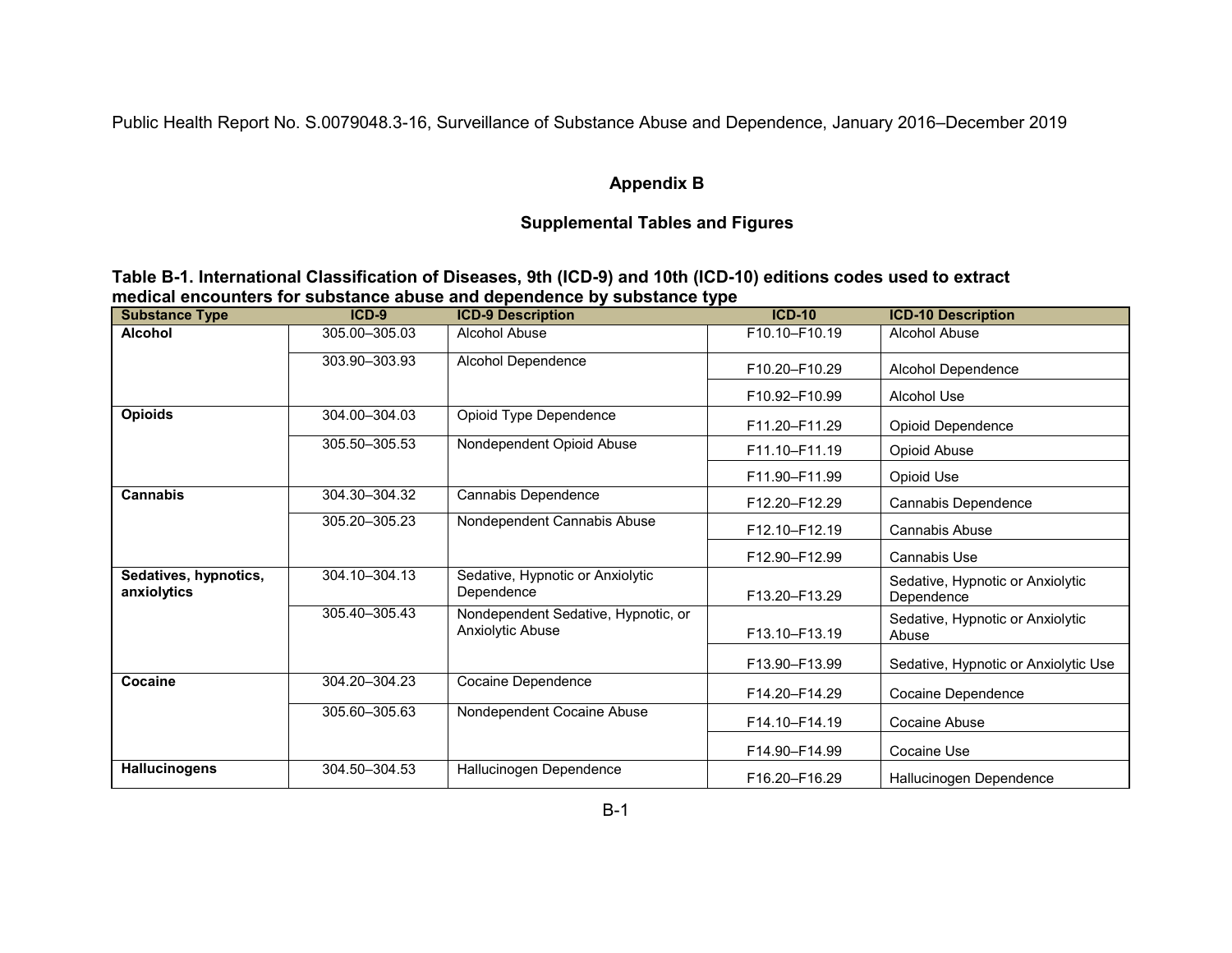| <b>Substance Type</b>                          | $ICD-9$                        | <b>ICD-9 Description</b>                                               | <b>ICD-10</b> | <b>ICD-10 Description</b>                  |
|------------------------------------------------|--------------------------------|------------------------------------------------------------------------|---------------|--------------------------------------------|
|                                                | 305.30 - 305.33                | Nondependent Hallucinogen Abuse<br>Unspecified Use                     | F16.10-F16.19 | Hallucinogen Abuse                         |
|                                                |                                |                                                                        | F16.90-F16.99 | Hallucinogen Use                           |
| <b>Inhalants</b>                               | 305.90 - 305.93                | Nondependent Other Mixed or<br><b>Unspecified Drug Abuse</b>           | F18.10-F18.19 | Inhalant Abuse                             |
|                                                |                                |                                                                        | F18.20-F18.29 | Inhalant Dependence                        |
|                                                |                                |                                                                        | F18.90-F18.99 | Inhalant Use                               |
| <b>Other Psychoactive</b><br><b>Substances</b> | 304.60-304.63; 292.0;<br>292.9 | Other Specified Drug Dependence                                        | F19.10-F19.19 | Other Psychoactive Substance<br>Abuse      |
|                                                |                                |                                                                        | F19.20-F19.29 | Other Psychoactive Substance<br>Dependence |
|                                                |                                |                                                                        | F19.90-F19.99 | Other Psychoactive Substance Use           |
| <b>Other Stimulants</b>                        | 305.70-305.73; 292.2           | Nondependent Amphetamine or<br>Related Acting Sympathomimetic<br>Abuse | F15.10-F15.19 | <b>Other Stimulant Abuse</b>               |
|                                                |                                |                                                                        | F15.20-F15.29 | Other Stimulant Dependence                 |
|                                                |                                |                                                                        | F15.90-F15.99 | <b>Other Stimulant Use</b>                 |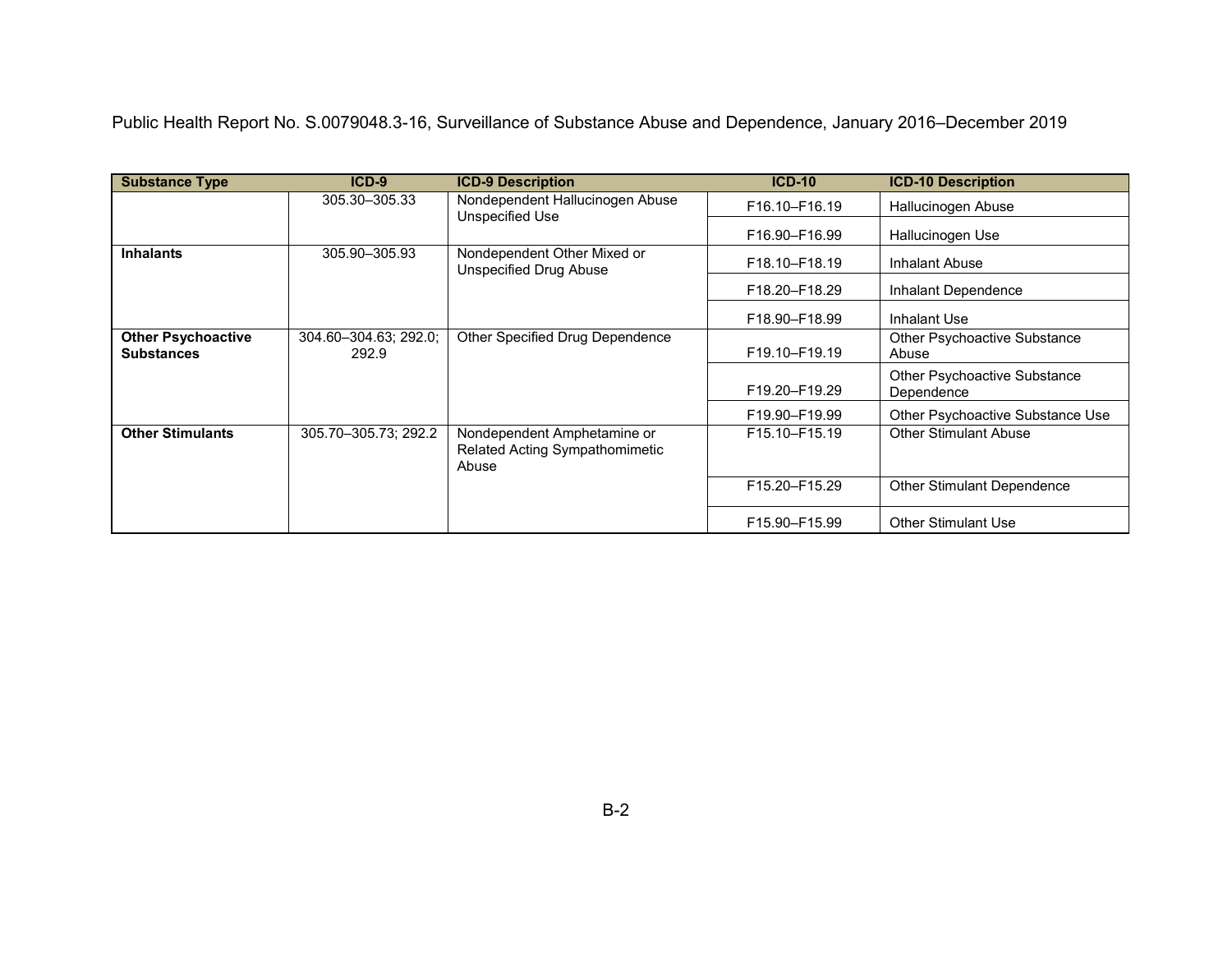|                        | <b>Medical Encounters for Substance Abuse and Dependence</b> |                   |                |                   |                |                   |                |                   |
|------------------------|--------------------------------------------------------------|-------------------|----------------|-------------------|----------------|-------------------|----------------|-------------------|
|                        | 2016                                                         |                   |                | 2017              | 2018           |                   | 2019           |                   |
|                        | n <sup>d</sup>                                               | Rate <sup>c</sup> | n <sup>d</sup> | Rate <sup>c</sup> | n <sup>d</sup> | Rate <sup>c</sup> | n <sup>d</sup> | Rate <sup>c</sup> |
| <b>Overall</b>         | 172,805                                                      | 36,745            | 191,852        | 41,351            | 154,754        | 33,262            | 152,825        | 32,600            |
| <b>SEX</b>             |                                                              |                   |                |                   |                |                   |                |                   |
| Female                 | 17,088                                                       | 24,791            | 19,301         | 28,203            | 16,580         | 23,876            | 15,272         | 21,618            |
| Male                   | 155,717                                                      | 38,836            | 172,551        | 43,669            | 138,174        | 34,942            | 137,553        | 34,549            |
| <b>RANK</b>            |                                                              |                   |                |                   |                |                   |                |                   |
| $E1-E4$                | 106,115                                                      | 51,692            | 119,246        | 58,309            | 98,116         | 48,334            | 96,614         | 47,954            |
| $E5-E6$                | 47,146                                                       | 38,940            | 48,759         | 41,015            | 37,345         | 31,202            | 35,856         | 28,964            |
| $E7-E9$                | 11,179                                                       | 22,325            | 13,446         | 27,612            | 11,633         | 23,273            | 12,299         | 24,435            |
| $O1 - O10$             | 6,524                                                        | 8,285             | 8,448          | 10,966            | 6,435          | 8,266             | 6,679          | 8,467             |
| $W1-W5$                | 1,841                                                        | 12,512            | 1,953          | 13,517            | 1,225          | 8,528             | 1,377          | 9,629             |
| <b>AGE</b>             |                                                              |                   |                |                   |                |                   |                |                   |
| $17 - 24$              | 79,021                                                       | 45,680            | 95,885         | 53,051            | 79,297         | 42,769            | 77,319         | 43,810            |
| $25 - 34$              | 66,659                                                       | 36,608            | 66,411         | 36,931            | 52,347         | 29,288            | 52,746         | 29,155            |
| $35 - 59$              | 27,125                                                       | 23,422            | 29,556         | 26,606            | 23,110         | 21,505            | 22,760         | 21,097            |
| <b>RACE-ETHNICITY</b>  |                                                              |                   |                |                   |                |                   |                |                   |
| White                  | 97,544                                                       | 36,444            | 104,736        | 39,510            | 84,522         | 31,989            | 83,275         | 32,190            |
| <b>Black</b>           | 41,822                                                       | 41,295            | 48,113         | 47,939            | 38,364         | 39,035            | 37,232         | 38,340            |
| Hispanic               | 23,057                                                       | 34,840            | 26,318         | 37,585            | 22,998         | 31,513            | 23,700         | 32,280            |
| Asian/Pacific Islander | 5,809                                                        | 21,357            | 7,845          | 28,054            | 5,220          | 18,506            | 5,152          | 18,154            |
| American Indian        | 3,487                                                        | 104,620           | 3,670          | 111,415           | 2,887          | 86,827            | 2,652          | 81,877            |
| <b>SUBSTANCE TYPE</b>  |                                                              |                   |                |                   |                |                   |                |                   |
| Alcohol                | 148,528                                                      | 31,583            | 165,104        | 35,586            | 134,390        | 28,885            | 133,369        | 28,450            |
| Cannabis               | 10,179                                                       | 2,164             | 13,683         | 2,949             | 10,469         | 2,250             | 10,465         | 2,232             |
| Opioid                 | 6,725                                                        | 1430              | 5,513          | 1,188             | 3,725          | 806               | 2,973          | 634               |
| Cocaine                | 2,306                                                        | 490               | 2,885          | 622               | 2,581          | 555               | 2,677          | 571               |
| Stimulant              | 1,886                                                        | 401               | 2,170          | 468               | 1,644          | 353               | 1,489          | 318               |
| Psychoactive           | 1,676                                                        | 356               | 957            | 206               | 798            | 172               | 655            | 140               |
| Sedatives              | 728                                                          | 155               | 851            | 183               | 475            | 102               | 487            | 104               |
| Hallucinogen           | 459                                                          | 98                | 480            | 103               | 441            | 95                | 606            | 129               |

Table B-2. Crude and stratum-specific rates<sup>a,b</sup> of medical encounters for substance abuse and dependence among U.S. Army **Active Component Soldiers, 2016–2019 (n=672,236)**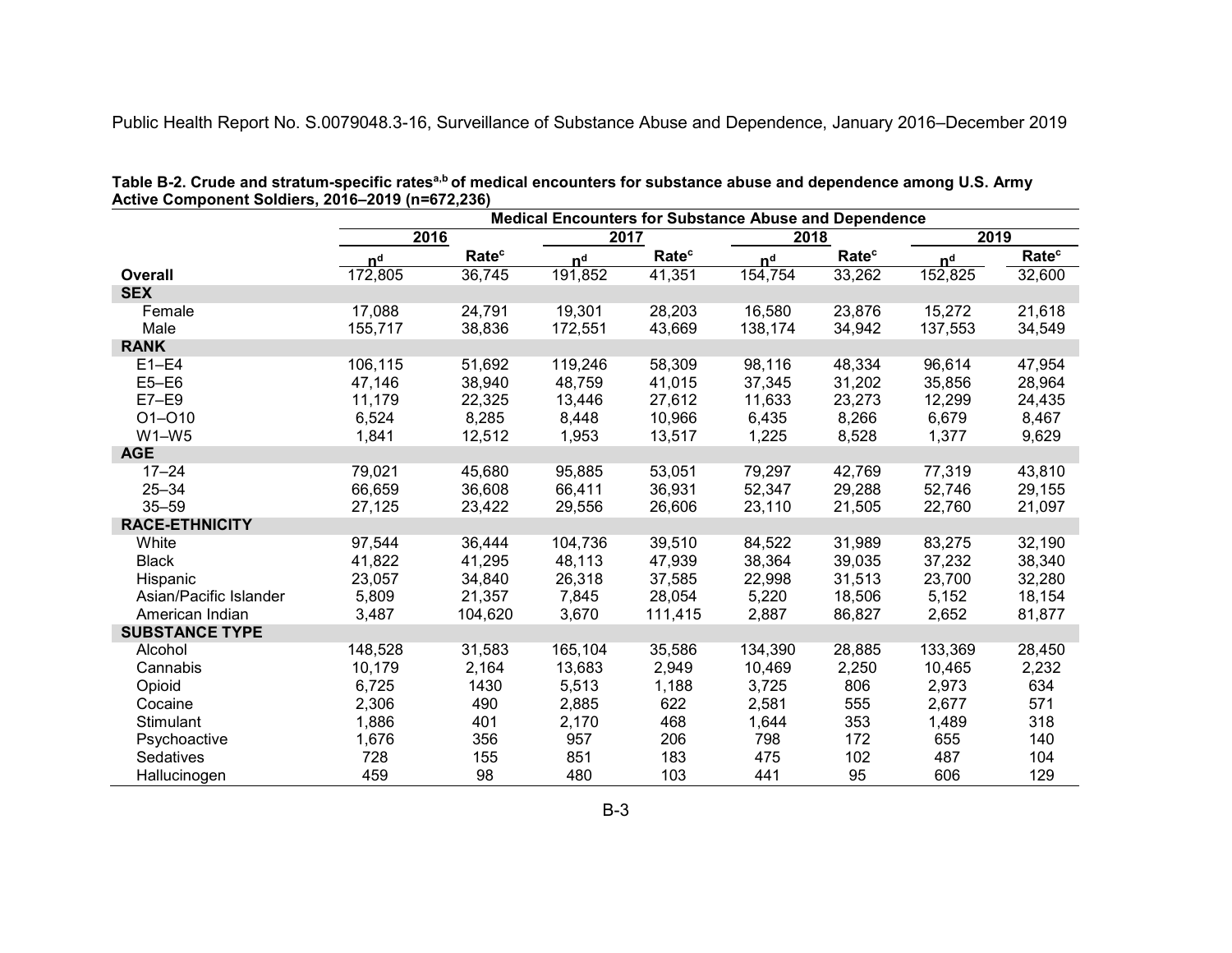|                  |     |                   |     | <b>Medical Encounters for Substance Abuse and Dependence</b> |     |                   |     |                   |  |
|------------------|-----|-------------------|-----|--------------------------------------------------------------|-----|-------------------|-----|-------------------|--|
|                  |     | 2016              |     | 2017                                                         |     | 2018              |     | 2019              |  |
|                  | nº  | Rate <sup>c</sup> | n¤  | Rate <sup>c</sup>                                            | nº  | Rate <sup>c</sup> |     | Rate <sup>c</sup> |  |
| <b>Inhalants</b> | 318 | 68                | 209 | 45                                                           | 204 | 44                | 104 | ົ                 |  |
| Legend:          |     |                   |     |                                                              |     |                   |     |                   |  |
| E=Enlisted       |     |                   |     |                                                              |     |                   |     |                   |  |
| O=Officer        |     |                   |     |                                                              |     |                   |     |                   |  |
| W=Warrant        |     |                   |     |                                                              |     |                   |     |                   |  |

Notes:

aIncluded U.S. Army Active Soldiers with identifiable demographic factors.

**PPopulation counts were provided by Defense Manpower Data Center.** 

cRates are interpreted as the number of encounters per 100,000 Active Duty Soldiers.

dCounts of medical encounters for substance abuse and dependence were obtained from the Military Health System Data Repository (MDR).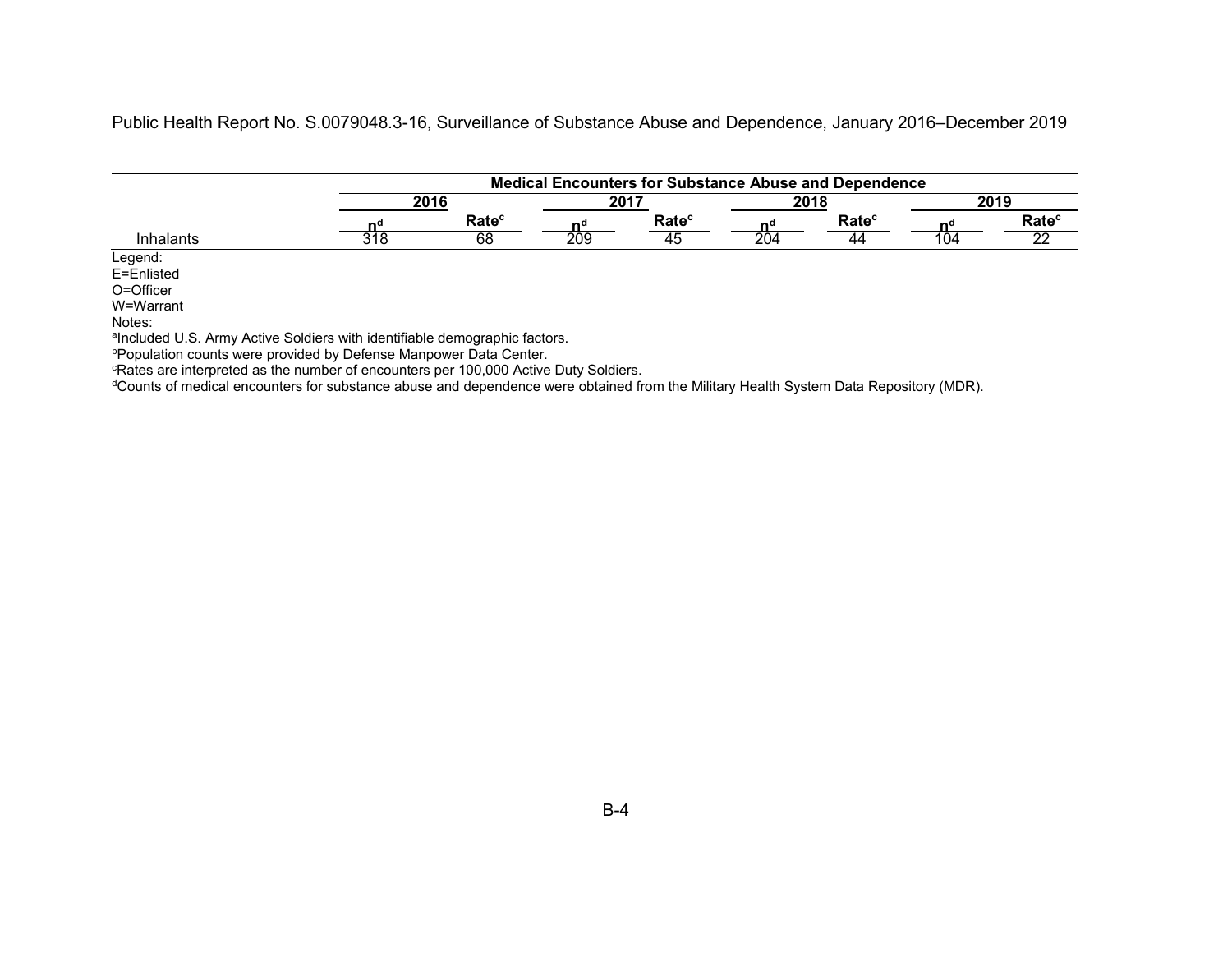|                                | <b>High-Dose Opioid Prescriptions</b> |                   |                |                   |                |                   |                |                   |  |
|--------------------------------|---------------------------------------|-------------------|----------------|-------------------|----------------|-------------------|----------------|-------------------|--|
|                                |                                       | 2016              |                | 2017              |                | 2018              |                | 2019              |  |
|                                | n <sup>d</sup>                        | Rate <sup>c</sup> | n <sup>d</sup> | Rate <sup>c</sup> | n <sup>d</sup> | Rate <sup>c</sup> | n <sup>d</sup> | Rate <sup>c</sup> |  |
| <b>Overall</b>                 | 13,301                                | 3,602             | 9,830          | 2,753             | 6,726          | 1,895             | 4,745          | 1,304             |  |
| <b>SEX</b>                     |                                       |                   |                |                   |                |                   |                |                   |  |
| Female                         | 1,908                                 | 2,768             | 1,418          | 2,072             | 979            | 1,410             | 782            | 1,107             |  |
| Male                           | 11,393                                | 2,841             | 8,412          | 2,129             | 5,747          | 1,453             | 3,963          | 995               |  |
| <b>RANK</b>                    |                                       |                   |                |                   |                |                   |                |                   |  |
| $E1-E4$                        | 4,500                                 | 2,192             | 3,136          | 1,533             | 2,184          | 1,076             | 1,467          | 728               |  |
| $E5-E6$                        | 3,917                                 | 3,235             | 2,867          | 2,412             | 1,935          | 1,617             | 1,346          | 1,087             |  |
| $E7-E9$                        | 2,589                                 | 5,170             | 1,975          | 4,056             | 1,267          | 2,535             | 1,020          | 2,027             |  |
| $O1 - O10$                     | 1,879                                 | 2,386             | 1,477          | 1,917             | 1,075          | 1,381             | 732            | 928               |  |
| W1-W10                         | 416                                   | 2,827             | 375            | 2,595             | 265            | 1,845             | 180            | 1,259             |  |
| <b>AGE</b>                     |                                       |                   |                |                   |                |                   |                |                   |  |
| $17 - 24$                      | 3,168                                 | 1,831             | 2,301          | 1,273             | 1,663          | 897               | 1,132          | 641               |  |
| $25 - 34$                      | 4,985                                 | 2,737             | 3,581          | 1,991             | 2,453          | 1,372             | 1,742          | 963               |  |
| $35 - 59$                      | 5,148                                 | 4,445             | 3,948          | 3,554             | 2,610          | 2,428             | 1,871          | 1,734             |  |
| <b>RACE-ETHNICITY</b>          |                                       |                   |                |                   |                |                   |                |                   |  |
| White                          | 8,352                                 | 3,120             | 6,101          | 2,301             | 3,984          | 1,508             | 2,734          | 1,056             |  |
| <b>Black</b>                   | 2,518                                 | 2,486             | 1,850          | 1,843             | 1,343          | 1,366             | 999            | 1,029             |  |
| Hispanic                       | 1,631                                 | 2,464             | 1,212          | 1,731             | 939            | 1,286             | 681            | 928               |  |
| Asian/Pacific Islander         | 512                                   | 1,882             | 424            | 1,516             | 290            | 1,028             | 218            | 768               |  |
| American Indian/Alaskan Native | 140                                   | 4,200             | 104            | 3,157             | 59             | 1,774             | 69             | 2,130             |  |

Table B-3. Crude and stratum-specific rates<sup>a,b</sup> of high-dose opioid prescriptions among U.S. Army Active Component Soldiers, 2016– **2019 (n=34,602)**

Legend: E=Enlisted; O=Officer; W=Warrant; CI=Confidence Intervals

aIncluded U.S. Army Active Soldiers with identifiable demographic factors.

bPopulation counts were provided by Defense Manpower Data Center.

cRates are interpreted as the number of encounters per 100,000 Active Soldiers.

dCounts of high-dose opioid prescription were obtained from Pharmacy Data Transaction Service.

Notes: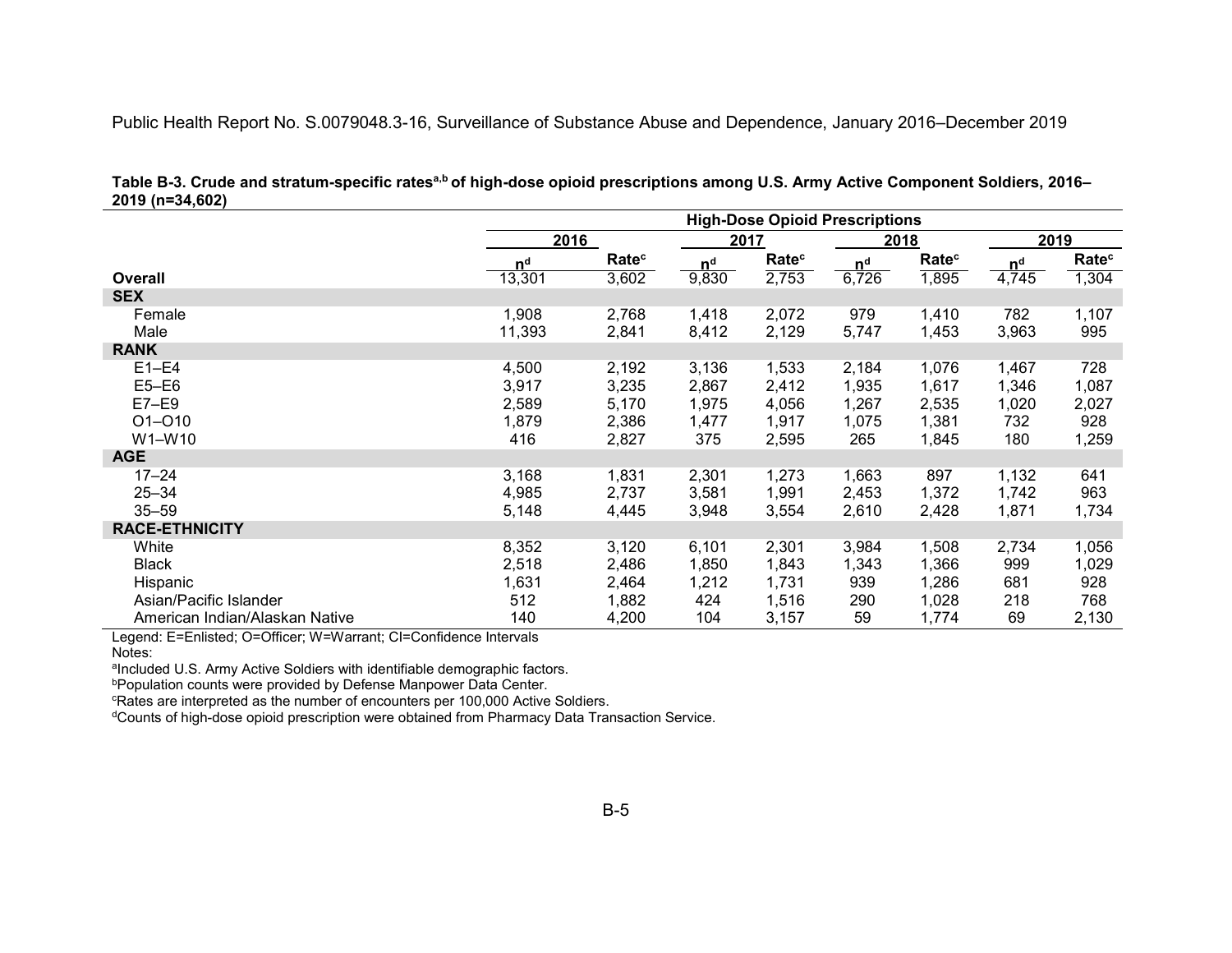# **Glossary**

**ABHIDE** Army Behavioral Health Integrated Data Environment

**AC** Active Component

**APHC** U.S. Army Public Health Center

**AUD** Alcohol Use Disorder

**AUDIT-C** Alcohol Use Disorder Identification Test-Concise

**BH** behavioral health

**BSHOP** Behavioral and Social Health Outcomes Practice

**CDC** Centers for Disease Control and Prevention

**CY** Calendar Year

**DCIPS** Defense Casualty Information Processing System

**DMDC** Defense Manpower Data Center

**DOD** Department of Defense

**E1–E9** Enlisted rank

**EBH** Embedded Behavioral Health

Glossary-1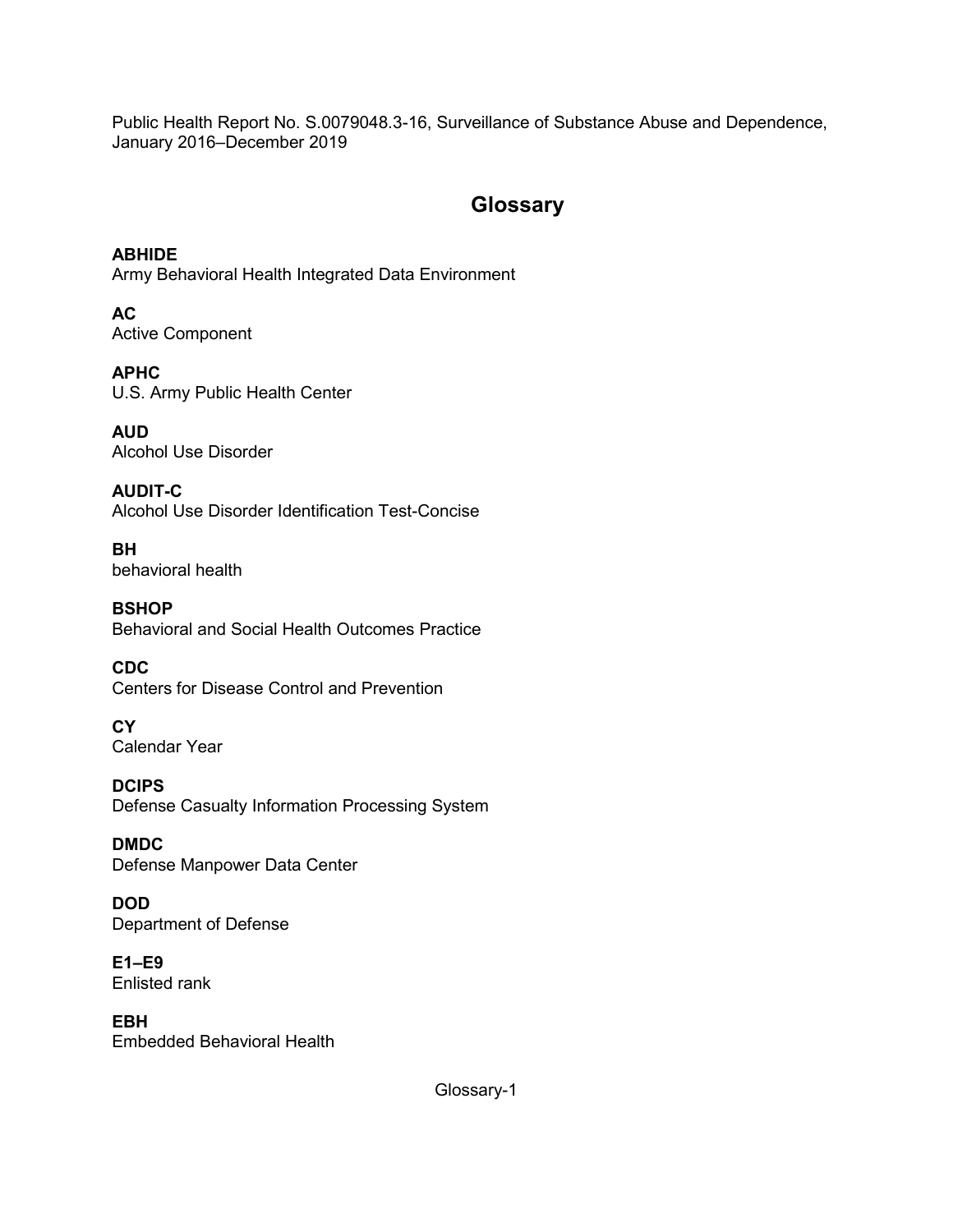**ICD-9** International Classification of Diseases, Ninth Revision, Clinical Modification

**ICD-10** International Classification of Diseases, 10th Revision, Clinical Modification

**MDR** Military Health System Data Repository

**MHS** Military Healthcare System

**MME** milligrams equivalent

**MTF** Military Treatment Facilities

**NDC** National Drug Code

**O1–O9** Officer rank

**PC-PTSD** Primary Care-Post Traumatic Stress Disorder

**PDTS** Pharmacy Data Transaction Service

**PHA** Periodic Health Assessment

**PHQ** Patient Health Questionnaire

**PTSD** Post-traumatic Stress Disorder

**RC** Reserve Component

**SUD** Substance Use Disorder

Glossary-2